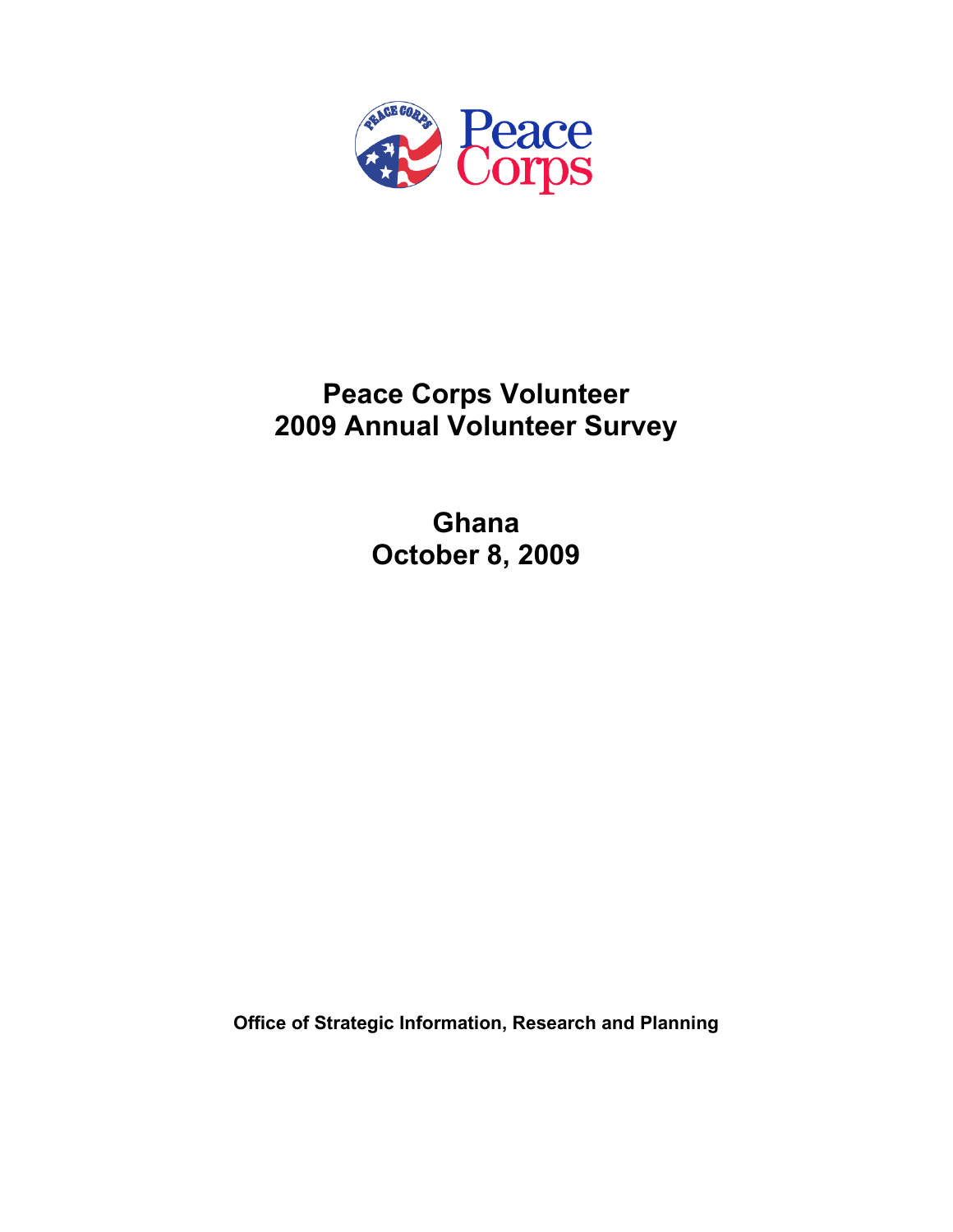# **Table of Contents**

| Introduction to the 2009 Annual Volunteer Survey Report 3 |    |
|-----------------------------------------------------------|----|
| Overview of the Post's 2009 Volunteer Survey Respondents4 |    |
|                                                           |    |
|                                                           |    |
|                                                           |    |
|                                                           |    |
|                                                           |    |
|                                                           | 26 |
|                                                           |    |
|                                                           |    |
|                                                           |    |
| J. Overall Assessment of Peace Corps Service46            |    |
|                                                           |    |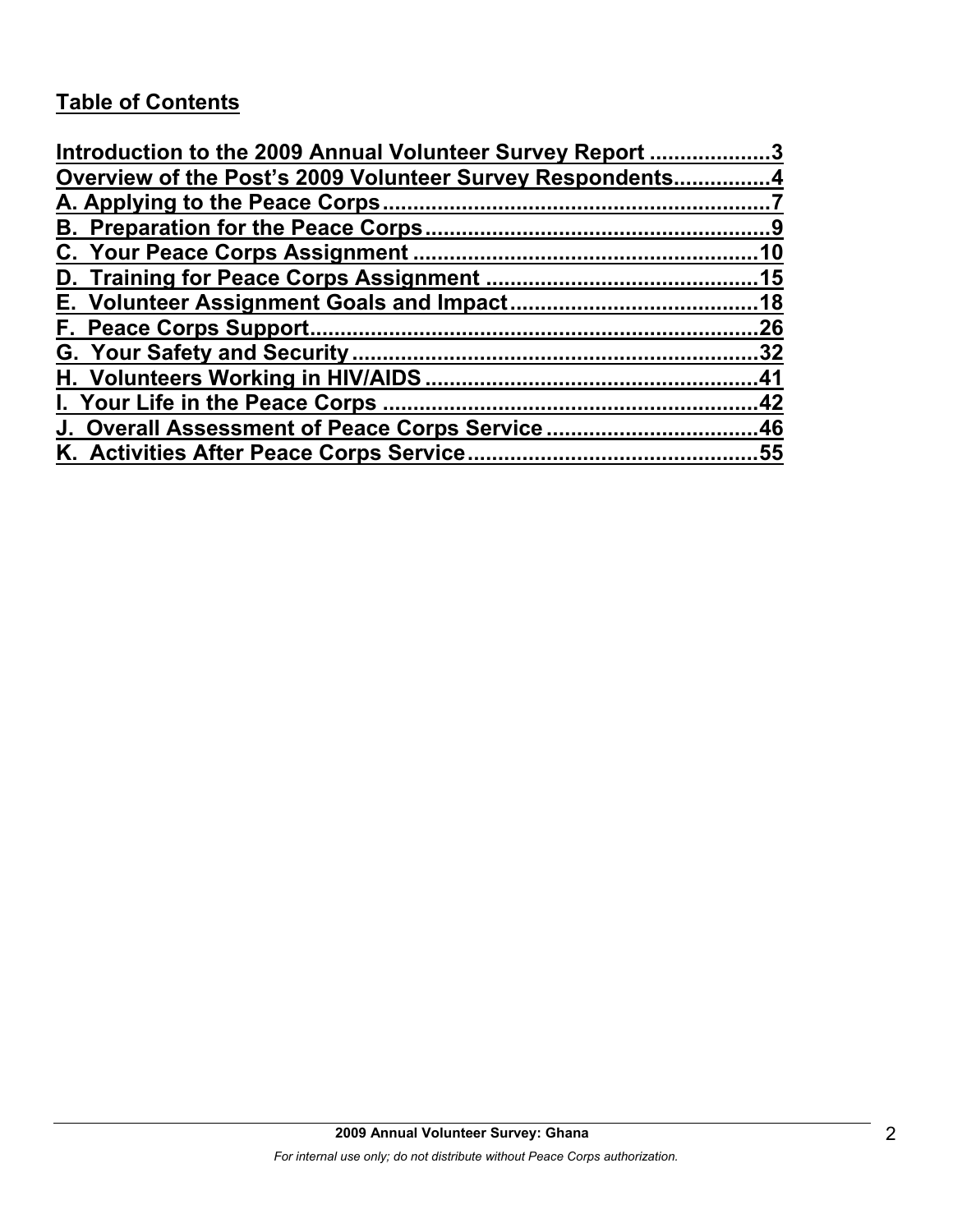# **Introduction to the 2009 Annual Volunteer Survey Report**

This country report contains the tables and charts from the Volunteers in your country who completed the 2009 Annual Volunteer Survey (AVS). The results provide a picture of the activities, experiences and views of Peace Corps Volunteers in 2009. The results show areas where Volunteers' needs are met and identify areas where improvements may be needed. The survey was fielded from May through August 2009.

A core set of questions was asked of all Volunteers. For the first time, Volunteers were also asked a series of questions relevant to their time in country:

- Volunteers in country 8 or less months were asked about applying to and preparing for the Peace Corps.
- Volunteers in country 18 or less months were asked about the effectiveness of their preservice training (PST).
- Volunteers in country 19 or more months were asked about their post-service plans, as well as the Peace Corps' resources for their post-service transition.

Tables and graphs are labeled by survey section and the survey question. The tables show the percent of post respondents that selected each choice and the total number of post respondents that answered the question. The number of responses for each question will vary, depending on:

- whether the question was asked of all Volunteers or only the Volunteers in-country a certain number of months and
- how many of the Volunteers who were "eligible" to answer the question did respond.

Most survey questions asked respondents to select only one from a set of choices. The percentages for the "select one" responses add up to 100 percent. Other questions asked Volunteers to "mark all that apply" in situations, for example, where it is likely that respondents are involved in more than one secondary activity. The percentages of the "mark all that apply" responses will total more than 100 percent; each percentage equals the number of respondents selecting that choice divided by the number of respondents who answered the question.

Posts are encouraged to compare these 2009 results with the 2006 and 2008 survey results to note trends and changes over time. Because questions are revised from one survey to the next, a crosswalk between the 2008 and 2009 questions is posted on the OSIRP intranet page under 2009 AVS Reports "Reference Documents." The earlier 2008 survey global, regional and post reports are also posted on the OSIRP Intranet page.

Volunteers' extensive narrative responses to the 29 open-ended questions on the survey are in the post's 2009 Annual Volunteer Survey Open Ended Reponses report. All Volunteers' narrative responses to key questions will be analyzed for global themes and presented in a later report.

The number of surveys for each post includes surveys submitted online by Volunteers and completed paper surveys sent to the Peace Corps headquarters for hand-entry into the online survey system. The final count may include mostly completed partial surveys added to the final dataset after the survey closed.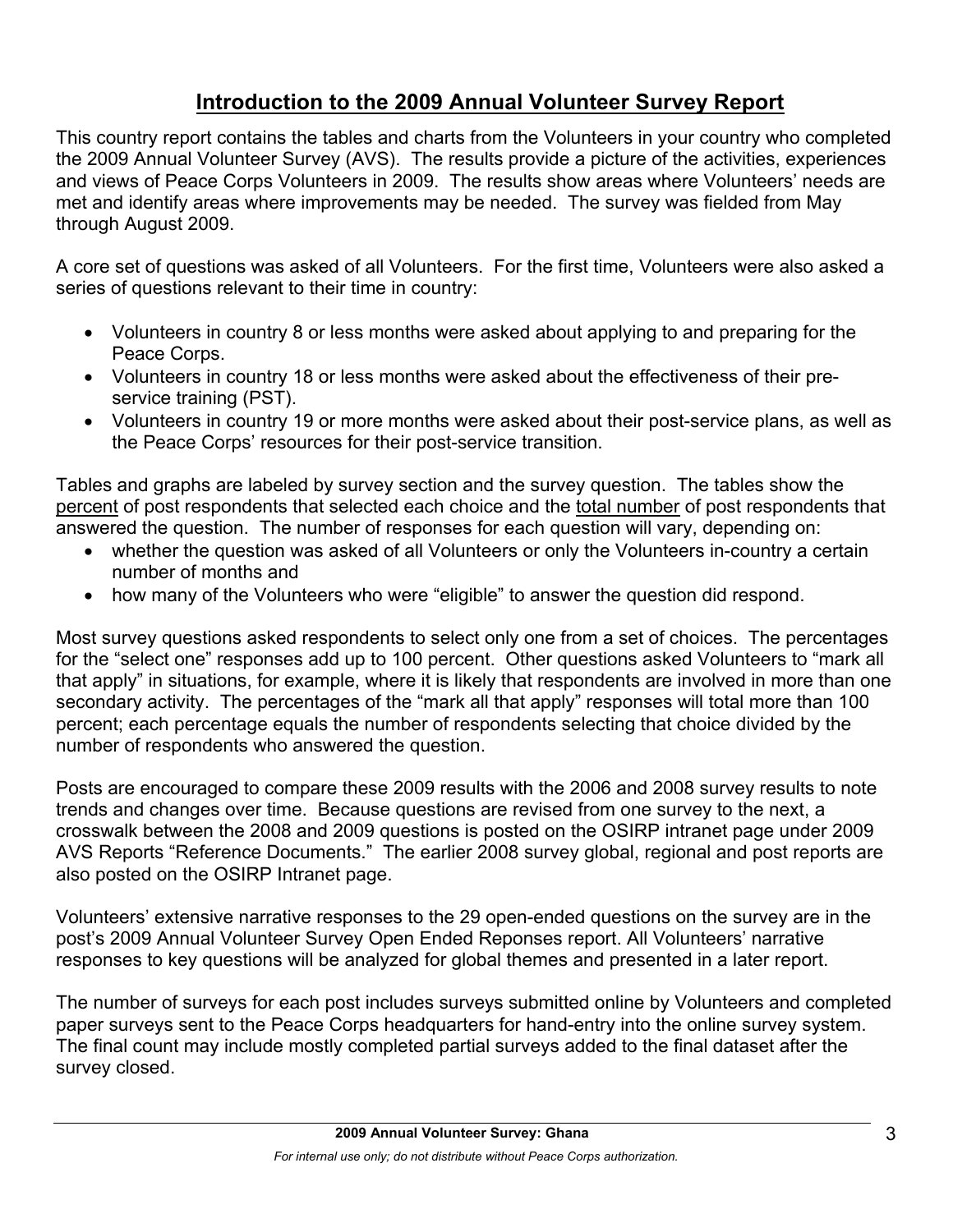# **Overview of the Post's 2009 Volunteer Survey Respondents**

This overview presents basic information about the characteristics of Volunteers who completed the 2009 Annual Volunteer Survey at post.

|            |        | 9 to 18 months<br>8 months or less |        | 19 months or more |        |         | Total  |         |
|------------|--------|------------------------------------|--------|-------------------|--------|---------|--------|---------|
|            | Number | Percent                            | Number | Percent           | Number | Percent | Number | Percent |
| Months3grp | 91     | 19%                                | 19     | 40%               | 19     | 40%     | 47     | 100%    |

## **Completed Surveys by Months in Country**

#### **L1: What is your age?**

|         | $20 - 29$ | 30-49 | $50+$ | Total |
|---------|-----------|-------|-------|-------|
| AGE3grp | 83%       | 6%    | 11%   |       |

#### **L2: What is your gender?**

|                 | Female | Male | Total |
|-----------------|--------|------|-------|
| <b>I</b> GENDER | 50%    | 50%  |       |

#### **Completed surveys by project.**

|                                         | Count | Column N % |
|-----------------------------------------|-------|------------|
| <b>Community Health</b>                 | 6     | 13%        |
| <b>Community Natural Resource</b>       |       |            |
| Management for Livelihood               | 6     | 13%        |
| Secur                                   |       |            |
| Secondary Education                     | 18    | 38%        |
| Small Enterprise Development<br>Project | 11    | 23%        |
| Other. Please specify                   | 6     | 13%        |
| Total                                   | 47    | 100%       |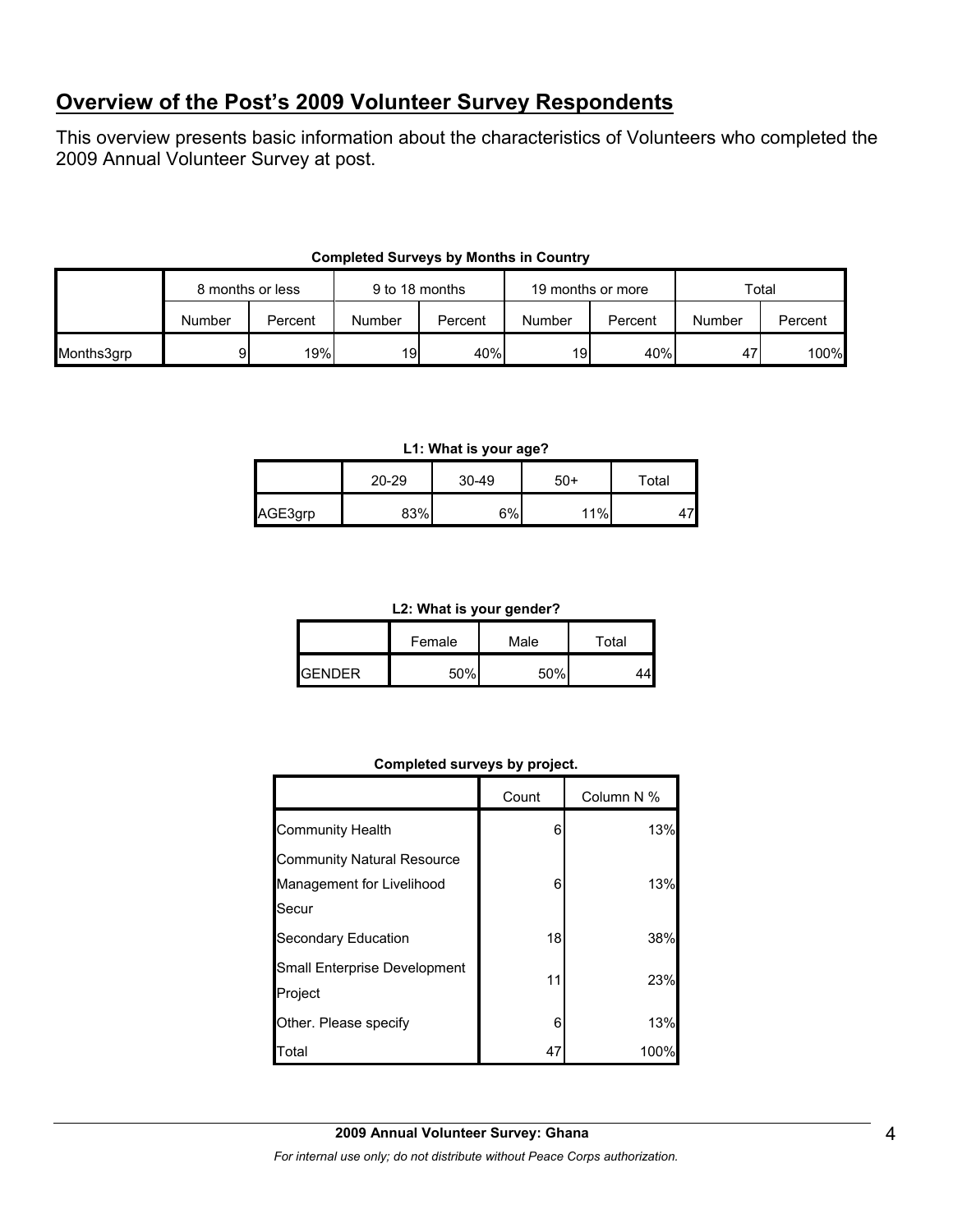|                |                                                 | Percent | Number         |
|----------------|-------------------------------------------------|---------|----------------|
| C <sub>2</sub> | Math/science teaching                           | 38%     | 18             |
|                | Other: Please specify                           | 15%     | 7              |
|                | Business education/advising                     | 13%     | $6 \mid$       |
|                | Agroforestry                                    | 6%      | 3              |
|                | Information & communications technology (ICT)   | 6%      | 3              |
|                | Water sanitation                                | 4%      | $\overline{a}$ |
|                | Health extension                                | 4%      | 2              |
|                | Forestry/parks                                  | 4%      | 2              |
|                | Environmental education                         | 2%      |                |
|                | Other education                                 | 2%      |                |
|                | Community development                           | 2%      |                |
|                | Agriculture/fish/livestock                      | 2%      |                |
|                | Urban & regional planning/municipal development |         |                |
|                | Youth development                               |         |                |
|                | <b>HIV/AIDS</b>                                 |         |                |
|                | Teacher training                                |         |                |
|                | English teaching                                |         |                |
|                | NGO development                                 |         |                |
|                | Total                                           | 100%    | 47             |

## **C2: Which best describes the focus of your primary assignment/work?**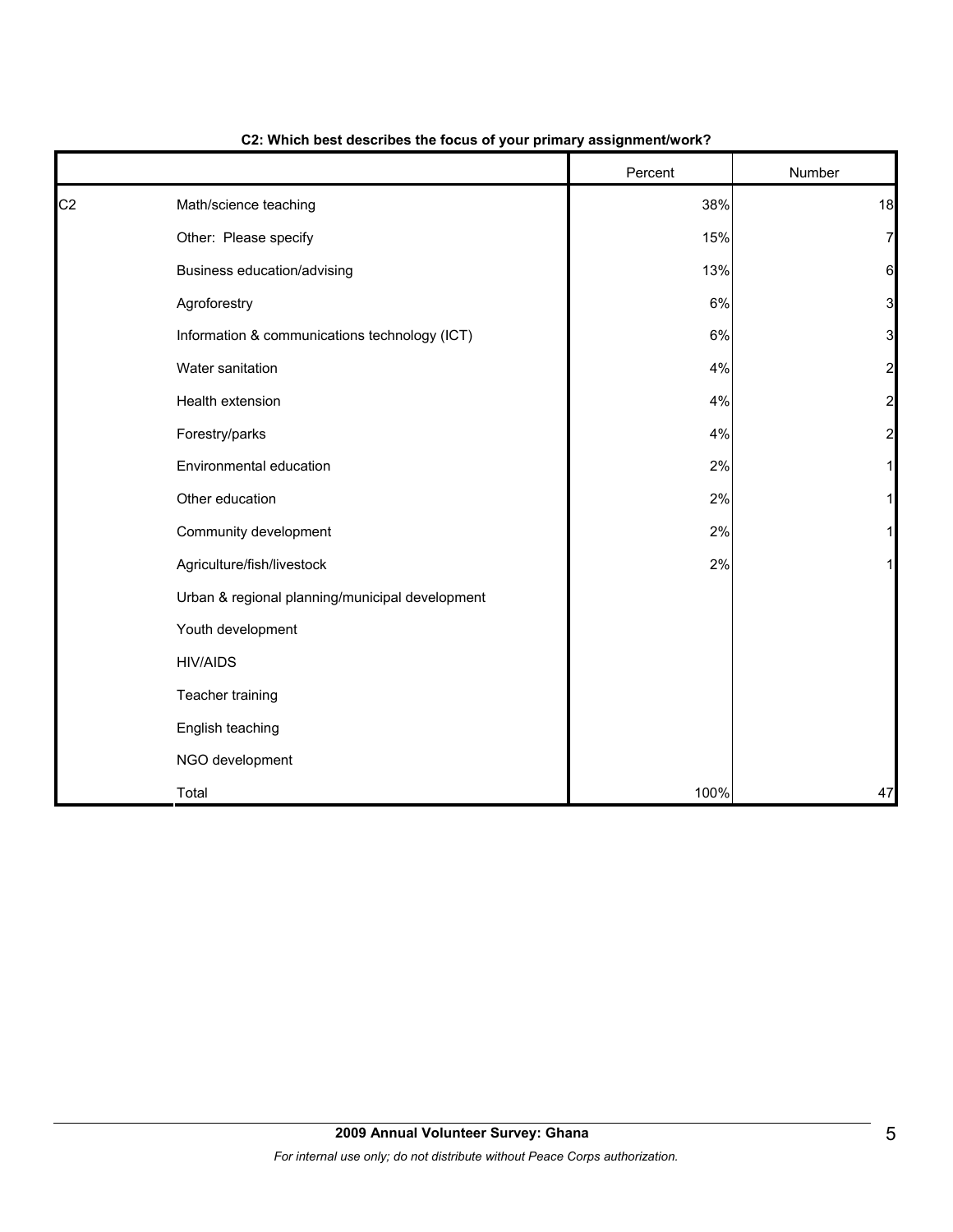|                      |                                                | PERCENT | <b>NUMBER</b> |
|----------------------|------------------------------------------------|---------|---------------|
| C <sub>2</sub> .TEXT | Open-ended results. Not responsive to request. |         |               |
|                      |                                                |         |               |
|                      |                                                |         |               |
|                      |                                                |         |               |
|                      |                                                |         |               |
|                      |                                                |         |               |
|                      |                                                |         |               |
|                      |                                                |         |               |
|                      |                                                |         |               |
|                      | Total                                          | 100%    | 47            |

#### **C2.TEXT: Which of the following initiatives does your primary work include? Other (specify)**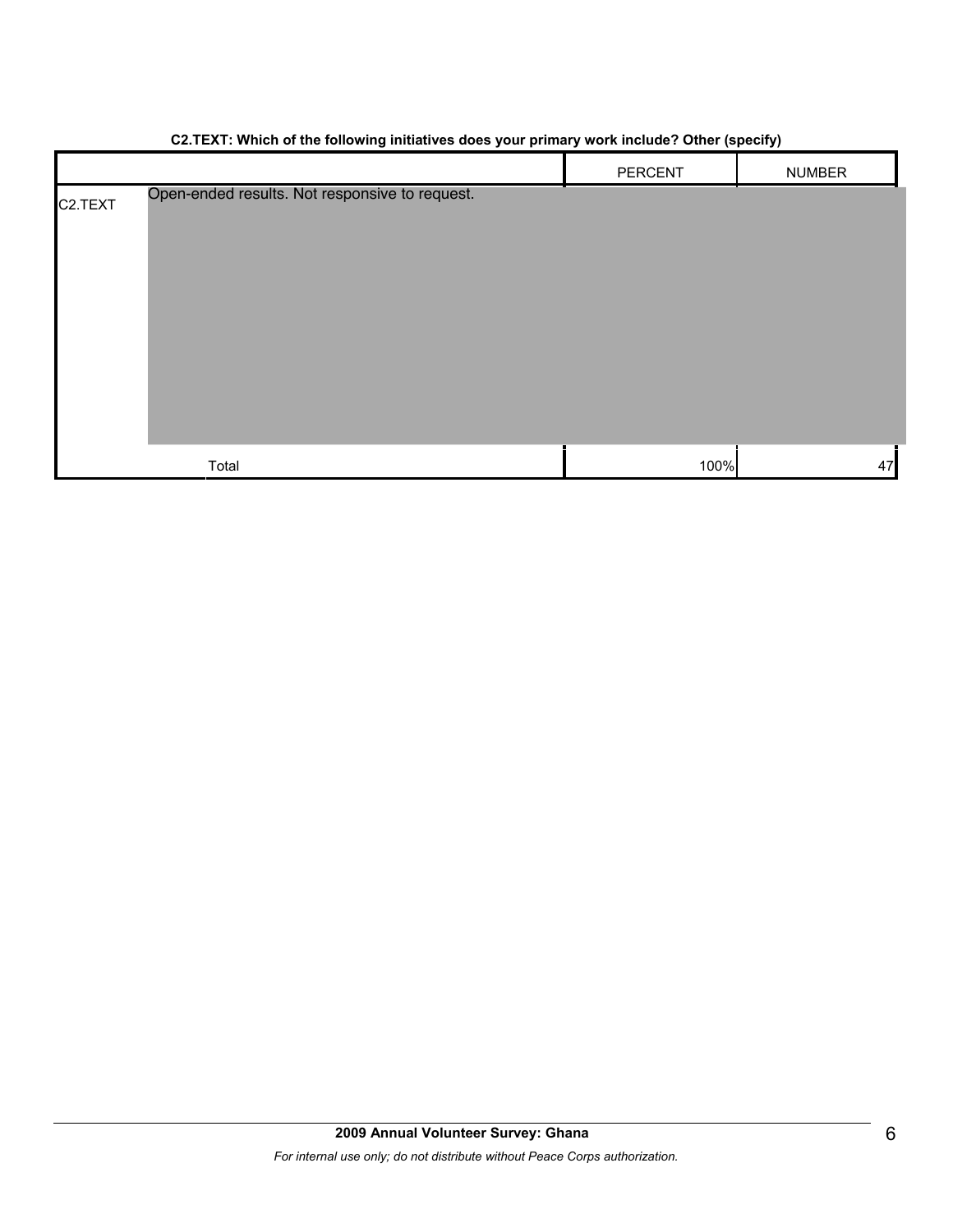# **A. Applying to the Peace Corps**

*This section reports Volunteers' motivations in applying and accepting a Peace Corps assignment.* 

|                             | Not Important | Somewhat important | Important | <b>NA</b> | Total |
|-----------------------------|---------------|--------------------|-----------|-----------|-------|
| Different culture           |               | 22%                | 78%       |           | 9     |
| Work experience             |               | 33%                | 67%       |           | 9     |
| Help others                 |               | 44%                | 56%       |           | 9     |
| International experience    |               | 33%                | 67%       |           | 9     |
| Language                    | 33%           | 33%                | 33%       |           | 9     |
| Personal growth             |               | 56%                | 44%       |           | 9     |
| U. S. job market            | 67%           | 22%                | 11%       |           | 9     |
| Serve my country            | 22%           | 44%                | 33%       |           | 9     |
| Travel/adventure            |               | 33%                | 67%       |           | 9     |
| Other: Please specify below |               |                    |           | 100%      | 3     |

|  |  |  |  | A1: How important were the following factors in accepting a PC assignment? |
|--|--|--|--|----------------------------------------------------------------------------|
|  |  |  |  |                                                                            |

### **A1\_OTHER: How important were the following factors in accepting a PC assignment? Other (specify)**

|          |       | <b>PERCENT</b> | <b>NUMBER</b> |
|----------|-------|----------------|---------------|
| A1_OTHER |       | 100%           | 47            |
|          | Total | 100%           | 47            |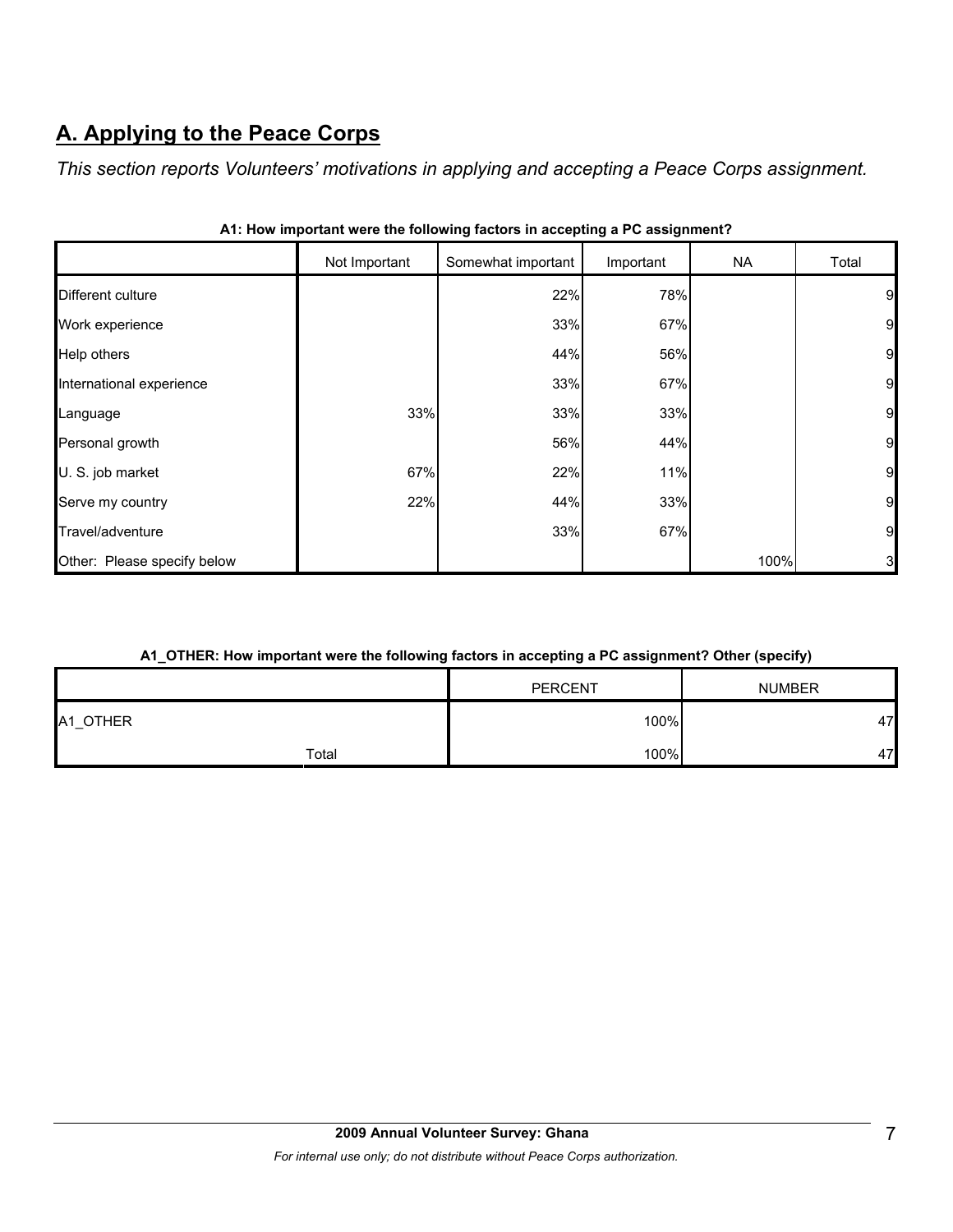|                                                                 |                                                                                                                       | PCV Responses | % Involved in<br>Initiative | <b>Total PCVs</b><br>Responding |
|-----------------------------------------------------------------|-----------------------------------------------------------------------------------------------------------------------|---------------|-----------------------------|---------------------------------|
| What prompted you to apply to PC Personal interest in the Peace | Corps                                                                                                                 | 6             | 67%                         |                                 |
|                                                                 | Peace Corps website                                                                                                   | Δ             | 44%                         |                                 |
|                                                                 | Peace Corps campus or<br>community information session                                                                |               | 22%                         |                                 |
|                                                                 | Radio, TV, or print advertisement                                                                                     | 2             | 22%                         |                                 |
|                                                                 | Other: Please specify                                                                                                 |               | 22%                         |                                 |
|                                                                 | Returned Peace Corps Volunteer<br>(e.g., someone you met or know<br>personally                                        |               | 11%                         |                                 |
|                                                                 | Article or book about the Peace<br>Corps                                                                              |               | 11%                         |                                 |
|                                                                 | Peace Corps material in the mail                                                                                      |               | 11%                         |                                 |
|                                                                 | Returned Peace Corps Volunteer<br>who spoke to your school or group<br>about the Peace Corps<br>Peace Corps recruiter |               |                             |                                 |
|                                                                 | Total                                                                                                                 |               |                             | 9                               |

### **A2. What prompted you to apply to the PC? Mark all that apply.**

Percents may total to more than 100% since Volunteers were asked to "Mark all that apply."

#### **A2.OTHER.TEXT: What prompted you to apply to the PC? Other (specify)**

|               |                                                | <b>PERCENT</b> | <b>NUMBER</b> |
|---------------|------------------------------------------------|----------------|---------------|
| A2.OTHER.TEXT | Open-ended results. Not responsive to request. |                |               |
|               |                                                |                |               |
|               | Total                                          | 100%           | 47            |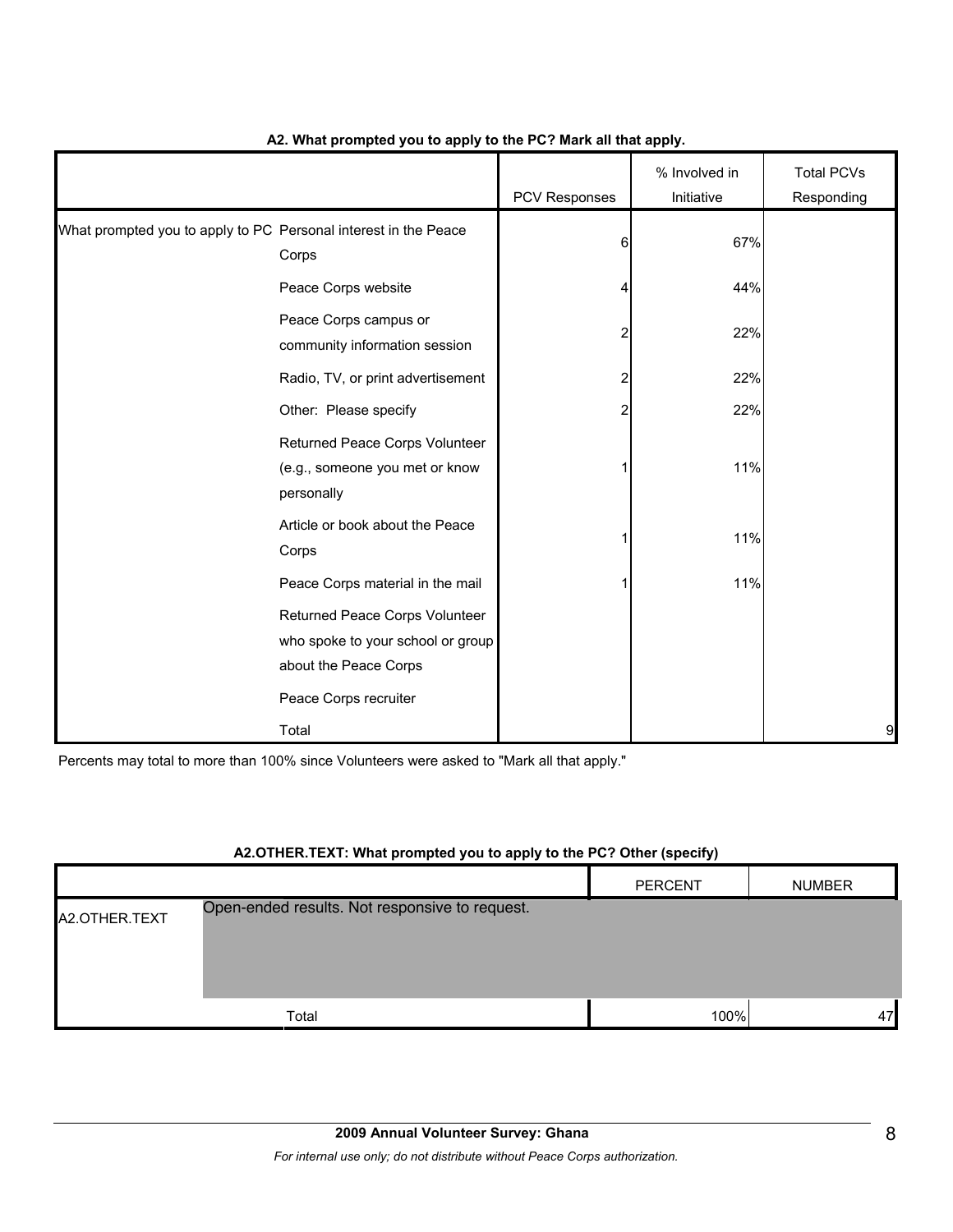# **B. Preparation for the Peace Corps**

*This section reports on Volunteers' assessment of the materials and information available before their service.* 

## **B1: How useful was the information on the PC website in preparing you for the realities of living and working as a Volunteer?**

|                 |              |     |     |     |             | Don't know (did not |       |
|-----------------|--------------|-----|-----|-----|-------------|---------------------|-------|
|                 | Not at all 1 |     |     |     | Extremely 5 | access information) | Total |
| IB <sub>1</sub> |              | 44% | 33% | 22% |             |                     | 9     |

#### **B2: How useful were the PC materials about your country in helping you prepare for your service?**

|                |              |     |     |     |             | Don't know (did not |       |
|----------------|--------------|-----|-----|-----|-------------|---------------------|-------|
|                | Not at all 1 |     |     |     | Extremely 5 | access information) | Total |
| B <sub>2</sub> |              | 33% | 33% | 33% |             |                     | 9     |

#### **B3: How useful were the materials you received from the PC about your primary assignment in helping you prepare for your**

**service?**

|            | Not at all 1 |     |     |     | Extremely 5 | Don't know (did not<br>access information) | Total |
|------------|--------------|-----|-----|-----|-------------|--------------------------------------------|-------|
| <b>B</b> 3 | 11%          | 22% | 44% | 22% |             |                                            | 9     |

#### **B4: How useful were the materials you received from the PC regarding the need for flexibility in adapting to your work?**

|                 | Not at all 1 |     |     |     | Extremely 5 | Don't know (did not<br>access information) | Total |
|-----------------|--------------|-----|-----|-----|-------------|--------------------------------------------|-------|
| IB <sub>4</sub> |              | 22% | 33% | 44% |             |                                            | 9     |

#### **B7: How prepared do you feel to meet the challenges of PC service?**

|    | Not at all 1 |     |     | Exceptionally 5 | Total |
|----|--------------|-----|-----|-----------------|-------|
| B7 |              | 22% | 78% |                 | 91    |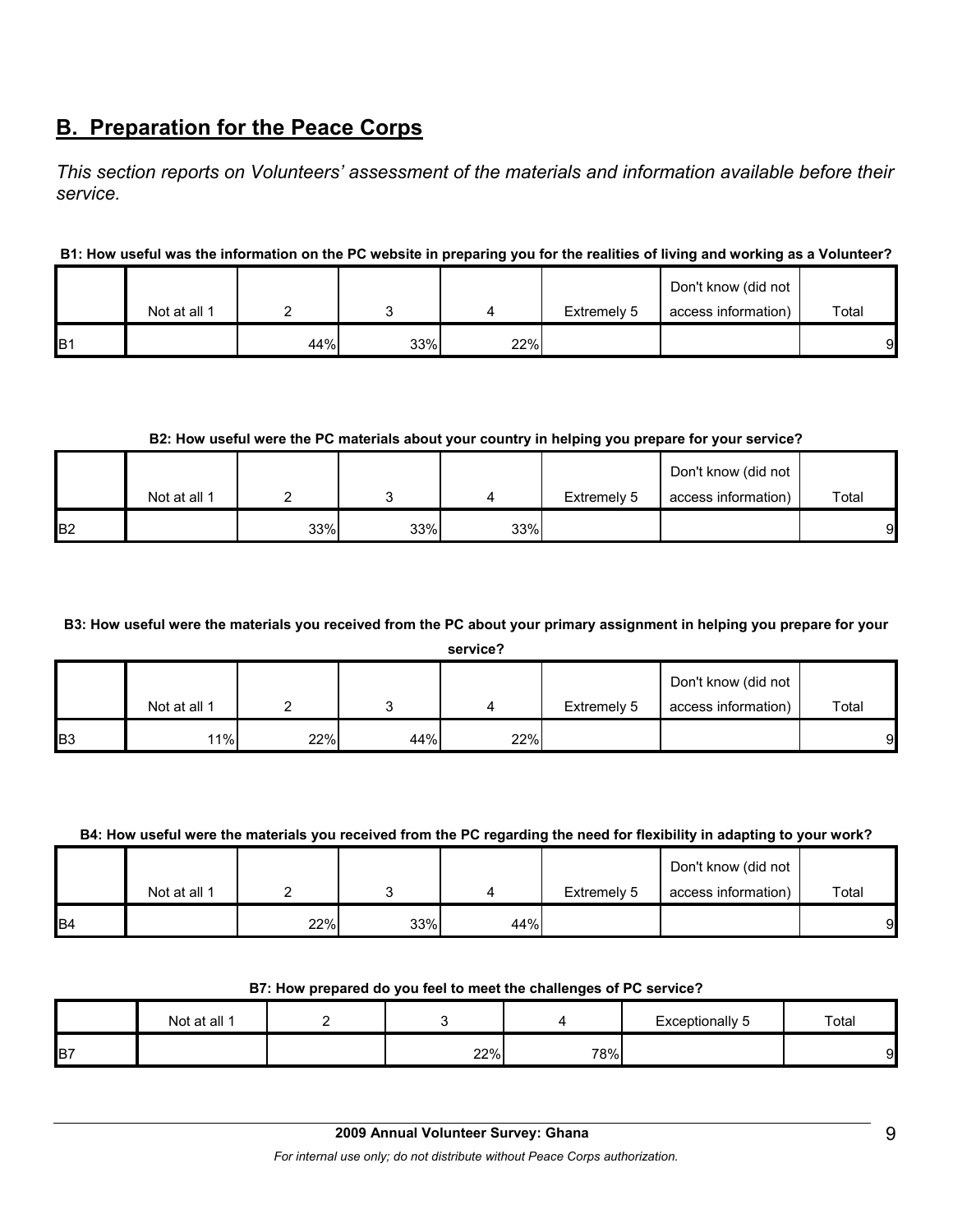# **C. Your Peace Corps Assignment**

*This section reports Volunteers' primary assignment work and secondary activities. The term "primary assignment" refers to the Volunteers' assignment which is part of an overall project plan designed by your host country partners and in-country Peace Corps staff.* 

|            |                                                        |               | % Involved in | <b>Total PCVs</b> |
|------------|--------------------------------------------------------|---------------|---------------|-------------------|
|            |                                                        | PCV Responses | Initiative    | Responding        |
| \$C3PrmAct | Working with youth                                     | 24            | 51%           |                   |
|            | <b>HIV/AIDS</b>                                        | 17            | 36%           |                   |
|            | Girls' education                                       | 16            | 34%           |                   |
|            | Income generation                                      | 14            | 30%           |                   |
|            | Information and<br>communications technology<br>(ICT)  | 14            | 30%           |                   |
|            | Working with NGO(s)                                    | 13            | 28%           |                   |
|            | <b>Business advertising</b>                            | 11            | 23%           |                   |
|            | Environment work                                       | 11            | 23%           |                   |
|            | Nutrition education                                    | 10            | 21%           |                   |
|            | Microenterprise development                            | 9             | 19%           |                   |
|            | Natural resources management                           | 9             | 19%           |                   |
|            | Biodiversity conservation                              | 8             | 17%           |                   |
|            | Literacy                                               | 8             | 17%           |                   |
|            | Water and sanitation                                   | 8             | 17%           |                   |
|            | Rural development                                      | 7             | 15%           |                   |
|            | Arts                                                   | 6             | 13%           |                   |
|            | English teaching                                       | 6             | 13%           |                   |
|            | Child survival                                         | 5             | 11%           |                   |
|            | Mobilize host country nationals<br>(HCNs) to volunteer | 4             | 9%            |                   |
|            | Sports/fitness                                         |               | 9%            |                   |

**C3: Which of the following activities does your primary assignment/work include? Mark all that apply.**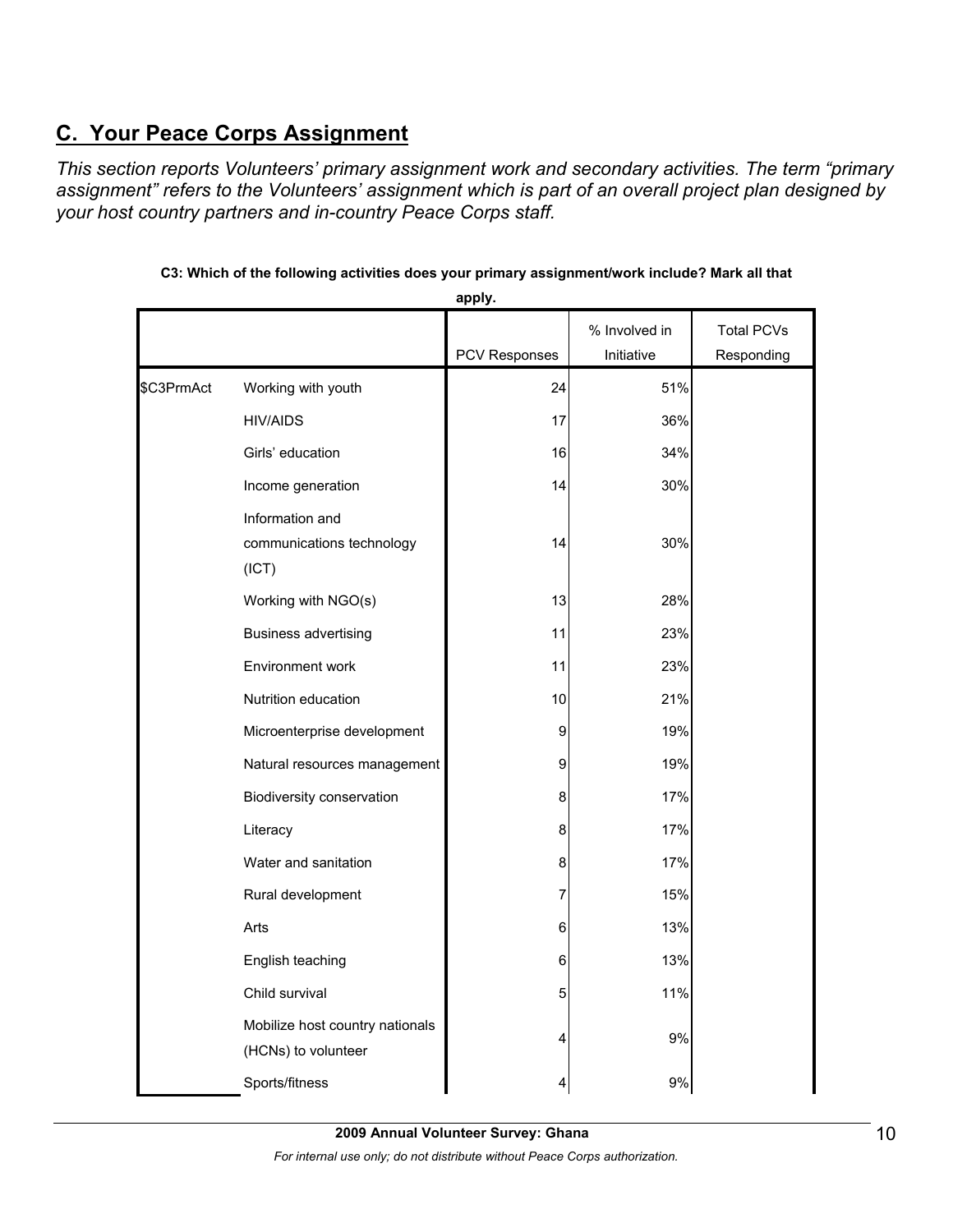| Working with special groups<br>(e.g., disabled, elderly, ethnic<br>minorities, orphans) | 4 | 9% |    |
|-----------------------------------------------------------------------------------------|---|----|----|
| World Wise Schools/<br>Correspondence Match                                             | 4 | 9% |    |
| Other: Please specify                                                                   | 4 | 9% |    |
| Community food security<br>(production/marketing)                                       | 2 | 4% |    |
| Household food security                                                                 | 2 | 4% |    |
| Library development                                                                     |   | 2% |    |
| Urban development/municipal<br>development                                              |   |    |    |
| WID/GAD                                                                                 |   |    |    |
| Total                                                                                   |   |    | 47 |

Percents may total to more than 100% since Volunteers were asked to "Mark all that apply."

#### **C3: Which of the following activities does your primary assignment/work include? Other**

|                                                                 | (specify) |            |       |         |  |  |  |
|-----------------------------------------------------------------|-----------|------------|-------|---------|--|--|--|
|                                                                 |           | Column N % | Count | Row N % |  |  |  |
| Open-ended results. Not responsive to request.<br>C3.OTHER.TEXT |           |            |       |         |  |  |  |
|                                                                 |           |            |       |         |  |  |  |
|                                                                 |           |            |       |         |  |  |  |
|                                                                 |           |            |       |         |  |  |  |
|                                                                 |           |            |       |         |  |  |  |
|                                                                 | Total     |            | 47    | 100%    |  |  |  |

## **C4: Hours Spent on Primary Assignment During Average Work Week**

|           | None | 1-10 hrs | 11-20 hrs | 21-30 hrs | 31-40 hrs | More than 40 hrs | Total |
|-----------|------|----------|-----------|-----------|-----------|------------------|-------|
| C4Hrs6grp |      | 13%      | $'7\%$    | 32%       | 23%       | 15%              | 47    |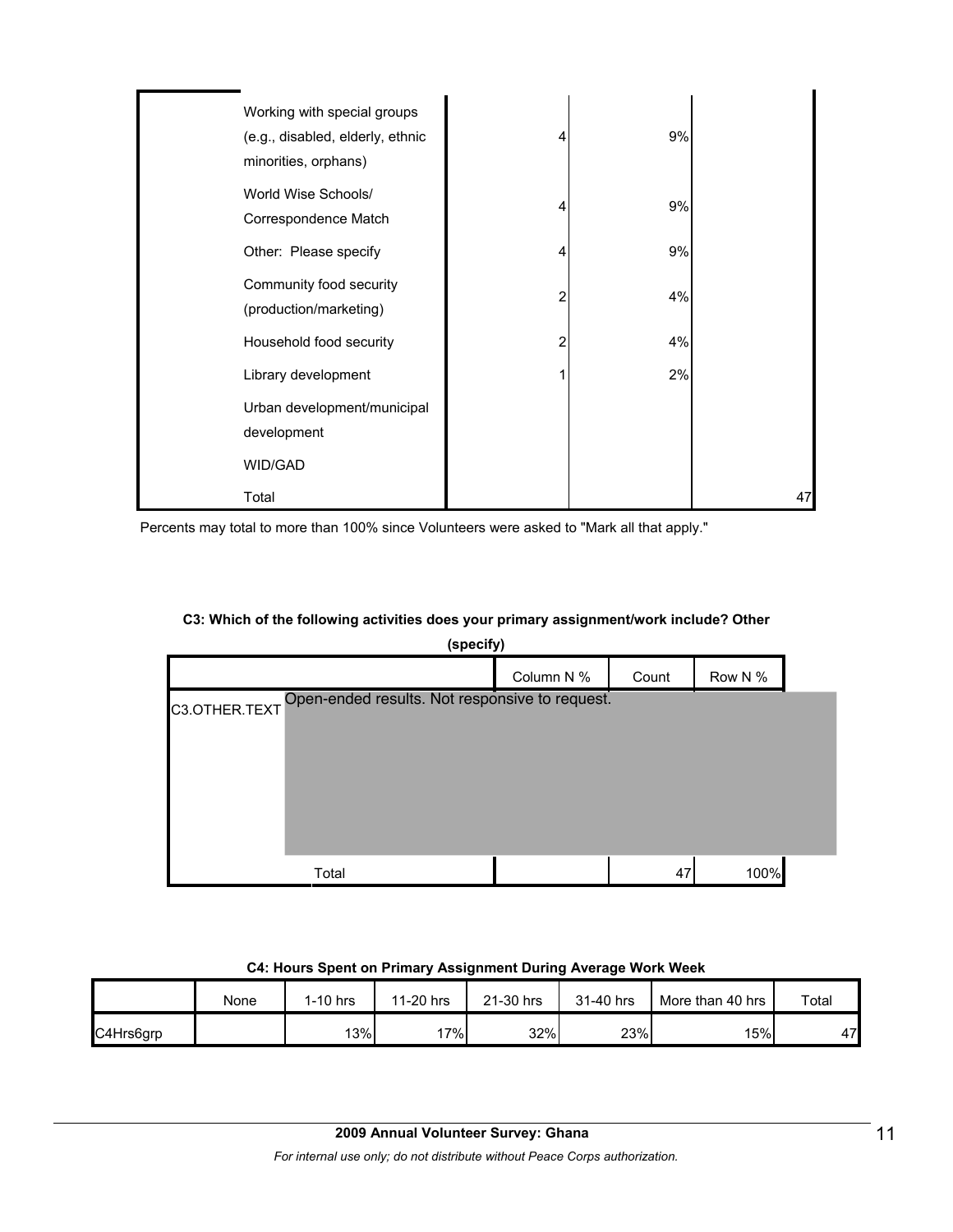**C4: How many hours do you spend on your primary assignment during an average work** 

**week?**

| All Volunteers | Average | Lowest reported | Highest reported | Did not answer |
|----------------|---------|-----------------|------------------|----------------|
| 41             | 30.5    |                 | ŏU               | 01             |

## **C5: Which of the following do your secondary activities (other than your primary assignment work) include? Mark all that apply.**

|            |                                             | PCV Responses | % Involved in<br>Initiative | <b>Total PCVs</b><br>Responding |
|------------|---------------------------------------------|---------------|-----------------------------|---------------------------------|
| \$C5SecAct | <b>HIV/AIDS</b>                             | 27            | 60%                         |                                 |
|            | Working with youth                          | 25            | 56%                         |                                 |
|            | Girls' education                            | 17            | 38%                         |                                 |
|            | Information and                             |               |                             |                                 |
|            | communications technology                   | 14            | 31%                         |                                 |
|            | (ICT)                                       |               |                             |                                 |
|            | Arts                                        | 13            | 29%                         |                                 |
|            | Sports/fitness                              | 13            | 29%                         |                                 |
|            | English teaching                            | 12            | 27%                         |                                 |
|            | Library development                         | 12            | 27%                         |                                 |
|            | Environment work                            | 9             | 20%                         |                                 |
|            | Literacy                                    | 9             | 20%                         |                                 |
|            | World Wise Schools/<br>Correspondence Match | 9             | 20%                         |                                 |
|            | Income generation                           | 7             | 16%                         |                                 |
|            | Rural development                           | 7             | 16%                         |                                 |
|            | Nutrition education                         | $\,6$         | 13%                         |                                 |
|            | Working with NGO(s)                         | $\mathbf 6$   | 13%                         |                                 |
|            | <b>Business advertising</b>                 | 5             | 11%                         |                                 |
|            | Microenterprise development                 | 4             | 9%                          |                                 |
|            | Water and sanitation                        | 4             | 9%                          |                                 |
|            | WID/GAD                                     | 4             | 9%                          |                                 |
|            | Other: Please specify                       | 4             | 9%                          |                                 |

**2009 Annual Volunteer Survey: Ghana** 

*For internal use only; do not distribute without Peace Corps authorization.*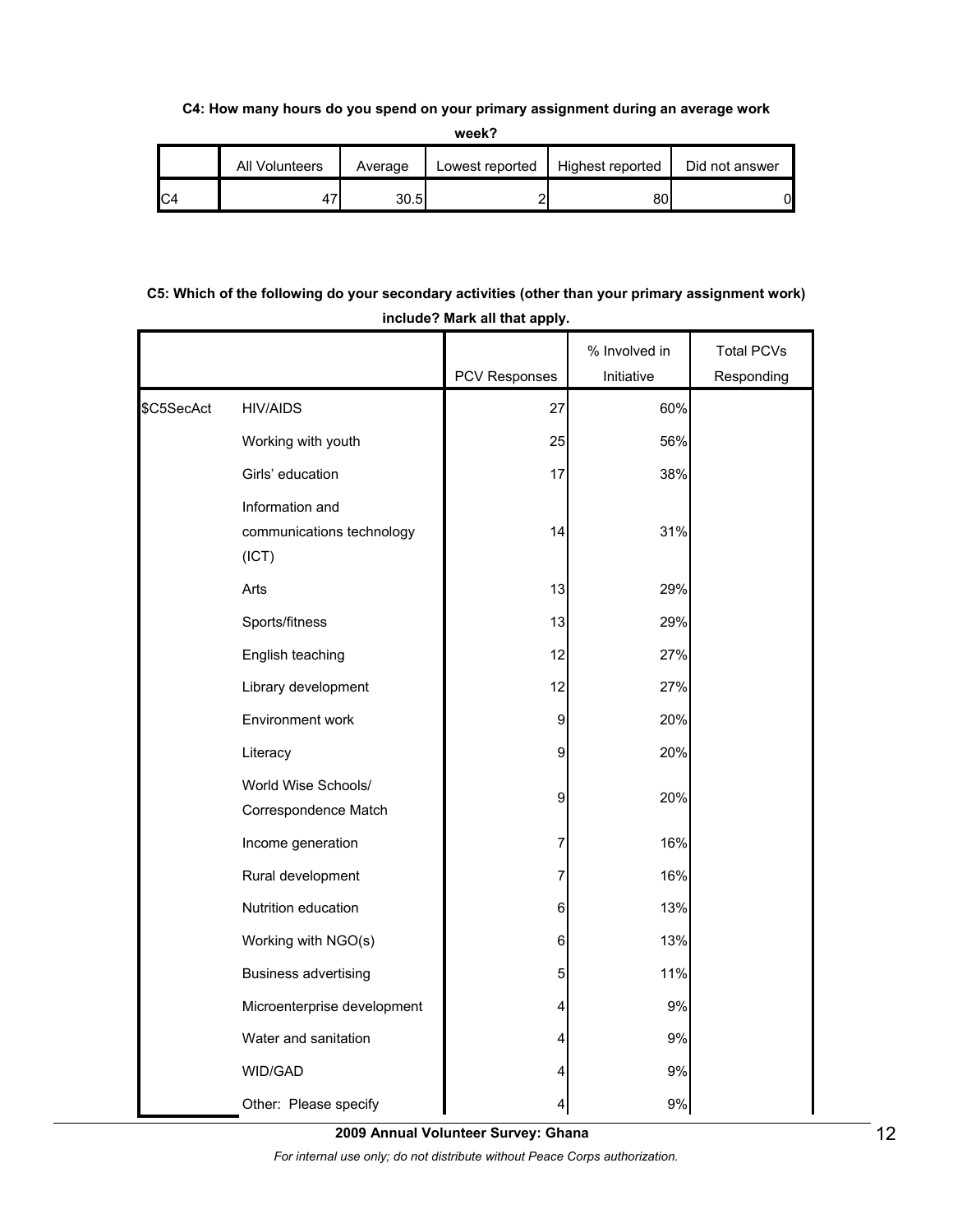| Biodiversity conservation                                                               |   | 4% |    |
|-----------------------------------------------------------------------------------------|---|----|----|
| Household food security                                                                 | 2 | 4% |    |
| Natural resources management                                                            | 2 | 4% |    |
| Working with special groups<br>(e.g., disabled, elderly, ethnic<br>minorities, orphans) | 2 | 4% |    |
| Child survival                                                                          |   | 2% |    |
| Community food security<br>(production/marketing)                                       |   | 2% |    |
| Mobilize host country nationals<br>(HCNs) to volunteer                                  |   | 2% |    |
| Urban development/municipal<br>development                                              |   |    |    |
| Total                                                                                   |   |    | 45 |

Percents may total to more than 100% since Volunteers were asked to "Mark all that apply."

|               |                                                | Column N % | Count | Row N % |  |
|---------------|------------------------------------------------|------------|-------|---------|--|
| C5.OTHER.TEXT | Open-ended results. Not responsive to request. |            |       |         |  |
|               |                                                |            |       |         |  |
|               |                                                |            |       |         |  |
|               |                                                |            |       |         |  |
|               |                                                |            |       |         |  |
|               | Total                                          |            | 47    | 100%    |  |

## **C5: Which of the following do your secondary activities include? Other (specify)**

#### **C5: No Secondary Activities**

|         |                                        | Percent | Number |
|---------|----------------------------------------|---------|--------|
| C5.NONE | No                                     | 96%     | 45     |
|         | Yes, I have no secondary<br>activities | 4%      |        |
|         | Total                                  | 100%    |        |

#### **2009 Annual Volunteer Survey: Ghana**

*For internal use only; do not distribute without Peace Corps authorization.*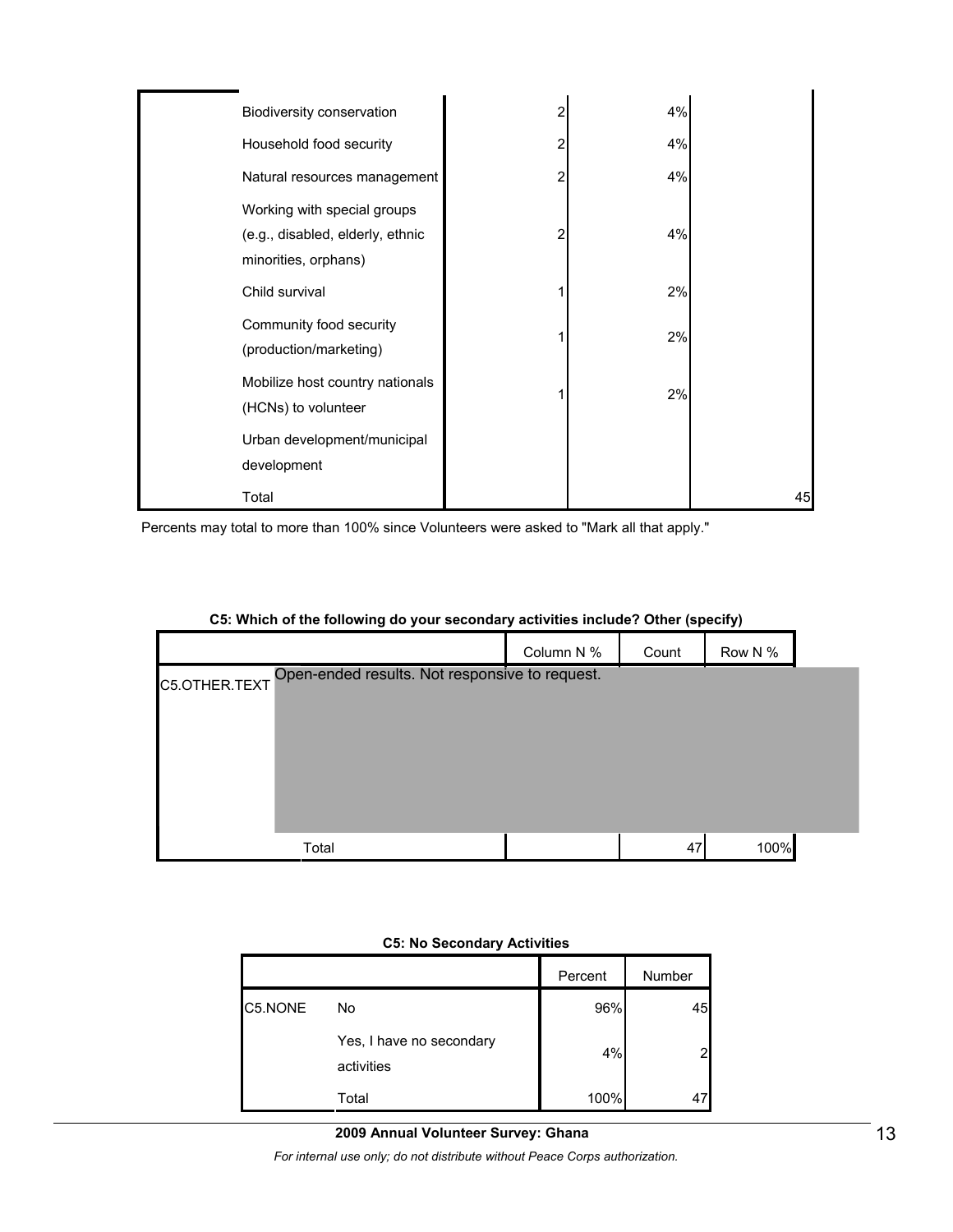|           | None | $1-10$ hrs | 11-20 hrs | 21-30 hrs | 31-40 hrs | More than 40 hrs | Total |
|-----------|------|------------|-----------|-----------|-----------|------------------|-------|
| C6Hrs6grp |      | 70%        | 22%       | $7\%$     | 2%        |                  | 46    |

**C6. How many hours do you spend on secondary activities during an average work week?**

|     | All Volunteers | Average | Lowest reported | Highest reported | Did not answer |
|-----|----------------|---------|-----------------|------------------|----------------|
| IC6 | 4,             | 10.1    |                 | 40               |                |

**C7: How personally satisfying is your--?**

|                              | Not at all 1 |     |     |     | Exceptionally 5  | Total |
|------------------------------|--------------|-----|-----|-----|------------------|-------|
| Primary assignment           |              | 17% | 23% | 40% | 19% <sub>I</sub> | 47    |
| Secondary project/activities | 2%           | 4%  | 28% | 41% | 24%              | 46    |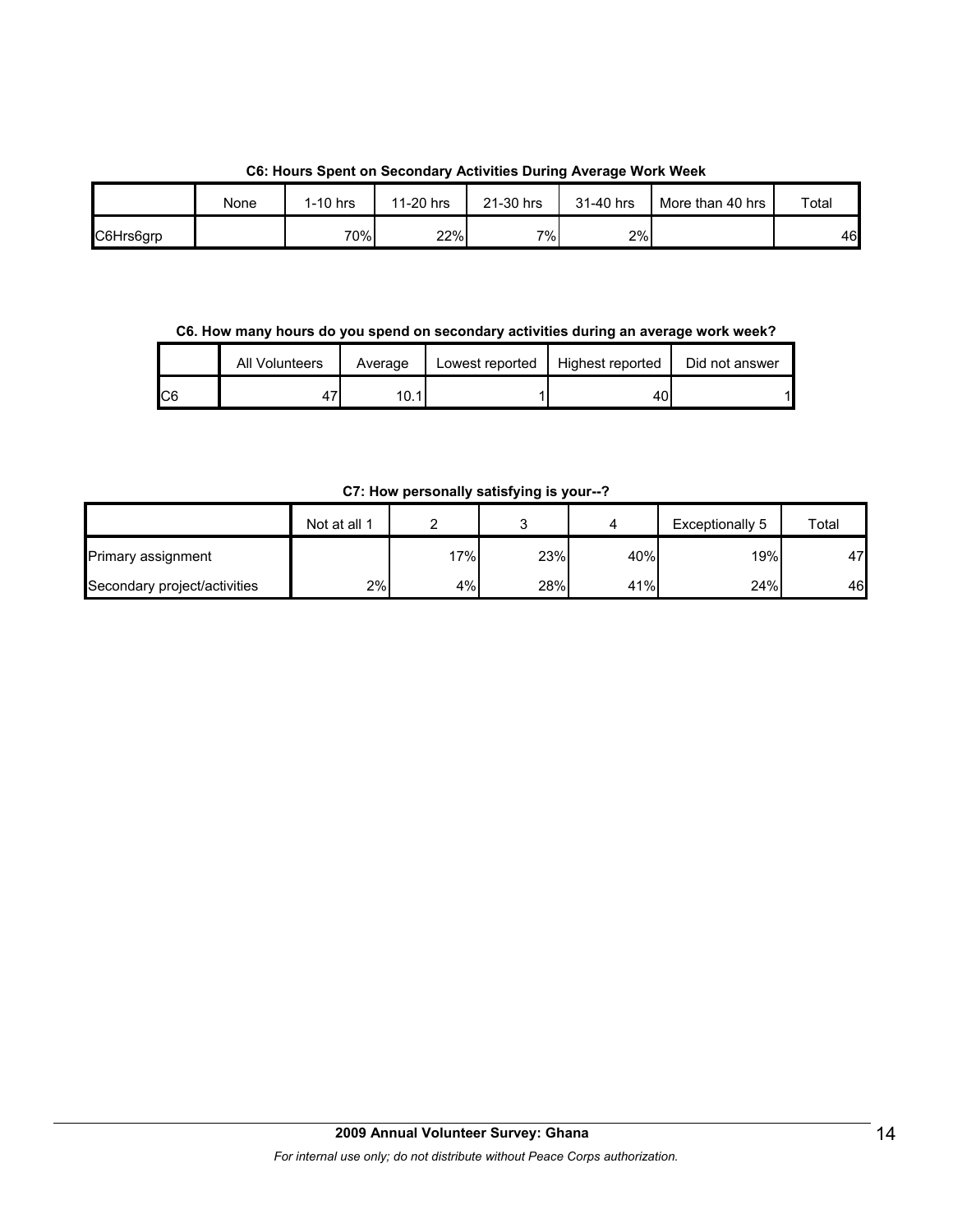# **D. Training for Peace Corps Assignment**

*This section reports Volunteers' assessments of the effectiveness of their Pre-Service Training and In-Service Training at post. In-Service Training (IST) includes: Reconnect; Technical IST; Mid-Service and Close of Service conferences; project management/leadership conferences; and other post-sponsored training sessions.* 

|                                                                       | Not effective | Poor | Adequate | Effective | Very Effective | NA/No training | Total |
|-----------------------------------------------------------------------|---------------|------|----------|-----------|----------------|----------------|-------|
| Manage cultural differences                                           | 4%            | 4%   | 39%      | 39%       | 14%            |                | 28    |
| Deal with adjustment issues                                           | 4%            | 11%  | 43%      | 32%       | 11%            |                | 28    |
| Work with<br>counterparts/community<br>partners                       |               | 21%  | 57%      | 18%       | 4%             |                | 28    |
| Use language needed in<br>work and social interactions                | 7%            | 18%  | 29%      | 25%       | 21%            |                | 28    |
| Perform technical aspects of<br>your work                             |               | 25%  | 46%      | 25%       | 4%             |                | 28    |
| Work on your project goals<br>and objectives                          | 4%            | 21%  | 39%      | 29%       | 4%             | 4%             | 28    |
| Conduct a participatory<br>community needs<br>assessment (e.g., PACA) | 7%            | 4%   | 54%      | 32%       |                | 4%             | 28    |
| Monitor your project goals<br>and outcomes                            | 4%            | 14%  | 61%      | 21%       |                |                | 28    |
| Maintain your physical health                                         | 4%            | 11%  | 21%      | 43%       | 21%            |                | 28    |
| Maintain your<br>mental/emotional health                              | 7%            | 11%  | 18%      | 43%       | 21%            |                | 28    |
| Maintain your personal safety<br>and security                         | 4%            |      | 18%      | 46%       | 32%            |                | 28    |

**D1: (PCVs at post 18 months or less) How effective was your Pre-Service Training (PST) in preparing you to--**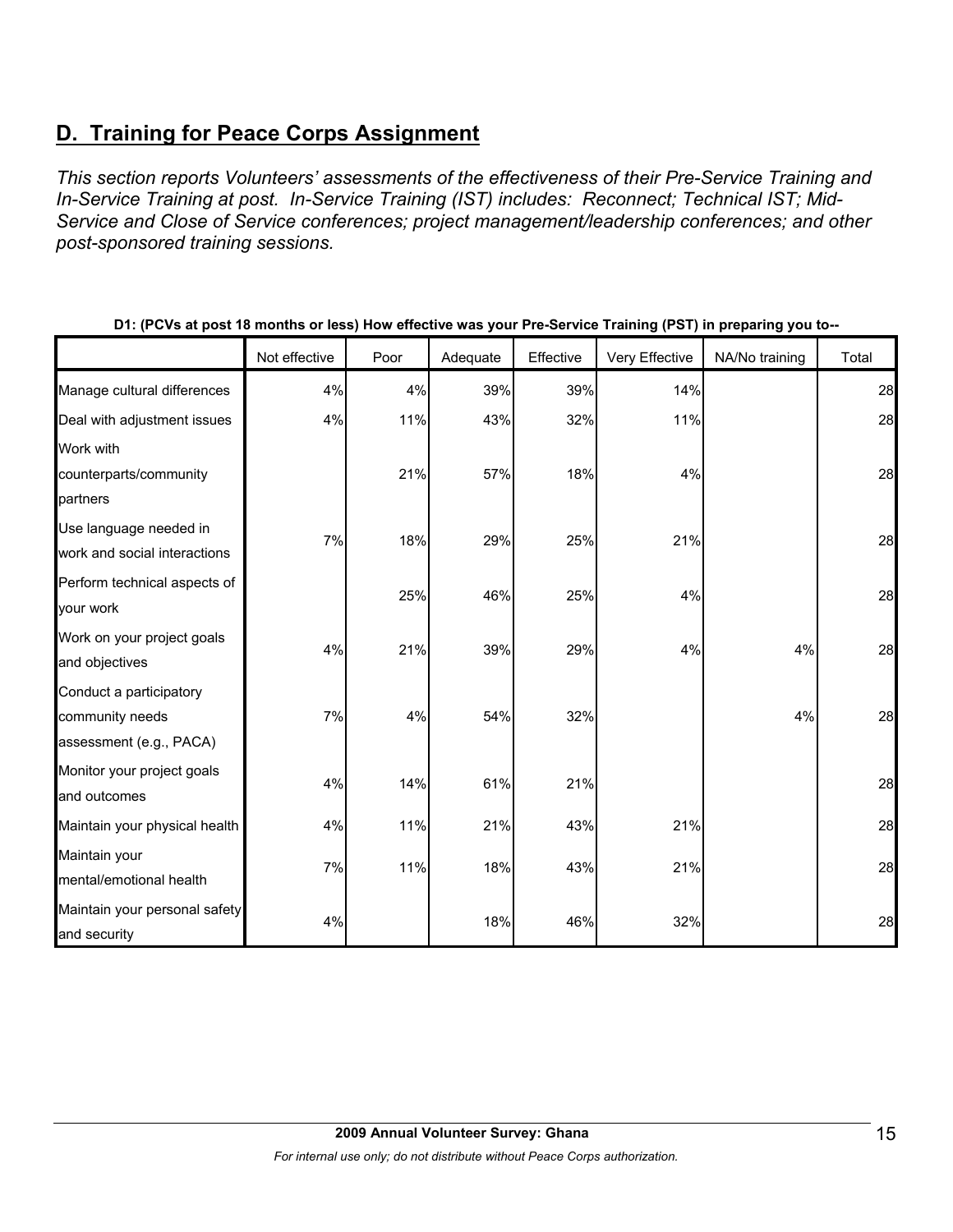|                                                                                          | Not effective | Poor | Adequate | Effective | Very Effective | NA/No training | Total |
|------------------------------------------------------------------------------------------|---------------|------|----------|-----------|----------------|----------------|-------|
| Manage cultural differences                                                              | 6%            | 2%   | 32%      | 43%       | 9%             | 9%             | 47    |
| Deal with adjustment issues                                                              | 6%            | 6%   | 34%      | 30%       | 11%            | 13%            | 47    |
| Build and strengthen working<br>relationships with<br>counterparts/community<br>partners | 6%            | 4%   | 36%      | 34%       | 17%            | 2%             | 47    |
| Use language needed in<br>work and social interactions                                   | 9%            | 26%  | 11%      | 15%       | 2%             | 38%            | 47    |
| Perform technical aspects of<br>your work                                                | 2%            | 9%   | 28%      | 49%       | 11%            | 2%             | 47    |
| Work on your project goals<br>and objectives                                             |               | 6%   | 30%      | 45%       | 17%            | 2%             | 47    |
| Conduct a participatory<br>community needs<br>assessment (e.g., PACA)                    | 2%            | 11%  | 38%      | 23%       | 6%             | 19%            | 47    |
| Monitor project goals and<br>outcomes                                                    | 2%            | 9%   | 45%      | 30%       | 11%            | 4%             | 47    |
| Maintain your physical health                                                            | 2%            | 4%   | 30%      | 28%       | 17%            | 19%            | 47    |
| Maintain your<br>mental/emotional health                                                 | 2%            | 4%   | 32%      | 38%       | 11%            | 13%            | 47    |
| Maintain your personal safety<br>and security                                            | 2%            | 4%   | 32%      | 38%       | 11%            | 13%            | 47    |

**D5: How effective was your In-Service Training (IST) in preparing you to--**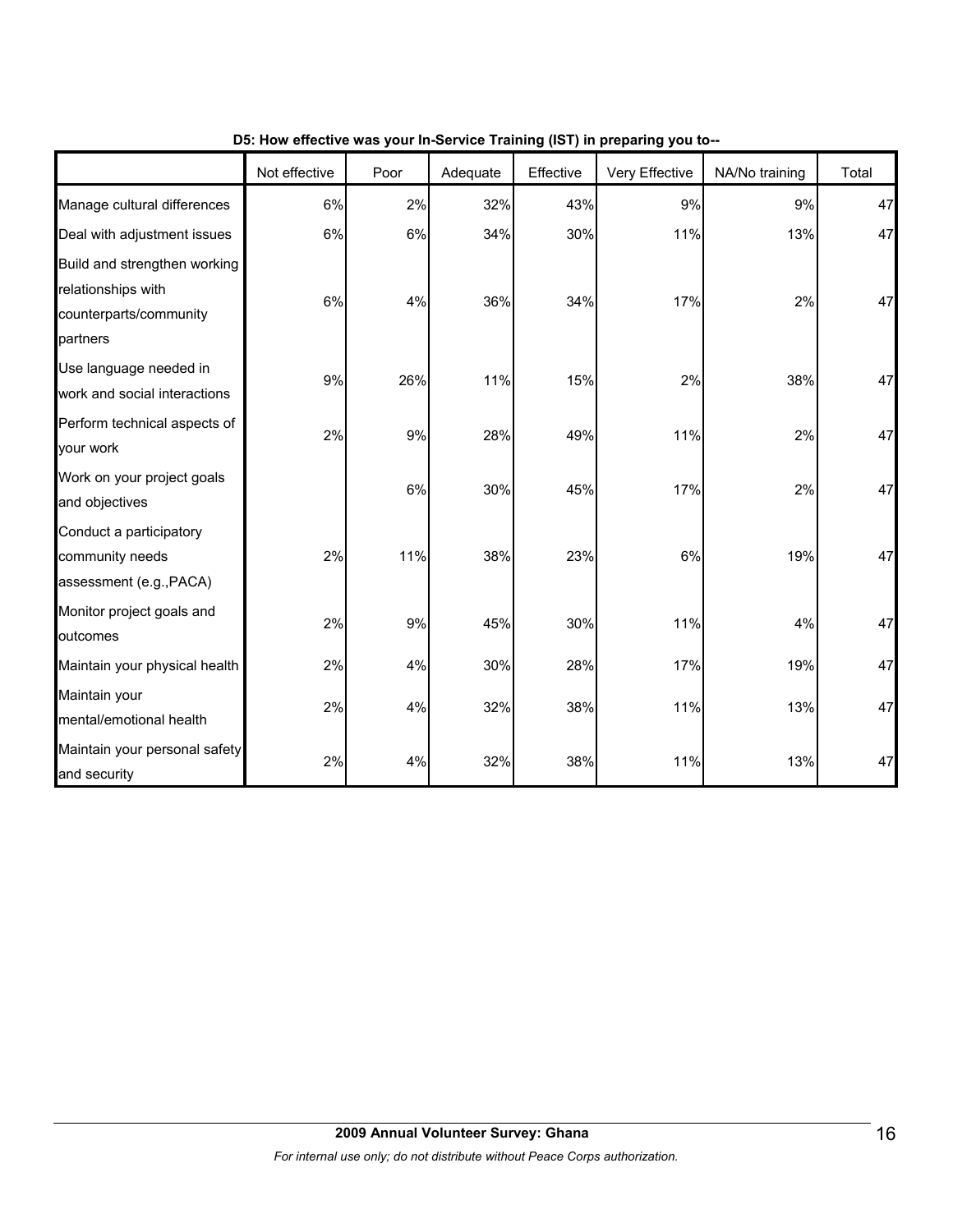|                                               | No/ No answer | Yes             | Total |
|-----------------------------------------------|---------------|-----------------|-------|
| Skills specific to my assignment              | 22            | 25              | 47    |
| Assessing community needs                     | 33            | 13 <sub>1</sub> | 46    |
| Organizing/implementing community activities  | 20            | 25              | 45    |
| Building capacity of local organizations      | 30            | 14              | 44    |
| Monitoring, reporting, and evaluating my work | 3             | 44              | 47    |
| Designing and implementing training sessions  | 28            |                 | 45    |

## **D8: Did you have this skill before joining the Peace Corps?**

## **D8: Is the skill needed for your Peace Corps work?**

|                                               | No/ No answer   | Yes | Total |
|-----------------------------------------------|-----------------|-----|-------|
| Skills specific to my assignment              |                 | 45  | 46    |
| Assessing community needs                     | 3               | 44  | 47    |
| Organizing/implementing community activities  | 8               | 37  | 45    |
| Building capacity of local organizations      | 6               | 35  | 41    |
| Monitoring, reporting, and evaluating my work | 4               | 43  | 47    |
| Designing and implementing training sessions  | 18 <sub>l</sub> | 28  | 46    |

## **D8: Have you had adequate Peace Corps training to acquire the skill?**

|                                               | No/ No answer | Yes | Total |
|-----------------------------------------------|---------------|-----|-------|
| Skills specific to my assignment              |               | 33  | 40    |
| Assessing community needs                     | 6             | 39  | 45    |
| Organizing/implementing community activities  | 11            | 25  | 36    |
| Building capacity of local organizations      |               | 31  | 38    |
| Monitoring, reporting, and evaluating my work | 4             | 29  | 33    |
| Designing and implementing training sessions  | 14            | 17  | 31    |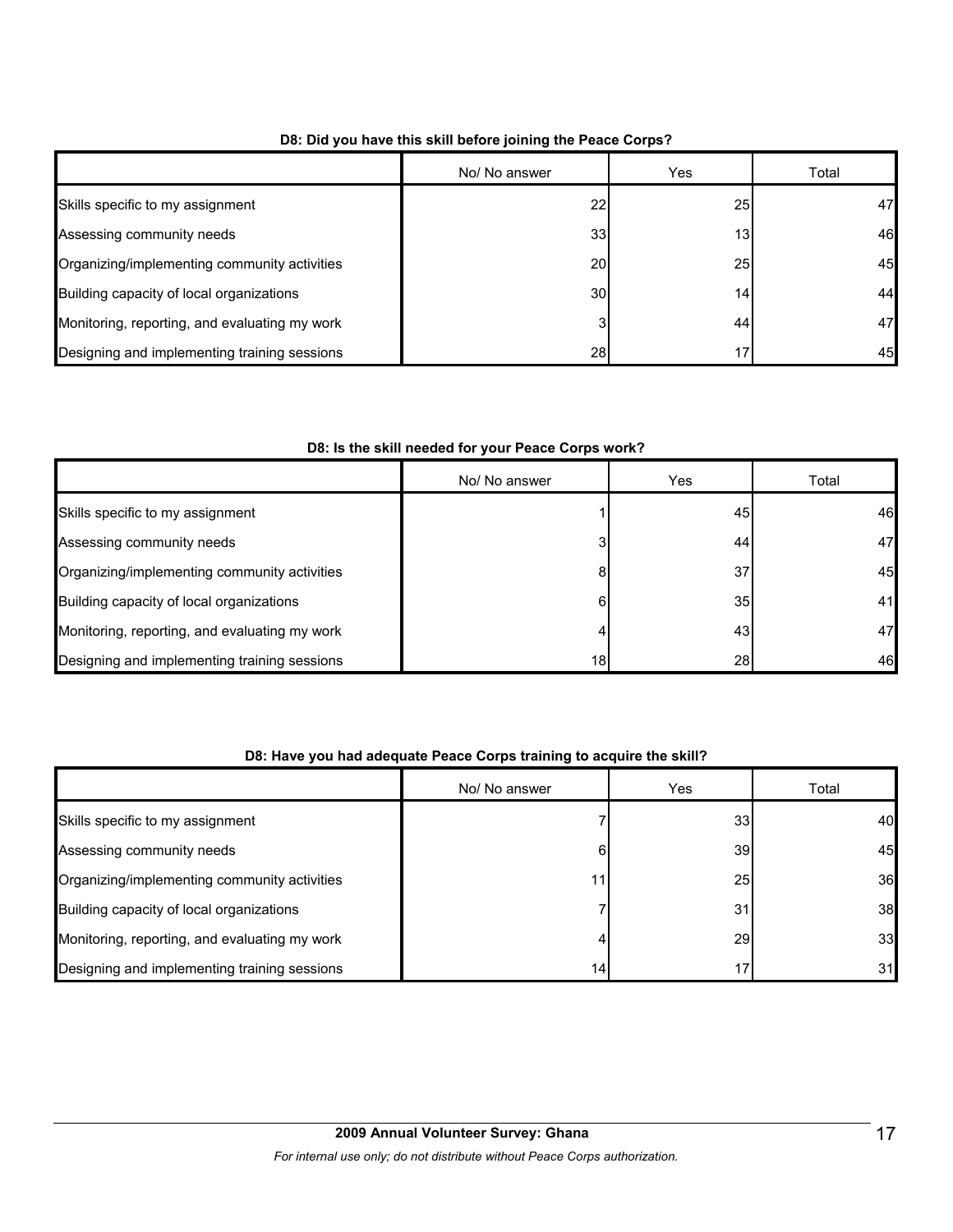# **E. Volunteer Assignment Goals and Impact**

*This section reports Volunteers' self-assessments of their impact on the individuals and organizations in the communities in which they serve. At the end of this section, Volunteers' third goal activities, participation in Coverdell World Wise School/Correspondence Match (CWWS/CM) and use of Peace Corps resources to support their work are reported in questions.* 

|                                                                                                                 | Not at all 1 | $\overline{2}$ | 3   | 4   | <b>Exceptionally 5</b> | <b>NA</b> | Total |
|-----------------------------------------------------------------------------------------------------------------|--------------|----------------|-----|-----|------------------------|-----------|-------|
| Meets the objectives of the<br>project plan                                                                     |              | 4%             | 32% | 34% | 28%                    | 2%        | 47    |
| Builds local capacity for<br>sustainability                                                                     | 6%           | 15%            | 30% | 32% | 17%                    |           | 47    |
| Involves local people in<br>planning and implementing<br>activities                                             | 4%           | 6%             | 28% | 40% | 21%                    |           | 47    |
| Complements other local<br>development activities                                                               | 9%           | 13%            | 26% | 34% | 17%                    | 2%        | 47    |
| Transfers skills to host country<br>individuals and organizations                                               | 2%           |                | 32% | 38% | 28%                    |           | 47    |
| Mobilizes host country nationals<br>(HCNs) to volunteer                                                         | 15%          | 32%            | 21% | 17% | 9%                     | 6%        | 47    |
| Helps promote a better<br>understanding of Americans on<br>the part of the peoples served<br>$(g$ oal 2)        |              | 4%             | 26% | 32% | 38%                    |           | 47    |
| Helps promote a better<br>understanding of other peoples<br>on the part of Americans (goal<br>$\left( 3\right)$ |              | 9%             | 19% | 34% | 38%                    |           | 47    |

#### **E1: To what extent does your Volunteer work assignment address the following?**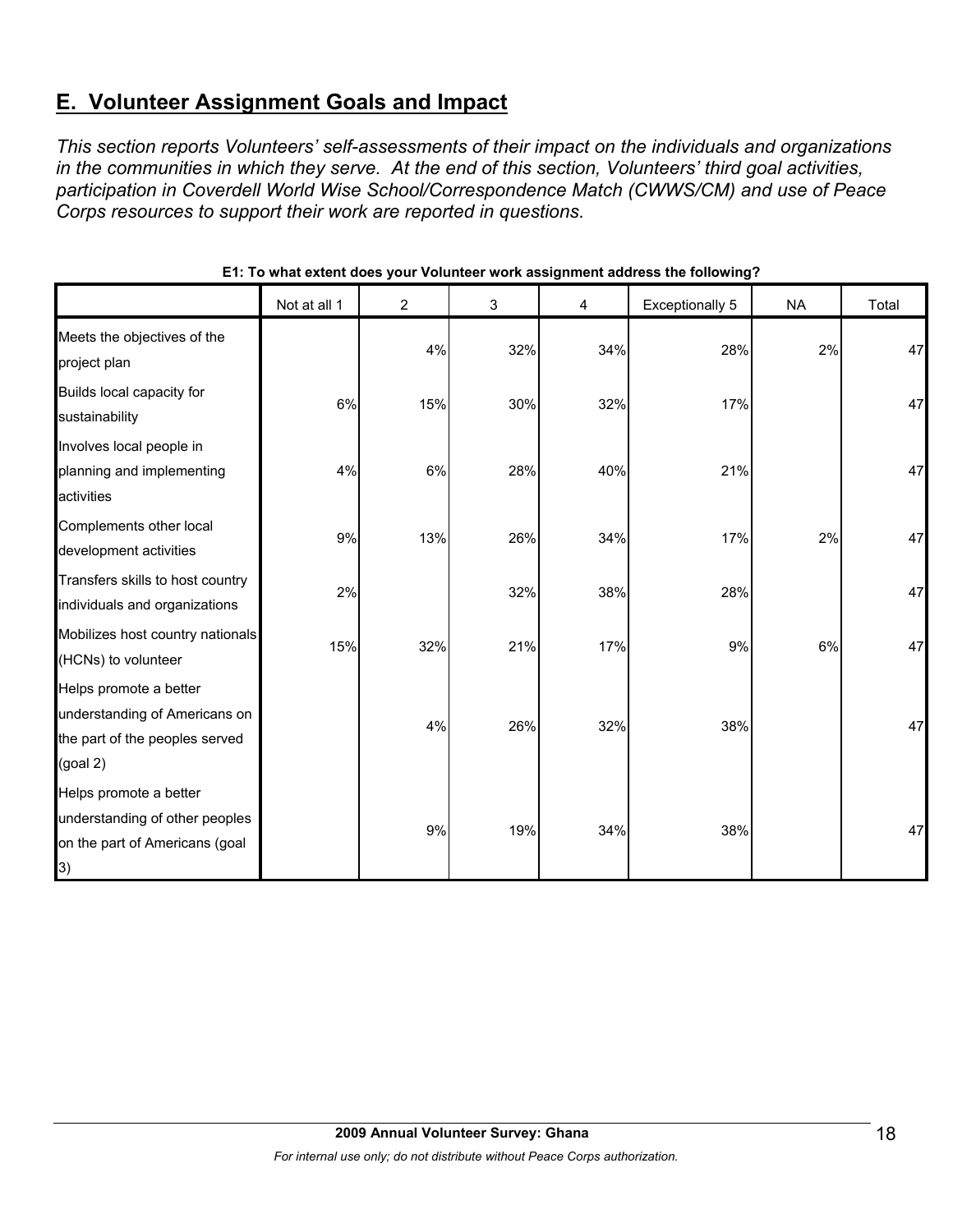|                                          | Not at all 1 | ົ  |     | 4   | Exceptionally 5 | <b>NA</b> | Total |
|------------------------------------------|--------------|----|-----|-----|-----------------|-----------|-------|
| Need the assistance that you<br>provided |              | 5% | 32% | 32% | 32%             |           | 19    |
| Want the assistance that you<br>provided |              | 5% | 11% | 32% | 53%             |           | 19    |

**E2: To what extent does your host community--?**

## **E3: How much impact does your assignment have on the capacities of your host counterparts/community partners?**

|                                                                  | None 1 | $\overline{2}$ | 3   | 4   | Exceptional 5 | <b>NA</b> | Total |
|------------------------------------------------------------------|--------|----------------|-----|-----|---------------|-----------|-------|
| Ability to access information<br>(e.g., library, Internet, etc.) | 15%    | 28%            | 26% | 23% | 9%            |           | 47    |
| Leadership skills                                                | 4%     | 21%            | 23% | 40% | 6%            | 4%        | 47    |
| Planning and management                                          | 4%     | 13%            | 35% | 37% | 9%            | 2%        | 46    |
| Problem solving/critical thinking                                | 7%     | 15%            | 33% | 37% | 9%            |           | 46    |
| Self-esteem                                                      | 7%     | 13%            | 26% | 33% | 13%           | 9%        | 46    |
| <b>Technical skills</b>                                          | 4%     | 17%            | 21% | 40% | 15%           | 2%        | 47    |
| Use of local resources                                           | 4%     | 22%            | 30% | 35% | 7%            | 2%        | 46    |
| Use of external resources (e.g.,<br>grants, international NGOs)  | 16%    | 7%             | 33% | 36% | 9%            |           | 45    |
| Better understanding of<br>Americans                             | 2%     | 4%             | 13% | 45% | 36%           |           | 47    |
| Other: Please specify below                                      | 15%    |                |     |     |               | 85%       | 13    |

#### **E3: How much impact does your assignment have on the capacities of your host**

**counterparts/community partners? Other (specify)**

|          |                                                | Column N % | Count | Row N % |  |
|----------|------------------------------------------------|------------|-------|---------|--|
| E3 OTHER | Open-ended results. Not responsive to request. |            |       |         |  |
|          |                                                |            |       |         |  |
|          |                                                |            |       |         |  |
|          |                                                |            |       |         |  |
|          | Total                                          |            | 47    | 100%    |  |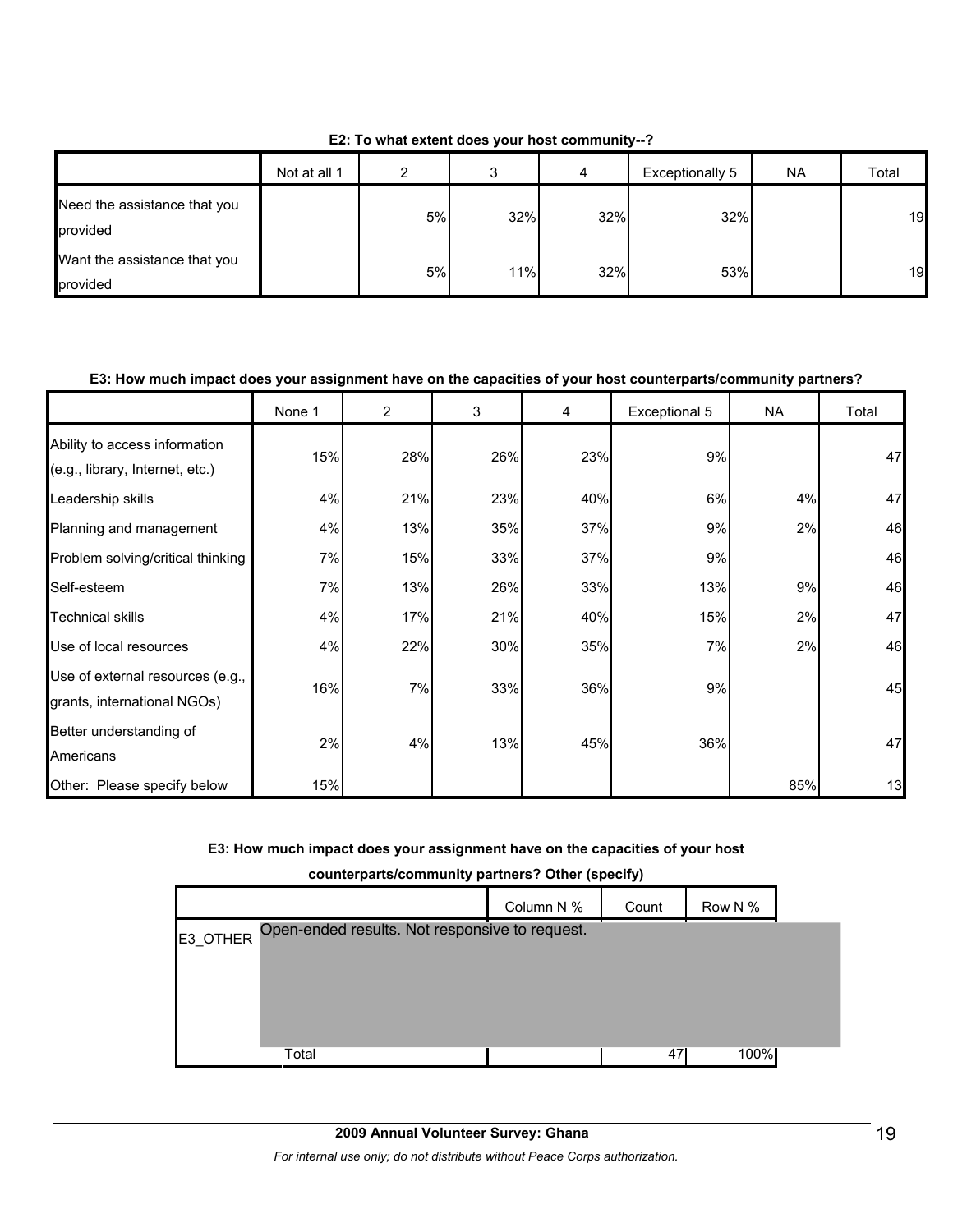|                                                                  | None 1 | $\overline{2}$ | 3   | 4   | Exceptional 5 | NA  | Total |
|------------------------------------------------------------------|--------|----------------|-----|-----|---------------|-----|-------|
| Ability to access information<br>(e.g., library, Internet, etc.) | 19%    | 19%            | 26% | 26% | 11%           |     | 47    |
| Leadership skills                                                | 2%     | 13%            | 30% | 40% | 15%           |     | 47    |
| Planning and management                                          | 7%     | 9%             | 46% | 30% | 7%            | 2%  | 46    |
| Problem solving/critical thinking                                | 4%     | 11%            | 32% | 32% | 21%           |     | 47    |
| Self-esteem                                                      | 2%     |                | 34% | 34% | 30%           |     | 47    |
| Technical skills                                                 | 6%     | 11%            | 36% | 26% | 19%           | 2%  | 47    |
| Use of local resources                                           | 7%     | 20%            | 30% | 33% | 9%            | 2%  | 46    |
| Use of external resources (e.g.,<br>grants, international NGOs)  | 17%    | 21%            | 32% | 17% | 2%            | 11% | 47    |
| Better understanding of<br>Americans                             |        | 4%             | 15% | 39% | 41%           |     | 46    |
| Other: Please specify below                                      | 6%     |                | 12% |     | 12%           | 69% | 16    |

#### **E4: How much impact does your assignment have on the capacities of your host individuals with whom you work?**

## **E4: How much impact does your assignment have on the capacities of your host individuals with whom you work? Other**

| (specify)                                                     |            |       |         |
|---------------------------------------------------------------|------------|-------|---------|
|                                                               | Column N % | Count | Row N % |
| Open-ended results. Not responsive to request.<br>$E4$ _OTHER |            |       |         |
| Total                                                         |            | 47    | 100%    |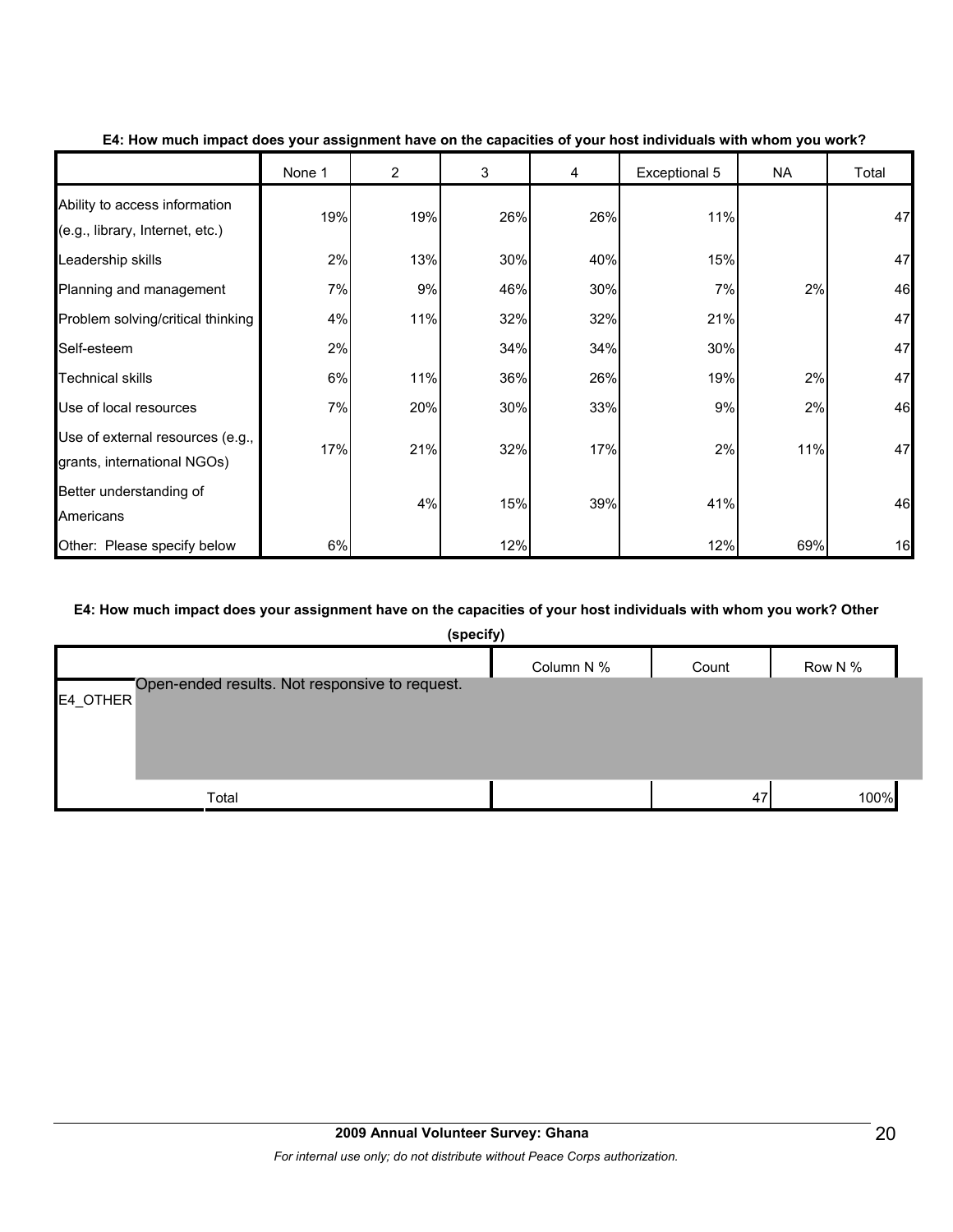|                                                              | None 1 | $\overline{2}$ | 3   | 4   | Exceptional 5 | <b>NA</b> | Total |
|--------------------------------------------------------------|--------|----------------|-----|-----|---------------|-----------|-------|
| Identifying and prioritizing<br>organizational needs         | 7%     | 17%            | 35% | 22% | 13%           | 7%        | 46    |
| Leadership                                                   | 9%     | 20%            | 24% | 31% | 11%           | 4%        | 45    |
| Management                                                   | 9%     | 20%            | 27% | 23% | 14%           | 7%        | 44    |
| Monitoring and evaluation                                    | 9%     | 18%            | 36% | 22% | 9%            | 7%        | 45    |
| Planning and implementing<br>organizational activities       | 4%     | 9%             | 46% | 30% | 7%            | 4%        | 46    |
| Teamwork/participatory<br>decision-making                    | 4%     | 13%            | 31% | 27% | 20%           | 4%        | 45    |
| Use of local resources                                       | 11%    | 27%            | 30% | 20% | 7%            | 5%        | 44    |
| Ability to mobilize, manage, and<br>sustain local volunteers | 20%    | 20%            | 24% | 18% | 4%            | 13%       | 45    |
| Other: Please specify below                                  | 15%    |                | 8%  |     | 8%            | 69%       | 13    |

## **E5: To what extent does your assignment enhance the capacities of organizations with whom you work?**

## **E5: To what extent does your assignment enhance the capacities of organizations with whom you work? Other (specify)**

|          |                                                |            |       | . .<br>. . |
|----------|------------------------------------------------|------------|-------|------------|
|          |                                                | Column N % | Count | Row N %    |
| E5_OTHER | Open-ended results. Not responsive to request. |            |       |            |
|          |                                                |            |       |            |
|          |                                                |            |       |            |
|          |                                                |            |       |            |
|          |                                                |            |       |            |
|          |                                                |            |       |            |
|          |                                                |            |       |            |
|          |                                                |            |       |            |
|          | Total                                          |            | 47    | 100%       |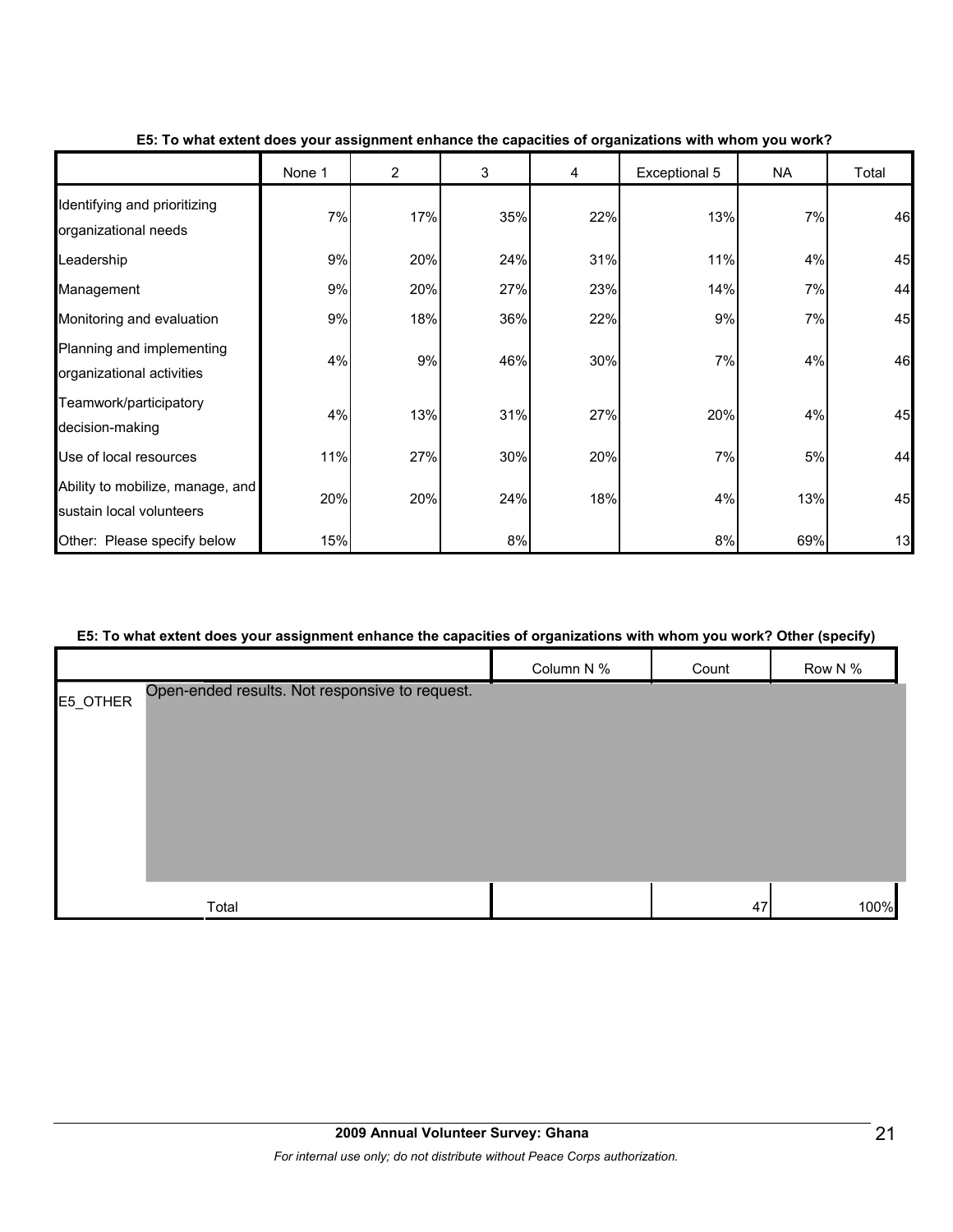|                                       | Not at all 1 | 2   | 3   | 4   | Exceptionally 5 | <b>NA</b> | Total |
|---------------------------------------|--------------|-----|-----|-----|-----------------|-----------|-------|
| Your counterpart/community<br>partner | 7%           | 15% | 35% | 30% | 13%             |           | 46    |
| Another institution/organization      | 9%           | 23% | 30% | 23% | 6%              | 9%        | 47    |
| Members of your host<br>community     |              | 17% | 36% | 32% | 15%             |           | 47    |
| Other: Please specify below           | 6%           |     | 6%  | 19% | 6%              | 62%       | 16    |

**E6: How effective have you been in transferring knowledge and skills to help the following persons or groups build their capacities?**

**E7: To what extent have HC individuals gained a better understanding of Americans? Includes "Too early to tell."**

|    | Not at all | Minimally | Moderatelv | Considerably | Exceptionally | Too early to tell | Total |
|----|------------|-----------|------------|--------------|---------------|-------------------|-------|
| E7 | 0%l        | 4%        | 26%        | 34%          | 30%           | 6%                | 47    |

## **E7: To what extent have HC individuals gained a better understanding of Americans? Excludes**

**"Too early to tell."**

|     | Not at all | Minimally | Moderately | Considerably | Exceptionally | ⊤otal |
|-----|------------|-----------|------------|--------------|---------------|-------|
| IE7 |            | 5%        | 27%        | 36%          | 32%           | 44    |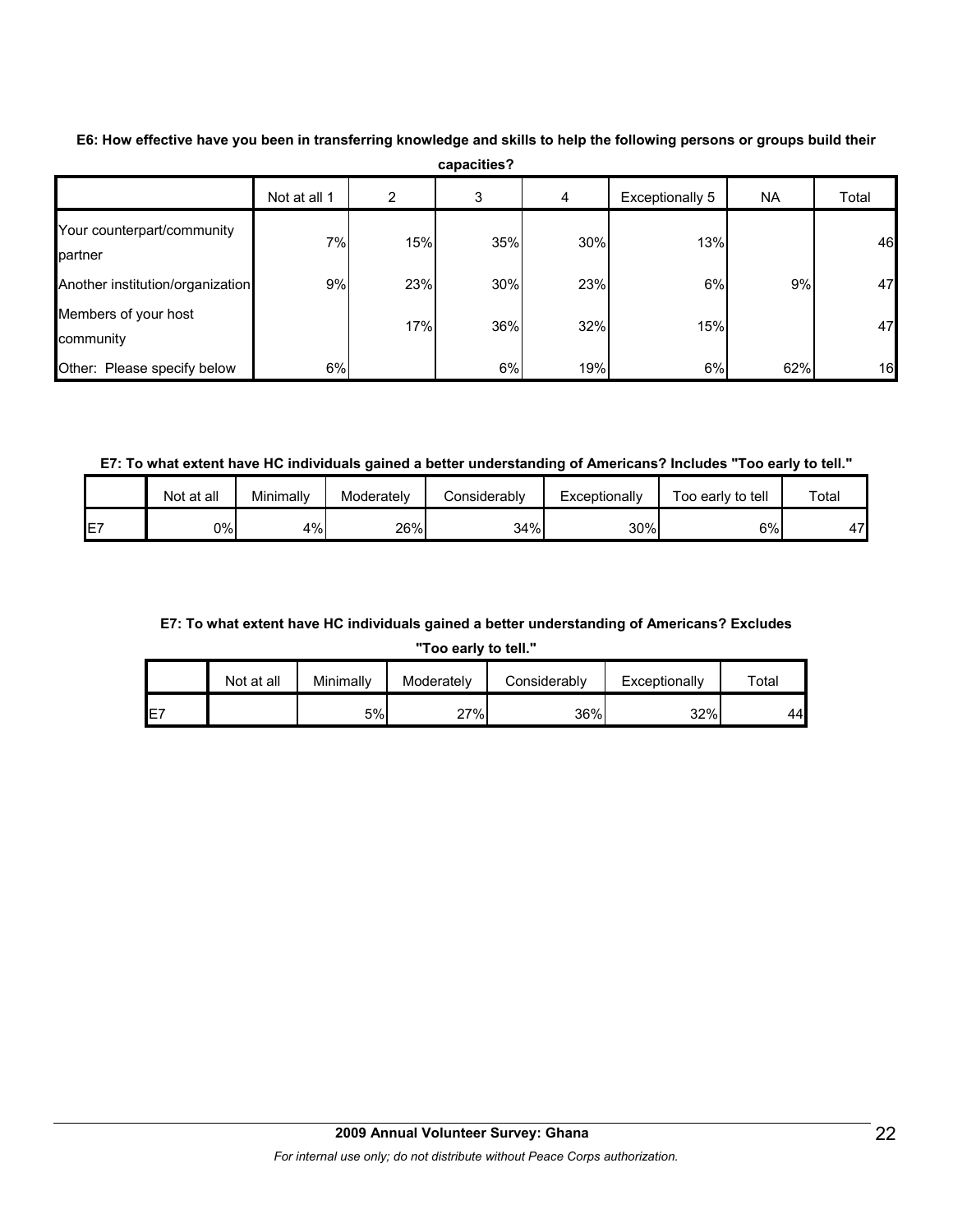|               |                                                              |               |              | <b>Total PCVs</b> |
|---------------|--------------------------------------------------------------|---------------|--------------|-------------------|
|               |                                                              | PCV Responses | % Doing This | Responding        |
| \$E9Goal3Acts | Electronic updates                                           | 42            | 91%          |                   |
|               | Hosting American visitors                                    | 27            | 59%          |                   |
|               | Personal website or blog                                     | 25            | 54%          |                   |
|               | Hard copy/paper update                                       | 21            | 46%          |                   |
|               | Enrollment in the CWWS/CMS<br>program                        | 14            | 30%          |                   |
|               | Pen pal program/letter<br>exchange                           | 13            | 28%          |                   |
|               | While on home leave, spoke at<br>a school or community group | 5             | 11%          |                   |
|               | Other please specify                                         | 5             | 11%          |                   |
|               | Podcasted/created a slide show<br>or video posted online     | 3             | 7%           |                   |
|               | Peace Corps Week activities                                  |               | 2%           |                   |
|               | Total                                                        |               |              | 46                |

### **E9. In which of the following third goal activities have you participated during your PC service?**

| E9: When asked about third goal activities, Volunteer answered "No |  |
|--------------------------------------------------------------------|--|
| involvement in third goal activities."                             |  |

|                                                                                                                                                                                                                                                                                       | Have done third<br>goal activities | No third goal<br>activities | Total |
|---------------------------------------------------------------------------------------------------------------------------------------------------------------------------------------------------------------------------------------------------------------------------------------|------------------------------------|-----------------------------|-------|
| Peace Corps' third goal is to<br>"help promote a better<br>understanding of other peoples<br>on the part of Americans." In<br>which of the following third goal<br>activities, including your contact<br>with family and friends, have<br>you participated during your<br>Peace Corps | 98%                                | 2%                          | 47    |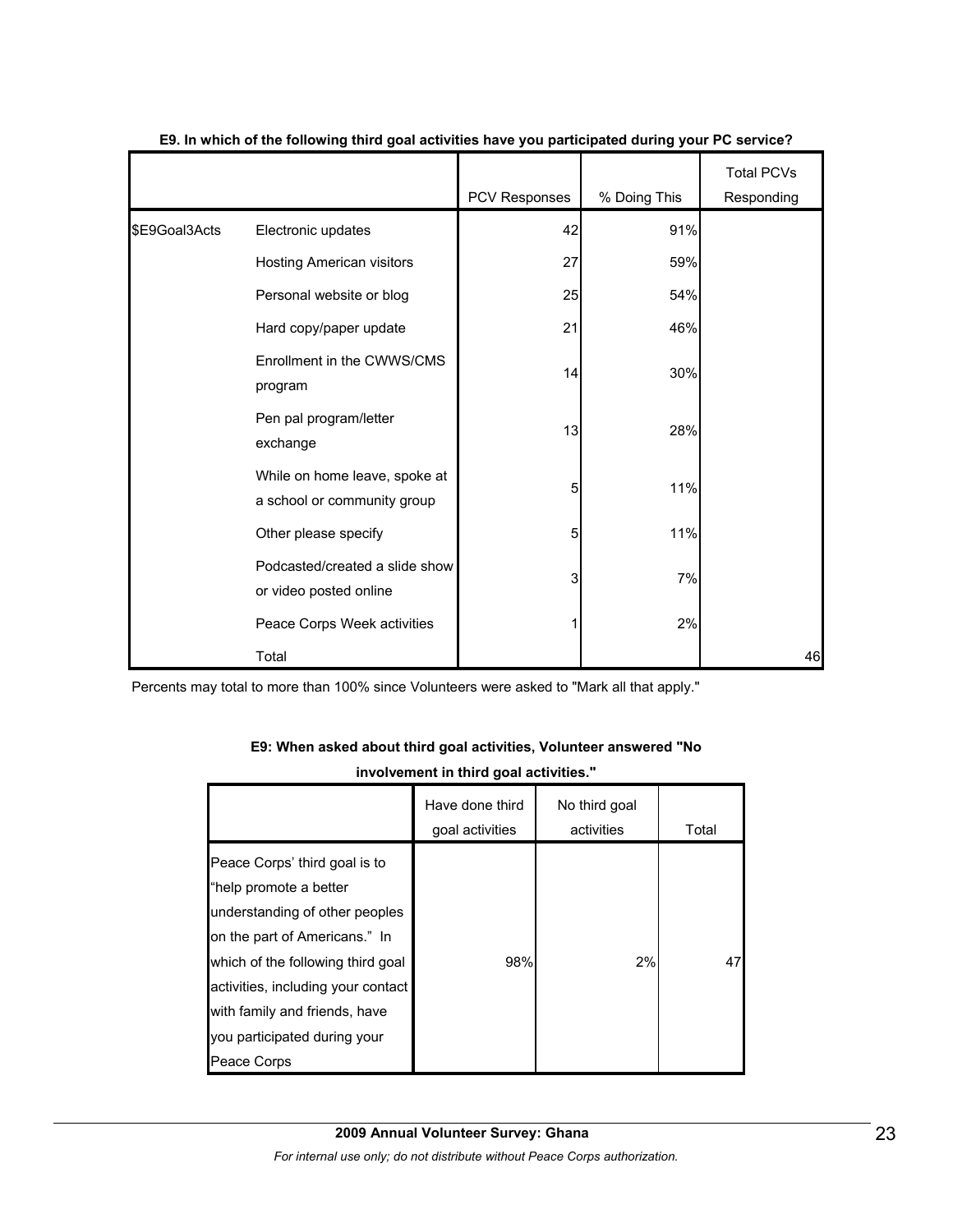|     |                          | I have participated in | I have participated in |       |
|-----|--------------------------|------------------------|------------------------|-------|
|     | have not participated in | CWWS/CM & would        | CWWS/CM and would      |       |
|     | CWWS/CM.                 | recommend it           | NOT recommend it       | Total |
| E10 | 65%                      | 24%                    | 11%                    | 46    |

**E10: Would you recommend participation in the CWWS CMS to other Volunteers?**

**E11: To what extent have Americans gained a better understanding of HCNs? Includes "Too early to tell."**

|     | Not at all | Minimally | Moderately | Considerably | Exceptionally | Too early to tell | $\tau$ otal |
|-----|------------|-----------|------------|--------------|---------------|-------------------|-------------|
| E11 | 0%l        | 0%        | 32%        | 40%          | 26%           | 2%                | 47          |

## **E11: To what extent have Americans gained a better understanding of HCNs? Excludes "Too early to tell."**

|           | Not at all | Minimally | Moderately | Considerablv | Exceptionally | Total |
|-----------|------------|-----------|------------|--------------|---------------|-------|
| E11<br>┕╹ |            |           | 33%        | 41%          | 26%           | 46    |

## **E12: Which of the following resources have been useful to you in your third goal activities?**

|                                                                                | Yes |
|--------------------------------------------------------------------------------|-----|
| Coverdell World Wise Schools staff (Useful)                                    | 5   |
| Contact with other Peace Corps staff in Washington, D.C. (Useful)              | 4   |
| Information at staging (Useful)                                                | 30  |
| Information from your post sent to you before departure (Useful)               | 22  |
| Internet (Useful)                                                              | 41  |
| Invitation kits (Useful)                                                       | 23  |
| Material in staging packet (Useful)                                            | 23  |
| Peace Corps staff at post (e.g., World Wise School contact) (Useful)           | 14  |
| Recruiting (Useful)                                                            | 13  |
| Resources available from Coverdell World Wise Schools (Useful)                 | 5   |
| Resources available on Peace Corps website (e.g., third goal section) (Useful) | 13  |
| Training on third goal (Useful)                                                | 11  |
| Other: Please specify below (Useful)                                           |     |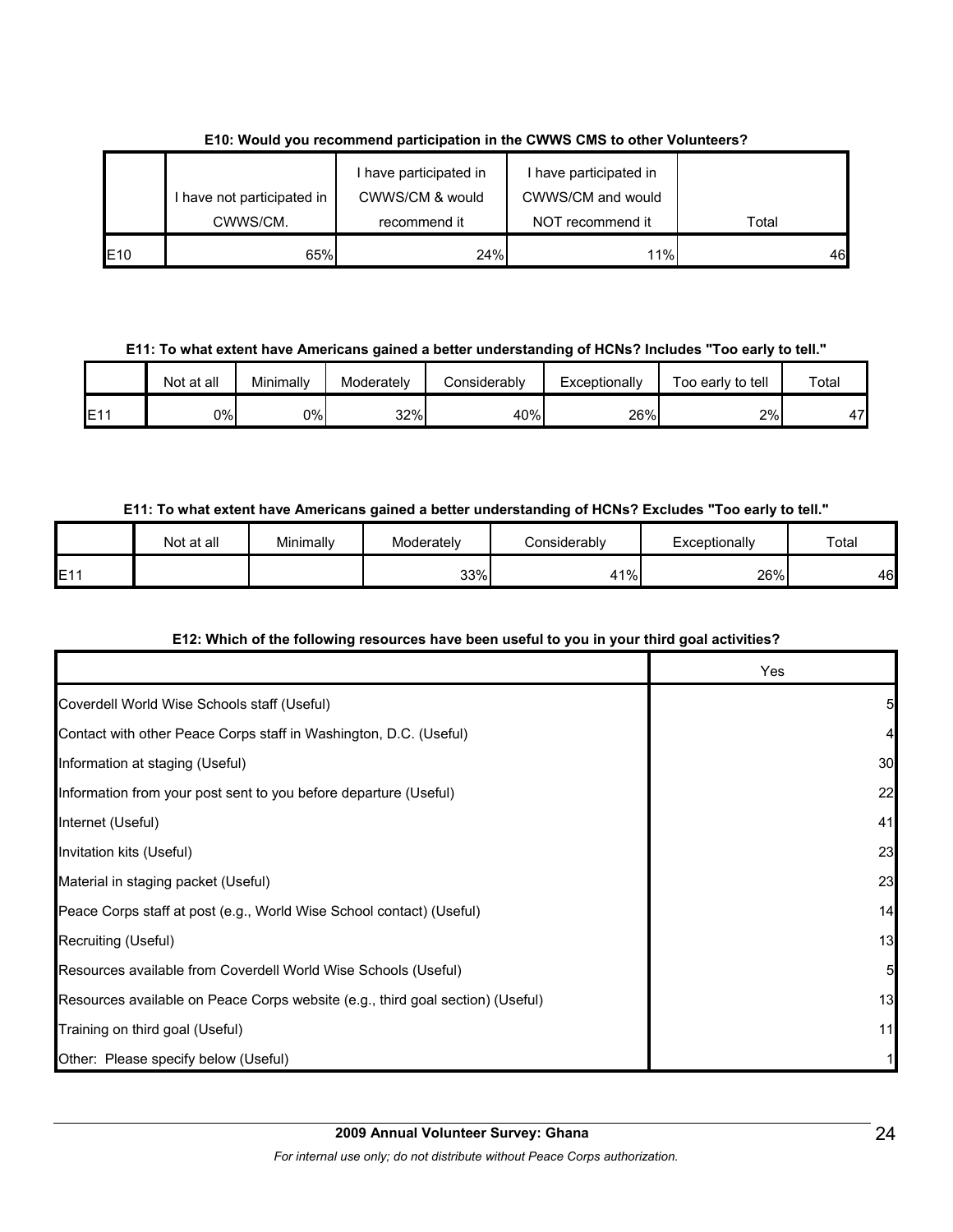|                                                                                          | Yes |
|------------------------------------------------------------------------------------------|-----|
| Coverdell World Wise Schools staff (Would be helpful)                                    | 17  |
| Contact with other Peace Corps staff in Washington, D.C. (Would be helpful)              | 9   |
| Information at staging (Would be helpful)                                                | 5   |
| Information from your post sent to you before departure (Would be helpful)               | 9   |
| Internet (Would be helpful)                                                              | 6   |
| Invitation kits (Would be helpful)                                                       | 3   |
| Material in staging packet (Would be helpful)                                            |     |
| Peace Corps staff at post (e.g., World Wise School contact) (Would be helpful)           |     |
| Recruiting (Would be helpful)                                                            | 5   |
| Resources available from Coverdell World Wise Schools (Would be helpful)                 | 8   |
| Resources available on Peace Corps website (e.g., third goal section) (Would be helpful) | 9   |
| Training on third goal (Would be helpful)                                                | 10  |
| Other: Please specify below (Would/will be helpful)                                      |     |

## **E12: Which of the following resources would/will be helpful to you in your third goal activities?**

### **E12: Other useful/helpful resources? Other (specify)**

|           |                                                | . .<br>. . |       |         |
|-----------|------------------------------------------------|------------|-------|---------|
|           |                                                | Column N % | Count | Row N % |
|           | Open-ended results. Not responsive to request. |            |       |         |
| E12_OTHER |                                                |            |       |         |
|           |                                                |            |       |         |
|           |                                                |            |       |         |
|           | Total                                          |            | 47    | 100%    |
|           |                                                |            |       |         |

#### **E13: Do you know about the Peace Corps Partnership Program (PCPP)?**

|     | No  | Yes, but I haven't used it. | Yes, I have used it. | Total |
|-----|-----|-----------------------------|----------------------|-------|
| E13 | 9%I | 68%                         | 23%                  | 47    |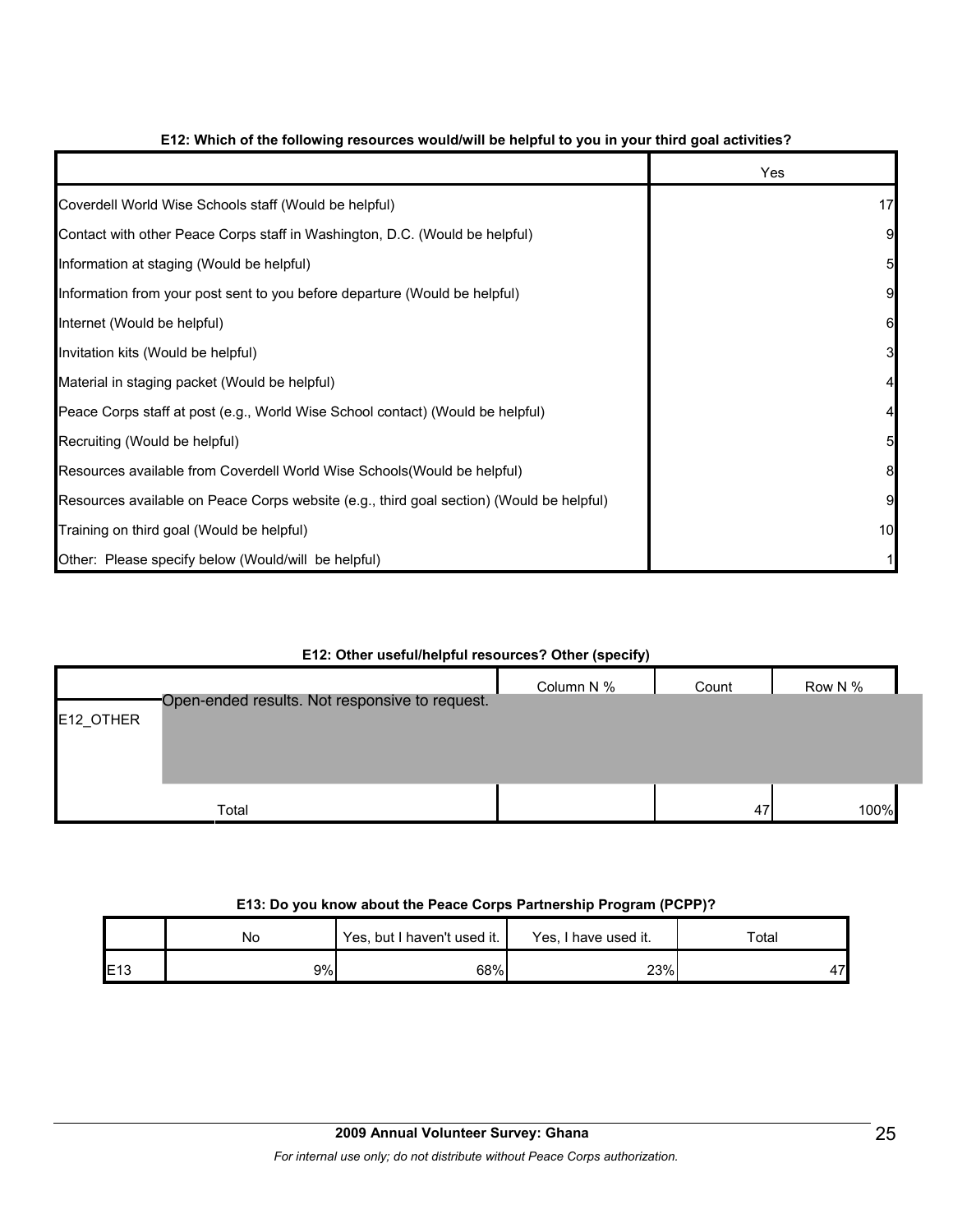# **F. Peace Corps Support**

*This section reports Volunteers' assessments of in-country Peace Corps.* 

|                 | Not at all | Poorly | Well<br>Adequately |     | Verv well | Total |
|-----------------|------------|--------|--------------------|-----|-----------|-------|
| IF <sub>1</sub> |            | 33%    | 44%                | 11% | 11%       | 9     |



**F1 (PCVs at post 9+ months): How prepared for your arrival were the host people with whom you work?**

F1: When you arrived at your community, how prepared for your arrival were the host people with whom you work?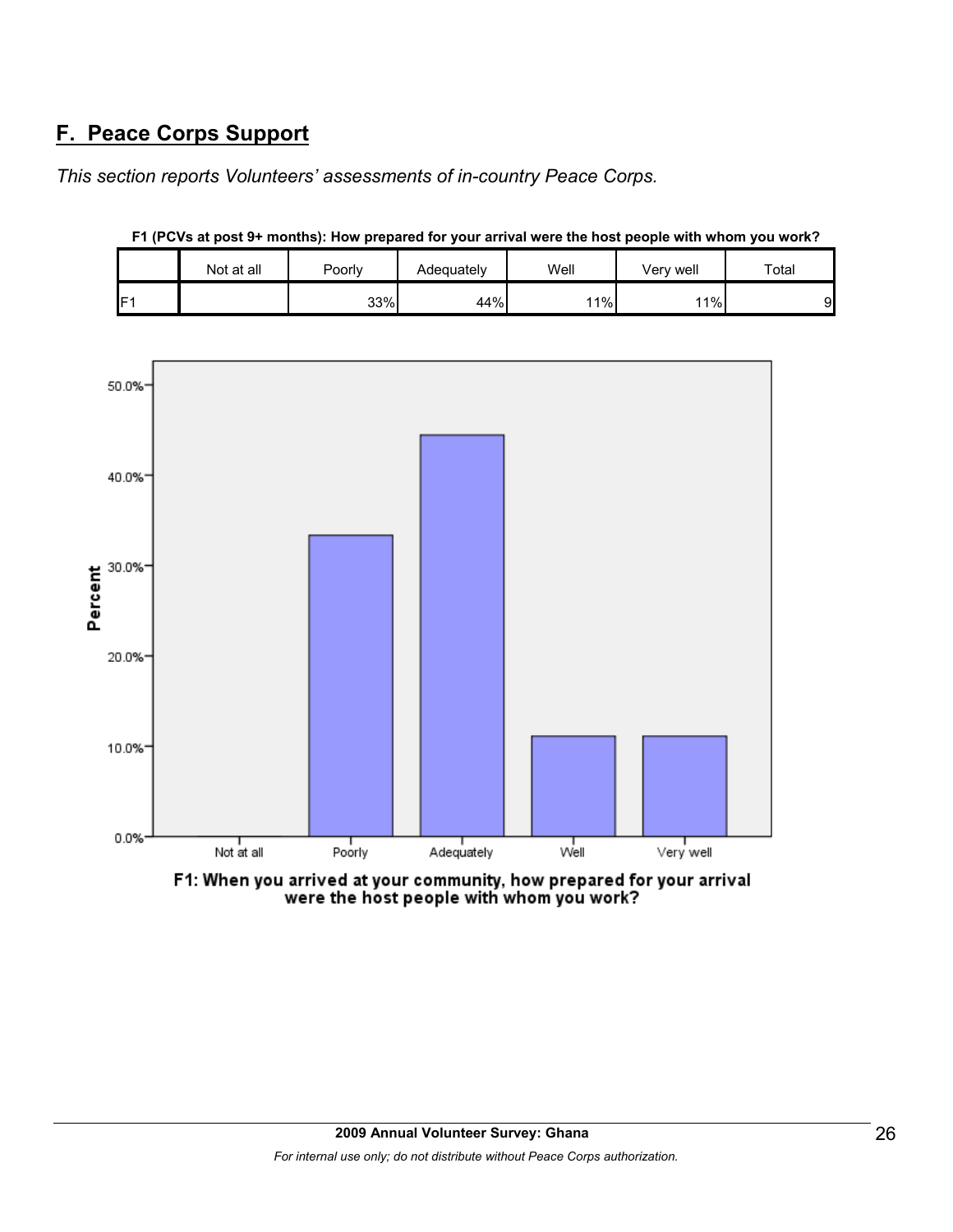|     | Not at all | Minimally | Adequately | Considerably | Exceptionally | Not Used | $\tau$ otal |
|-----|------------|-----------|------------|--------------|---------------|----------|-------------|
| IF2 | 2%         | 4%        | 2%         | 52%          | 37%           | 2%       | 46          |

**F2: How satisfied are you with the health care you received from your PCMO(s)?**

**F3: How satisfied are you with the following support provided by in-country PC staff?**

|                             | Not at all 1 | $\overline{2}$ | 3   | 4   | Completely 5 | <b>NA</b> | Total |
|-----------------------------|--------------|----------------|-----|-----|--------------|-----------|-------|
| Administrative/logistical   | 4%           | 21%            | 43% | 21% | 11%          |           | 47    |
| Cross-cultural              | 2%           | 11%            | 23% | 45% | 13%          | 6%        | 47    |
| Emotional                   | 9%           | 15%            | 30% | 28% | 9%           | 11%       | 47    |
| Feedback on my work reports | 11%          | 26%            | 32% | 21% | 4%           | 6%        | 47    |
| Job assignment              |              | 15%            | 21% | 47% | 17%          |           | 47    |
| Language learning           | 2%           | 26%            | 28% | 34% | 11%          |           | 47    |
| Medical                     | 2%           | 4%             | 11% | 53% | 28%          | 2%        | 47    |
| Safety and security         | 2%           | 15%            | 23% | 38% | 21%          |           | 47    |
| Site selection/preparation  | 6%           | 21%            | 19% | 36% | 17%          |           | 47    |
| Technical skills            | 2%           | 24%            | 33% | 33% | 9%           |           | 46    |

# **F4: How satisfied are you with the Peace Corps allocation of time and resources to mental**

**health/adjustment issues?**

|                | Not at all satisfied |     |     |     | Completely  |       |
|----------------|----------------------|-----|-----|-----|-------------|-------|
|                |                      |     | ັ   |     | satisfied 5 | Total |
| F <sub>4</sub> | 9%l                  | 15% | 36% | 26% | 15%         | 47'   |

**F5: What level of PC support have you received to help cope with stress from issues such as HIV/AIDS, food insecurity, etc. in your community? (Including PCVs w/no need for support)**

|     | No support | Minimal support | Adequate support | Considerable<br>support | Exceptional<br>support | NA/I have no<br>need for support | Total |
|-----|------------|-----------------|------------------|-------------------------|------------------------|----------------------------------|-------|
| IF5 | 4%         | 23%             | 21%              | 15%                     | 2%                     | 34%                              | 47    |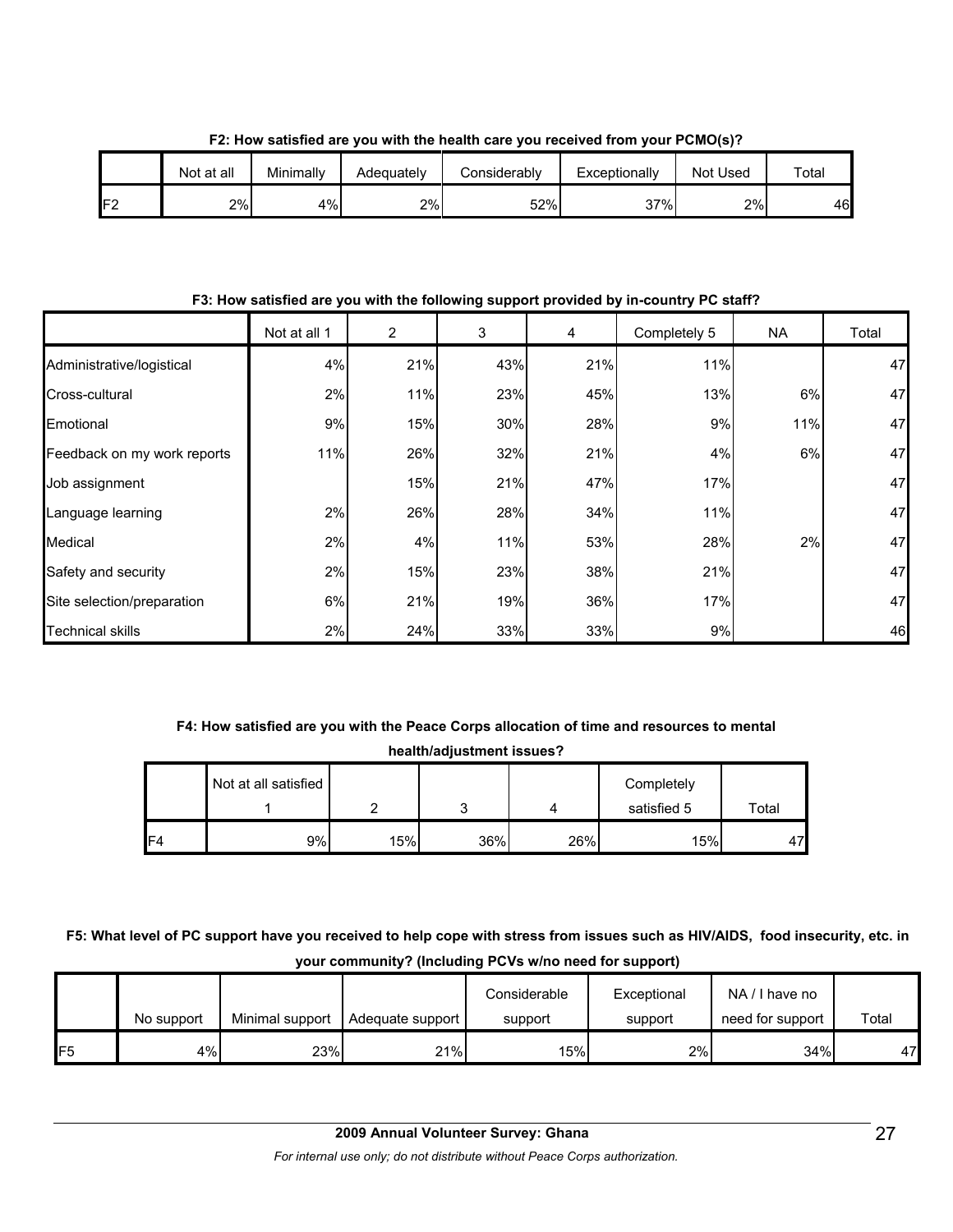## **F5: What level of PC support have you received to help cope with stress from issues such as HIV/AIDS, food insecurity, etc. in your community? (Excluding PCVs w/no need for support)**

|                |            |                 |                  | Considerable | Exceptional |       |
|----------------|------------|-----------------|------------------|--------------|-------------|-------|
|                | No support | Minimal support | Adequate support | support      | support     | Total |
| F <sub>5</sub> | 6%         | 35%             | 32%              | 23%          | 3%          | 31    |

## **F6: How would you rate your interaction with the Country Director in terms of the following?**

|                                    | Not adequate | Adequate | Total |
|------------------------------------|--------------|----------|-------|
| Responsiveness to my issues        | 23%          | 77%      | 43    |
| Informative content                | 20%          | 80%      | 45    |
| My comfort level discussing issues | 36%          | 64%      | 44    |
| Adequacy of visits                 | 20%          | 80%      | 41    |

### **F6b: How would you rate your interaction with the PTO/SRPTC in terms of the following?**

|                                    | Not adequate | Adequate | Total |
|------------------------------------|--------------|----------|-------|
| Responsiveness to my issues        | 11%          | 89%      | 45    |
| Informative content                | 4%           | 96%      | 45    |
| My comfort level discussing issues | 4%           | 96%      | 45    |
| Adequacy of visits                 | 12%          | 88%      | 42    |

### **F6c: How would you rate your interaction with the APCD/Program Manager in terms of the following?**

|                                    | Not adequate | Adequate | Total |
|------------------------------------|--------------|----------|-------|
| Responsiveness to my issues        | 22%          | 78%      | 45    |
| Informative content                | 17%          | 83%      | 46    |
| My comfort level discussing issues | 15%          | 85%      | 46    |
| Adequacy of visits                 | 7%           | 93%      | 44    |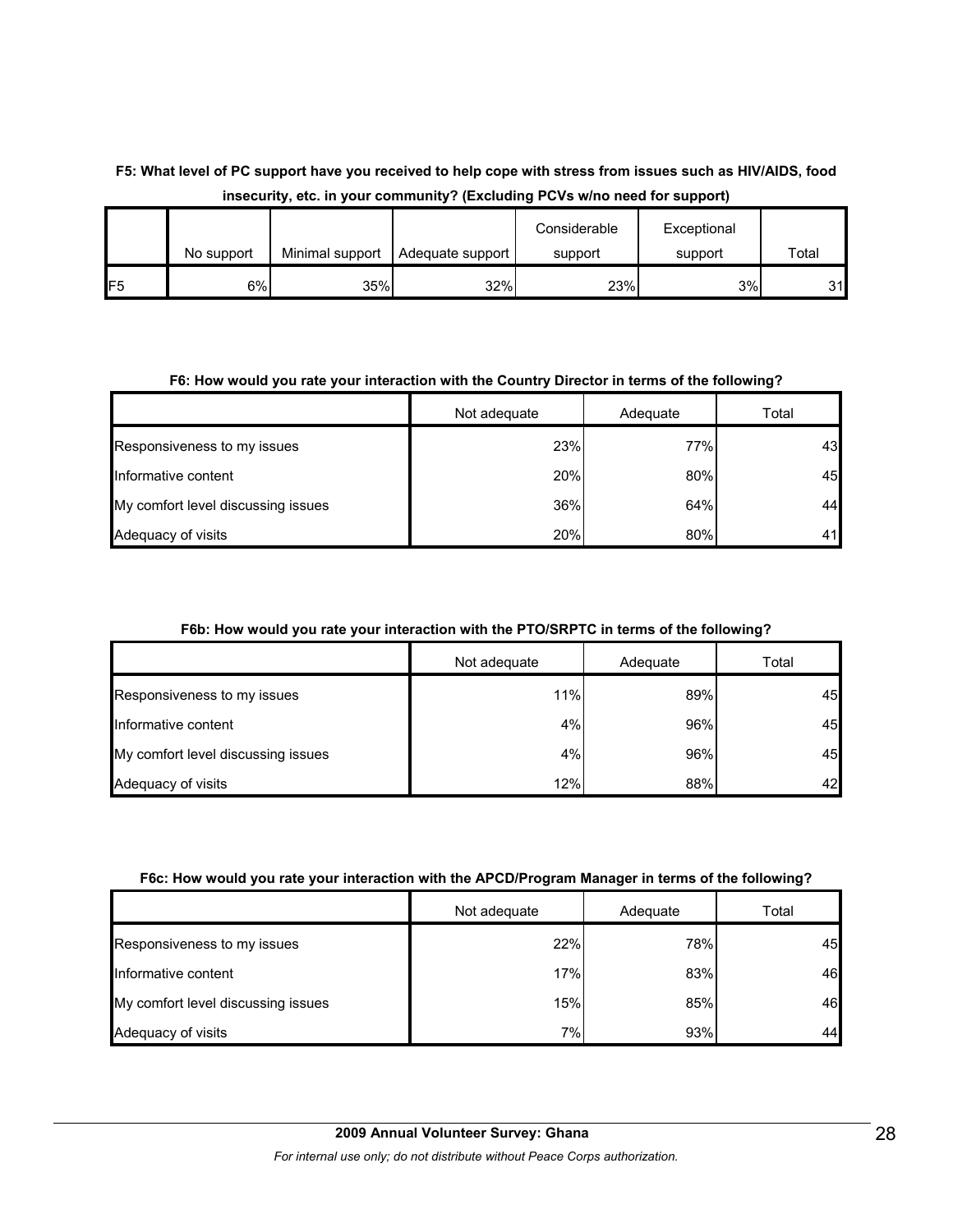|                                    | Not adequate | Adequate | Total |
|------------------------------------|--------------|----------|-------|
| Responsiveness to my issues        | 4%           | 96%      | 45    |
| Informative content                | 7%           | 93%      | 46    |
| My comfort level discussing issues | 7%           | 93%      | 46    |
| Adequacy of visits                 | 19%          | 81%      | 43    |

## **F6d: How would you rate your interaction with the PCMO in terms of the following?**

## **F6e: How would you rate your interaction with the Safety and Security Coordinator in terms of the following?**

|                                    | Not adequate | Adequate | Total |
|------------------------------------|--------------|----------|-------|
| Responsiveness to my issues        | 12%          | 88%      | 43    |
| Informative content                | 11%          | 89%      | 44    |
| My comfort level discussing issues | 11%          | 89%      | 44    |
| Adequacy of visits                 | 21%          | 79%      | 43    |

## **F6f: How would you rate your interaction with the Training Manager in terms of the following?**

|                                    | Not adequate    | Adequate | Total |
|------------------------------------|-----------------|----------|-------|
| Responsiveness to my issues        | 7% <sub>1</sub> | 93%      | 44    |
| Informative content                | 9%              | 91%      | 44    |
| My comfort level discussing issues | 7%              | 93%      | 44    |
| Adequacy of visits                 | 15%             | 85%      | 41    |

### **F6g: How would you rate your interaction with administrative staff in terms of the following?**

|                                    | Not adequate | Adequate | Total |
|------------------------------------|--------------|----------|-------|
| Responsiveness to my issues        | 20%          | 80%      | 44    |
| Informative content                | 16%          | 84%      | 44    |
| My comfort level discussing issues | 22%          | 78%      | 45    |
| Adequacy of visits                 | 20%          | 80%      | 40    |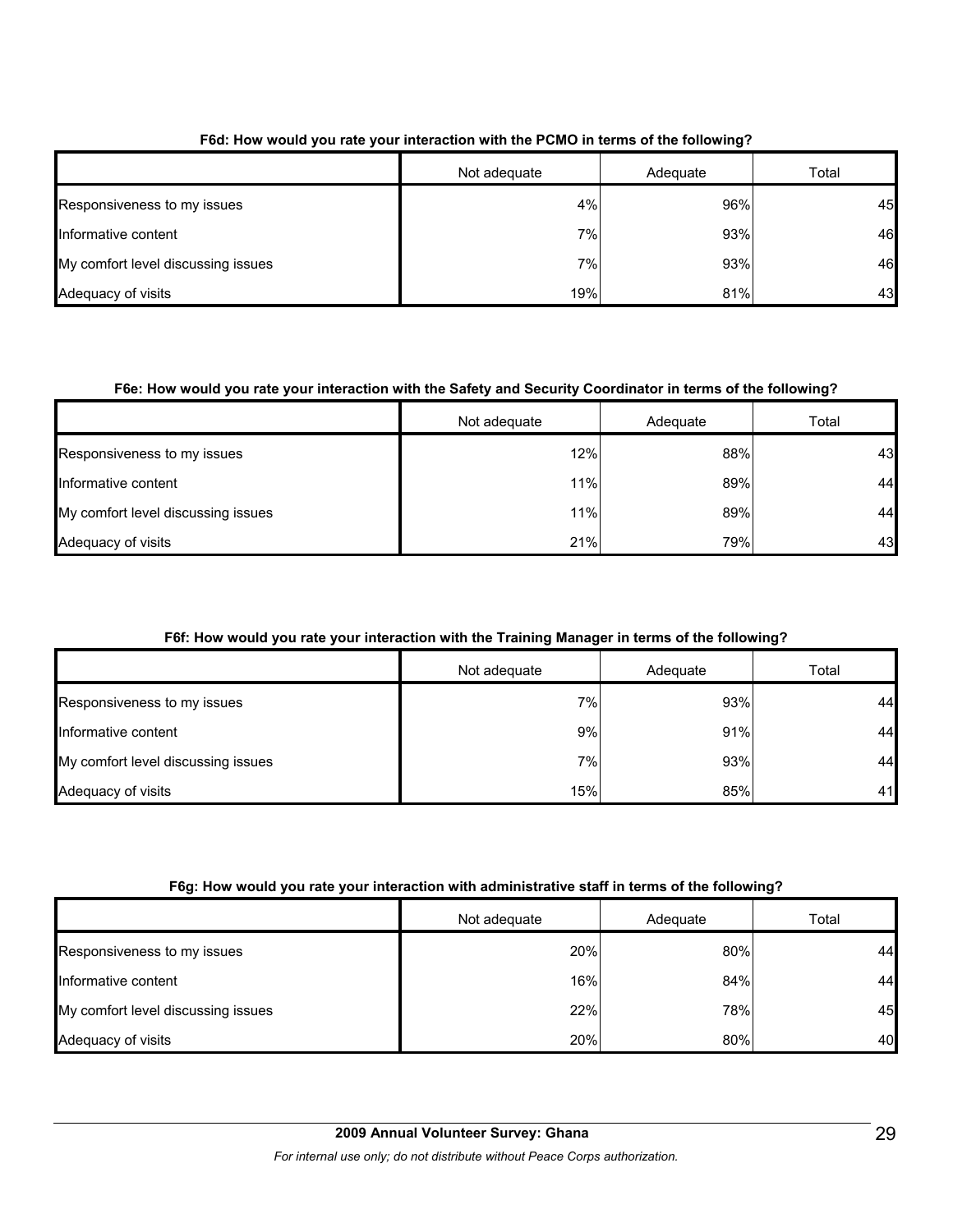|                                    | Not adequate | Adequate | Total          |
|------------------------------------|--------------|----------|----------------|
| Responsiveness to my issues        | 25%          | 75%      | 4              |
| Informative content                | 25%          | 75%      | 4              |
| My comfort level discussing issues | 0%           | 100%     | 3 <sub>l</sub> |
| Adequacy of visits                 | 0%           | 100%     | 3              |

### **F6h: How would you rate your interaction with other post staff (please specify) in terms of the following?**

### **F7: To what extent is your CD aware of Volunteer issues and concerns through interactions with**

**Volunteers?**

|    | Not at all | Minimally | Adequately | Considerablv | Completelv | Total |
|----|------------|-----------|------------|--------------|------------|-------|
| F7 | 9%         | 17%∣      | 43%        | 24%          | 7%         | 46    |

## **F8: What is the most effective way you use to communicate with PC staff?**

| Most effective | Text messaging                     | 47%  | 22              |
|----------------|------------------------------------|------|-----------------|
|                | Cellphone (voice)                  | 36%  | 17              |
|                | In-person visits                   | 11%  | $5\overline{)}$ |
|                | Email/ Internet                    | 6%   | 3               |
|                | Other. Please specify              |      |                 |
|                | Telephone not at residence or work |      |                 |
|                | Telephone at residence or work     |      |                 |
|                | Letters                            |      |                 |
|                | CB radio                           |      |                 |
|                | Total                              | 100% | 47              |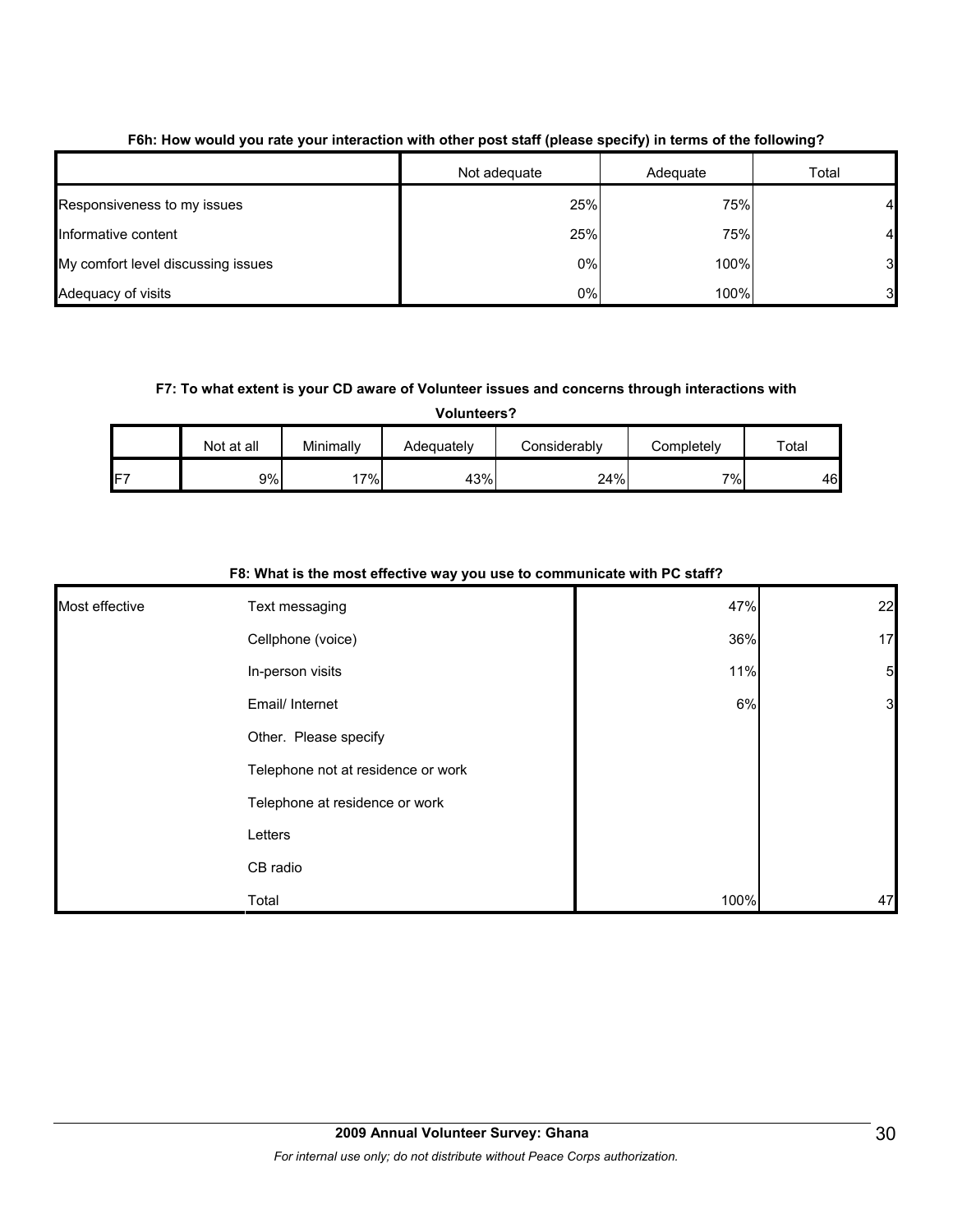|                       | - -                                |      |              |
|-----------------------|------------------------------------|------|--------------|
| Second most effective | Cellphone (voice)                  | 36%  | 17           |
|                       | Text messaging                     | 30%  | 14           |
|                       | Email/ Internet                    | 23%  | 11           |
|                       | Telephone at residence or work     | 6%   | $\mathbf{3}$ |
|                       | In-person visits                   | 4%   | 2            |
|                       | Other. Please specify              |      |              |
|                       | Telephone not at residence or work |      |              |
|                       | Letters                            |      |              |
|                       | CB radio                           |      |              |
|                       | Total                              | 100% | 47           |

#### **F8: What is the second most effective way you use to communicate with PC staff?**

## **F8: What is the third most effective way you use to communicate with PC staff?**

| (C11_THREE) Third most effective | Email/ Internet                    | 54%  | 25             |
|----------------------------------|------------------------------------|------|----------------|
|                                  | In-person visits                   | 17%  | 8              |
|                                  | Text messaging                     | 9%   | $\overline{4}$ |
|                                  | Cellphone (voice)                  | 9%   | $\overline{4}$ |
|                                  | Telephone at residence or work     | 7%   | 3              |
|                                  | Other. Please specify              | 2%   |                |
|                                  | Letters                            | 2%   |                |
|                                  | Telephone not at residence or work |      |                |
|                                  | CB radio                           |      |                |
|                                  | Total                              | 100% | 46             |

### **F9: How do you rate the effectiveness of your communication resources for contacting in-country PC staff?**

|     | Very poor | Poor | Adequate | Good | Excellent | Total |
|-----|-----------|------|----------|------|-----------|-------|
| IF9 |           | 6%   | 23%      | 45%  | 26%       | 47'   |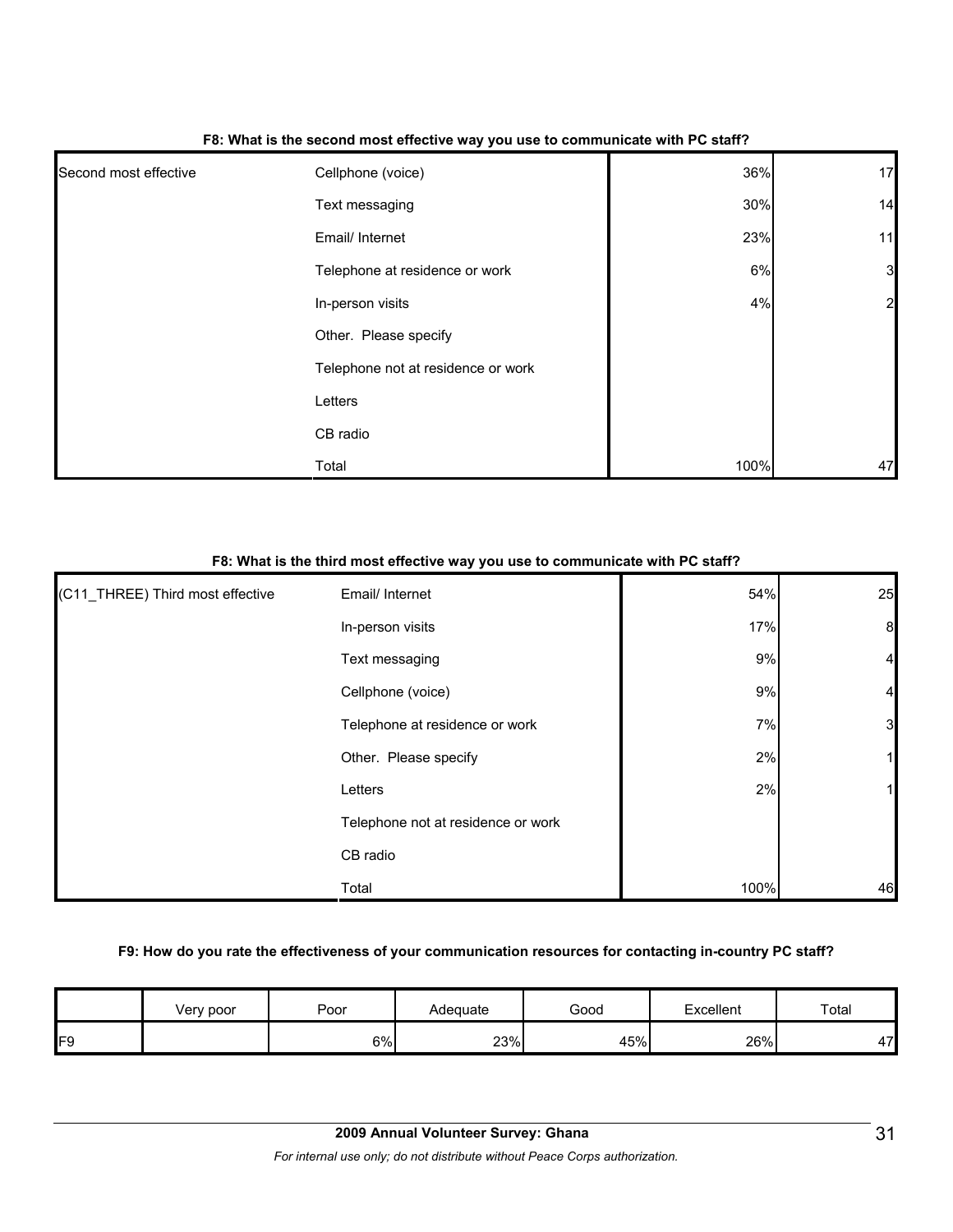# **G. Your Safety and Security**

*This section reports on how safe and informed about their safety Volunteers feel. Their experiences with reported and unreported crimes are summarized.* 

|                                                  |                 |            | Adequately |                     |           |       |
|--------------------------------------------------|-----------------|------------|------------|---------------------|-----------|-------|
|                                                  | Not at All Safe | Often Safe | Safe       | <b>Usually Safe</b> | Very Safe | Total |
| Where you live                                   |                 | 6%         |            | 34%                 | 60%       | 47    |
| Where you work                                   |                 | 4%         |            | 19%                 | 77%       | 47    |
| When you travel in-country                       | 2%              | 9%         | 45%        | 43%                 | 2%        | 47    |
| City where main Peace Corps<br>office is located | 9%              | 37%        | 30%        | 22%                 | 2%        | 46    |

### **G1: How safe do you feel...?**

#### **G2: Please indicate the number of times you experienced the following types of discrimination/harassment.**

|                    | Never  | Once  | 2-5 times | 6-10 times | 11-25 times | $26+$ times | Total |
|--------------------|--------|-------|-----------|------------|-------------|-------------|-------|
| Age                | 73.0%  | 2.7%  | 13.5%     | 5.4%       | 2.7%        | 2.7%        | 37    |
| Anti-American      | 71.8%  | 10.3% | 5.1%      | 7.7%       |             | 5.1%        | 39    |
| <b>Disability</b>  | 100.0% |       |           |            |             |             | 36    |
| Gender             | 65.8%  |       | 7.9%      | 10.5%      | 2.6%        | 13.2%       | 38    |
| Racial/color       | 51.3%  |       | 2.6%      | 7.7%       | 7.7%        | 30.8%       | 39    |
| Religious          | 88.9%  | 2.8%  | 2.8%      | 2.8%       |             | 2.8%        | 36    |
| Sexual (verbal)    | 64.9%  | 5.4%  | 13.5%     | 5.4%       | 8.1%        | 2.7%        | 37    |
| Sexual (physical)  | 86.5%  | 2.7%  | 8.1%      | 2.7%       |             |             | 37    |
| Sexual orientation | 97.2%  | 2.8%  |           |            |             |             | 36    |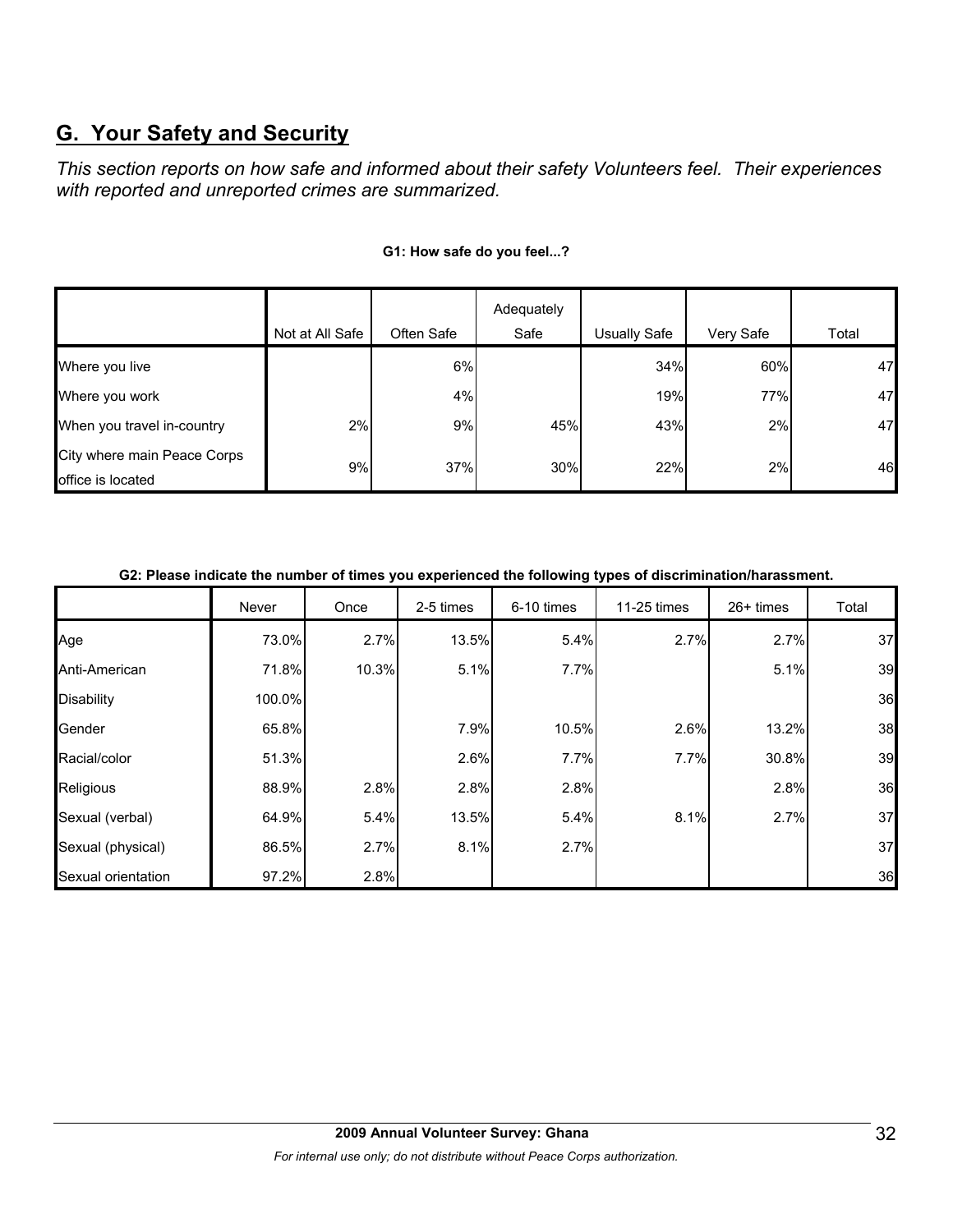|                    | Never  | Once  | 2-5 times | 6-10 times | 11-25 times | 26+ times | Total          |
|--------------------|--------|-------|-----------|------------|-------------|-----------|----------------|
| Age                | 90.0%  | 10.0% |           |            |             |           | 10             |
| Anti-American      | 100.0% |       |           |            |             |           | 9              |
| <b>Disability</b>  | 100.0% |       |           |            |             |           | 1              |
| Gender             | 90.0%  | 10.0% |           |            |             |           | 10             |
| Racial/color       | 93.3%  |       | 6.7%      |            |             |           | 15             |
| Religious          | 100.0% |       |           |            |             |           | 5              |
| Sexual (verbal)    | 91.7%  | 8.3%  |           |            |             |           | 12             |
| Sexual (physical)  | 100.0% |       |           |            |             |           | $\overline{a}$ |
| Sexual orientation | 100.0% |       |           |            |             |           | $\mathbf{2}$   |

### **G2: Please indicate the number of times you reported discrimination/harassment events to PC.**

### **G3: Please indicate the number of times you experienced the following types of crimes.**

|                    | Never  | Once  | 2-5 times | 6-10 times | 11-25 times | 26+ times | Total |
|--------------------|--------|-------|-----------|------------|-------------|-----------|-------|
| <b>Burglary</b>    | 89.5%  | 5.3%  | 5.3%      |            |             |           | 38    |
| Theft              | 62.5%  | 32.5% | 5.0%      |            |             |           | 40    |
| Robbery            | 86.8%  | 13.2% |           |            |             |           | 38    |
| Physical assault   | 84.6%  | 12.8% | 2.6%      |            |             |           | 39    |
| Aggravated assault | 100.0% |       |           |            |             |           | 37    |
| Sexual assault     | 97.3%  | 2.7%  |           |            |             |           | 37    |
| Rape               | 100.0% |       |           |            |             |           | 37    |

#### **G3: Please indicate the number of times you reported the following crimes to Peace Corps.**

|                    | Never  | Once  | 2-5 times | 6-10 times | 11-25 times | 26+ times | Total          |
|--------------------|--------|-------|-----------|------------|-------------|-----------|----------------|
| <b>Burglary</b>    | 40.0%  | 60.0% |           |            |             |           | 5              |
| Theft              | 56.2%  | 37.5% | 6.2%      |            |             |           | 16             |
| Robbery            | 20.0%  | 80.0% |           |            |             |           | 5              |
| Physical assault   | 57.1%  | 42.9% |           |            |             |           | $\mathbf{Z}$   |
| Aggravated assault | 100.0% |       |           |            |             |           | 1              |
| Sexual assault     | 100.0% |       |           |            |             |           | $\overline{2}$ |
| Rape               | 100.0% |       |           |            |             |           | $\mathbf{1}$   |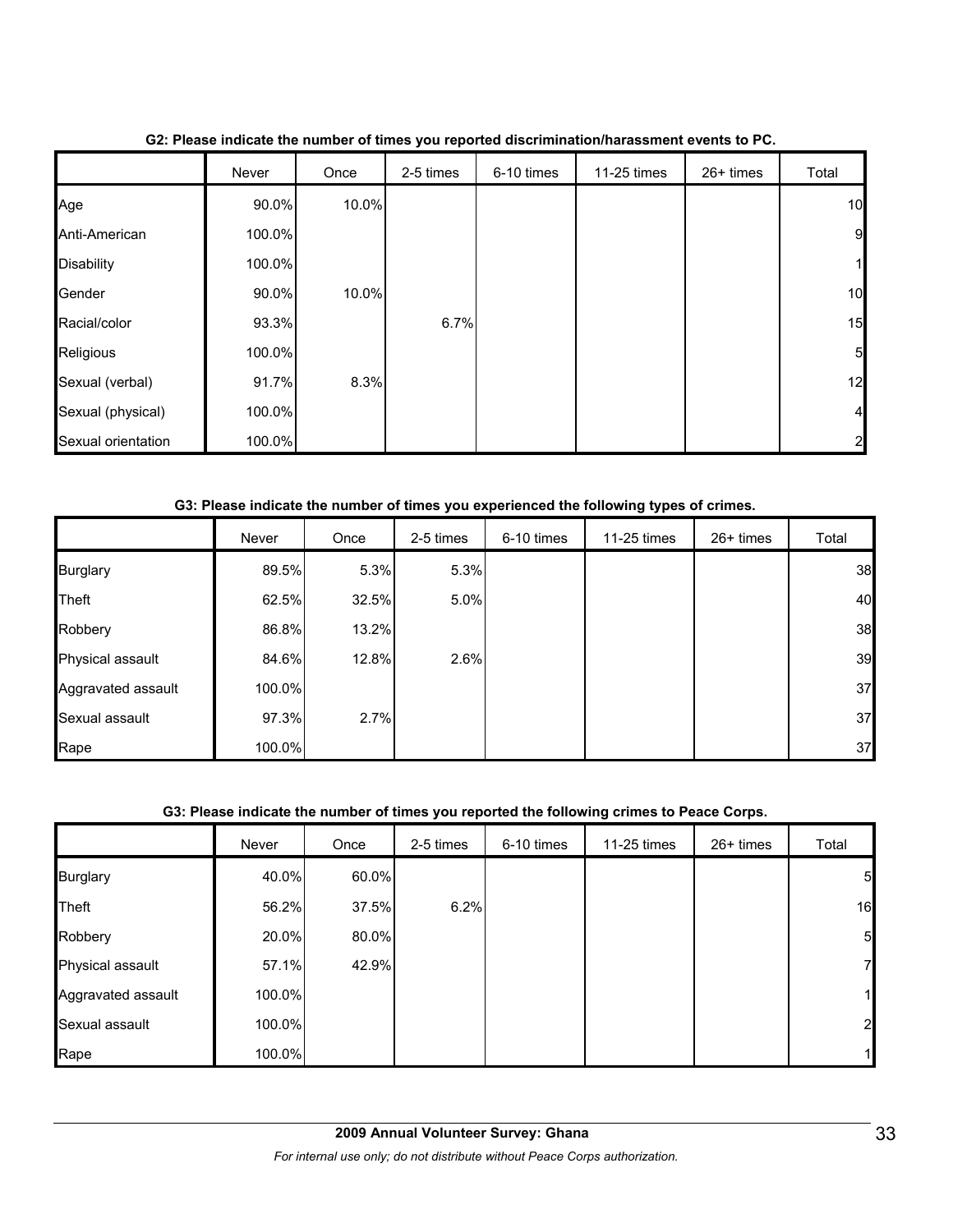|            |                                                             | PCV Responses | % Reason Not<br>Rptd | <b>Total PCVs</b><br>Responding |
|------------|-------------------------------------------------------------|---------------|----------------------|---------------------------------|
| \$NoRpBurg | I did not think the PC could help                           |               | 100%                 |                                 |
|            | I felt it was too minor or<br>common to report              |               | 100%                 |                                 |
|            | I believed it could result in<br>changing sites             |               |                      |                                 |
|            | Concerns of a possible breach<br>in confidentiality         |               |                      |                                 |
|            | Reporting might result in<br>disciplinary action against me |               |                      |                                 |
|            | It might hurt my relationship<br>with the community         |               |                      |                                 |
|            | Other                                                       |               |                      |                                 |
|            | Total                                                       |               |                      | 1                               |

#### **G4a: If you did not report your experience with burglary, please your reason(s) for not reporting.**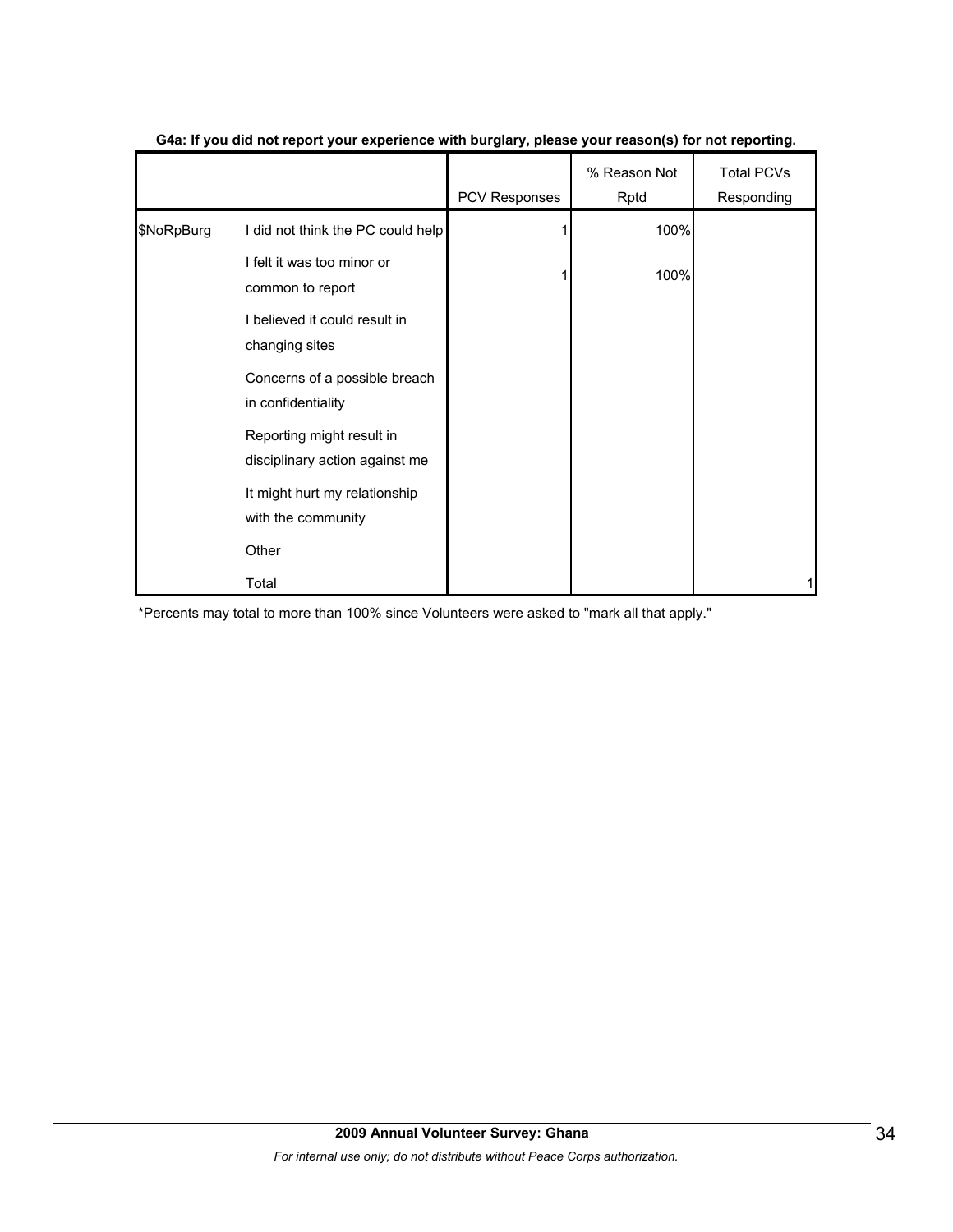|             |                                                             |               | . .                  |                          |
|-------------|-------------------------------------------------------------|---------------|----------------------|--------------------------|
|             |                                                             | PCV Responses | % Reason Not<br>Rptd | Total PCVs<br>Responding |
| \$NoRpTheft | I felt it was too minor or<br>common to report              | 6             | 86%                  |                          |
|             | I did not think the PC could help                           | 3             | 43%                  |                          |
|             | Other                                                       |               | 14%                  |                          |
|             | I believed it could result in<br>changing sites             |               |                      |                          |
|             | Concerns of a possible breach<br>in confidentiality         |               |                      |                          |
|             | Reporting might result in<br>disciplinary action against me |               |                      |                          |
|             | It might hurt my relationship<br>with the community         |               |                      |                          |
|             | Total                                                       |               |                      | 7                        |

#### **G4b: If you did not report your experience with theft, please your reason(s) for not reporting.**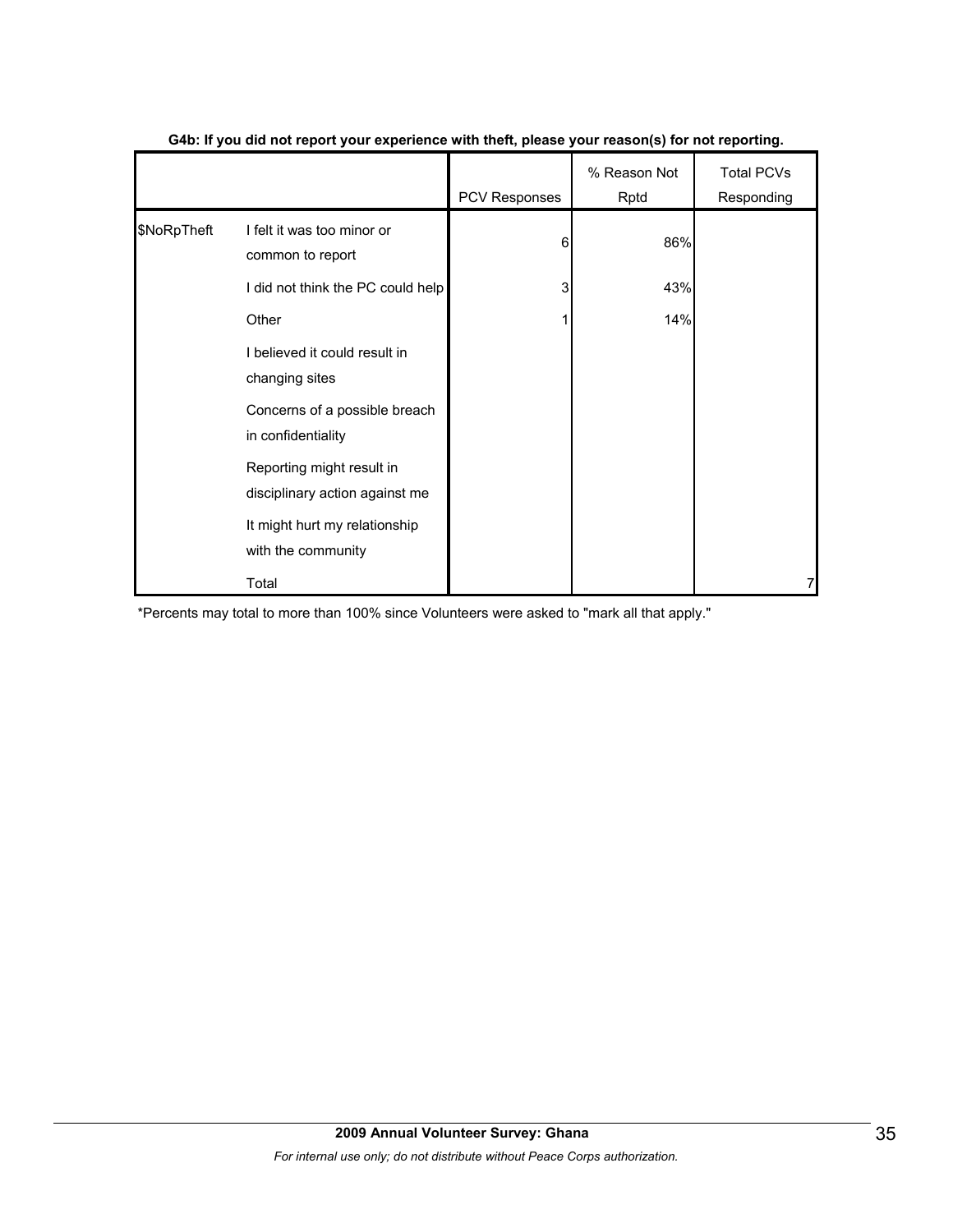|            |                                                                                                                                                                                                                                                                                                                              | PCV Responses | % Reason Not<br>Rptd | <b>Total PCVs</b><br>Responding |
|------------|------------------------------------------------------------------------------------------------------------------------------------------------------------------------------------------------------------------------------------------------------------------------------------------------------------------------------|---------------|----------------------|---------------------------------|
| \$NoRpRobb | I did not think the PC could help<br>I believed it could result in<br>changing sites<br>I felt it was too minor or<br>common to report<br>Concerns of a possible breach<br>in confidentiality<br>Reporting might result in<br>disciplinary action against me<br>It might hurt my relationship<br>with the community<br>Other | 2             | 100%                 |                                 |
|            | Total                                                                                                                                                                                                                                                                                                                        |               |                      | 2                               |

#### **G4c: If you did not report your experience with robbery, please your reason(s) for not reporting.**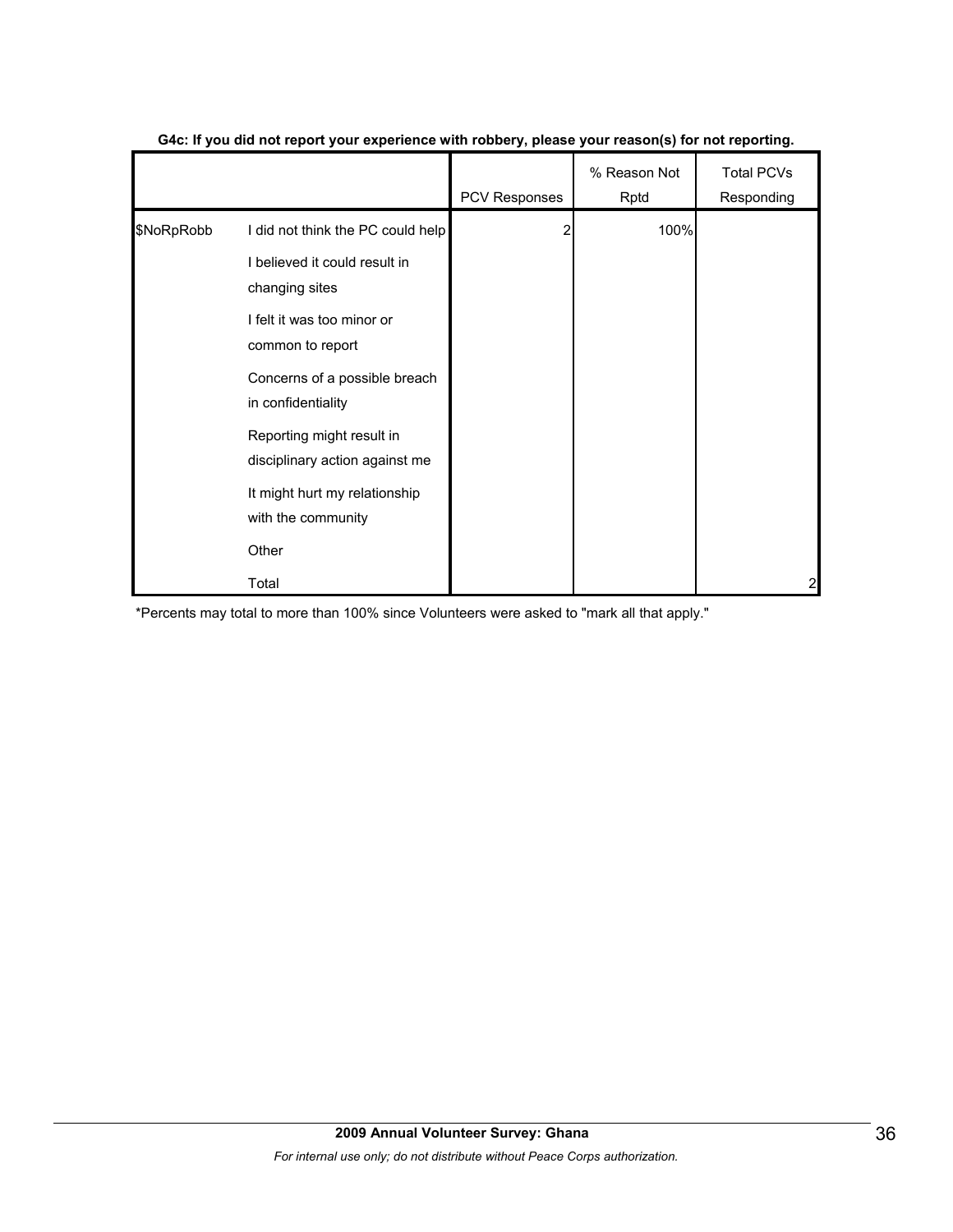|            |                                                             | PCV Responses | % Reason Not<br>Rptd | <b>Total PCVs</b><br>Responding |
|------------|-------------------------------------------------------------|---------------|----------------------|---------------------------------|
| \$NoRpPhAs | I felt it was too minor or<br>common to report              | 3             | 100%                 |                                 |
|            | I did not think the PC could help                           |               | 33%                  |                                 |
|            | I believed it could result in<br>changing sites             |               |                      |                                 |
|            | Concerns of a possible breach<br>in confidentiality         |               |                      |                                 |
|            | Reporting might result in<br>disciplinary action against me |               |                      |                                 |
|            | It might hurt my relationship<br>with the community         |               |                      |                                 |
|            | Other                                                       |               |                      |                                 |
|            | Total                                                       |               |                      | 3                               |

## **G4d: If you did not report your experience with physical assault, please your reason(s) for not reporting.**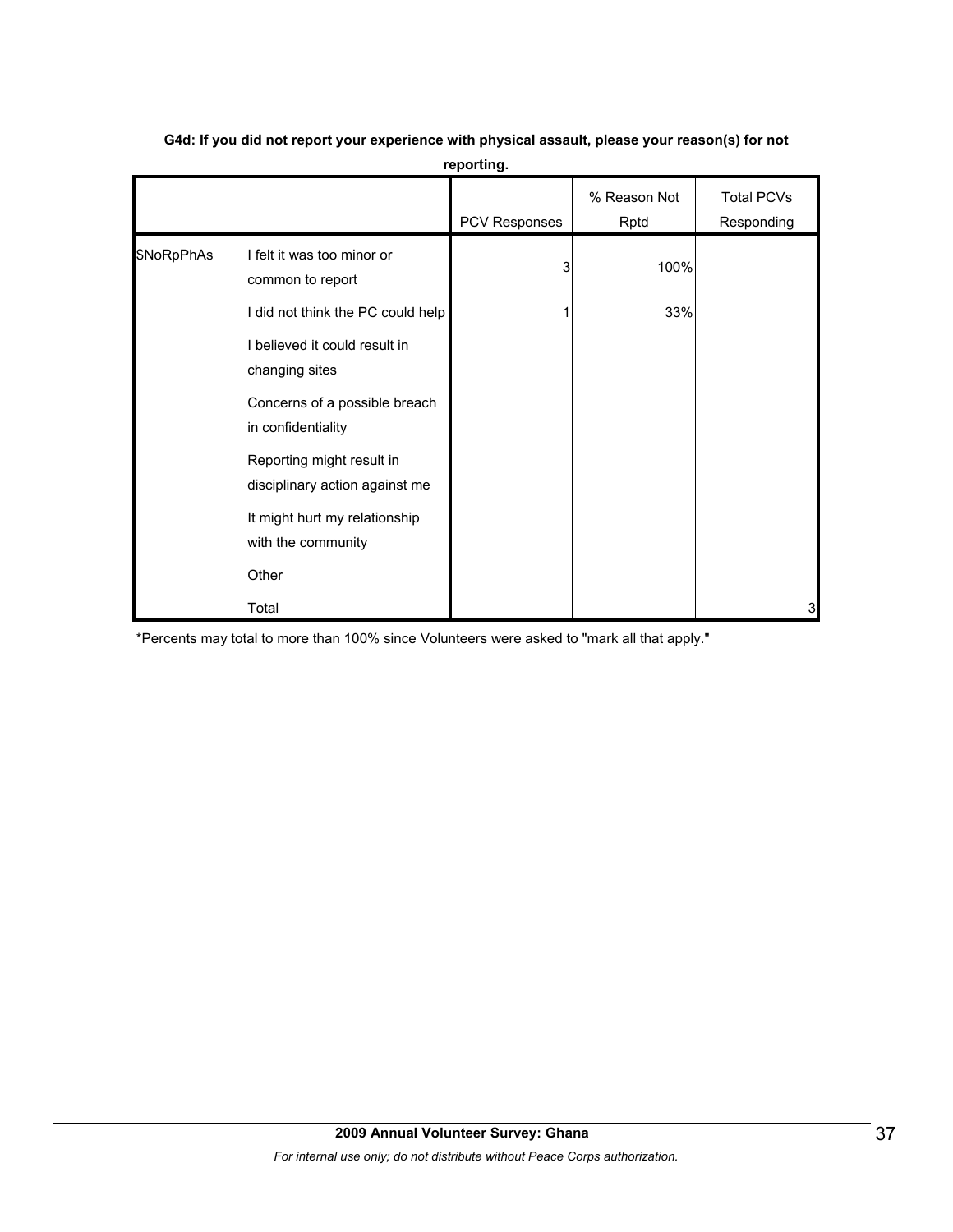|            |                                                                                                                    | <b>PCV Responses</b> | % Reason Not<br>Rptd | Total PCVs<br>Responding |
|------------|--------------------------------------------------------------------------------------------------------------------|----------------------|----------------------|--------------------------|
| \$NoRpAgAs | I did not think the PC could help<br>I believed it could result in<br>changing sites<br>I felt it was too minor or |                      |                      |                          |
|            | common to report<br>Concerns of a possible breach<br>in confidentiality                                            |                      |                      |                          |
|            | Reporting might result in<br>disciplinary action against me<br>It might hurt my relationship<br>with the community |                      |                      |                          |
|            | Other<br>Total                                                                                                     |                      |                      |                          |

## **G4: If you did not report your experience with aggravated assault, please your reason(s) for not reporting.**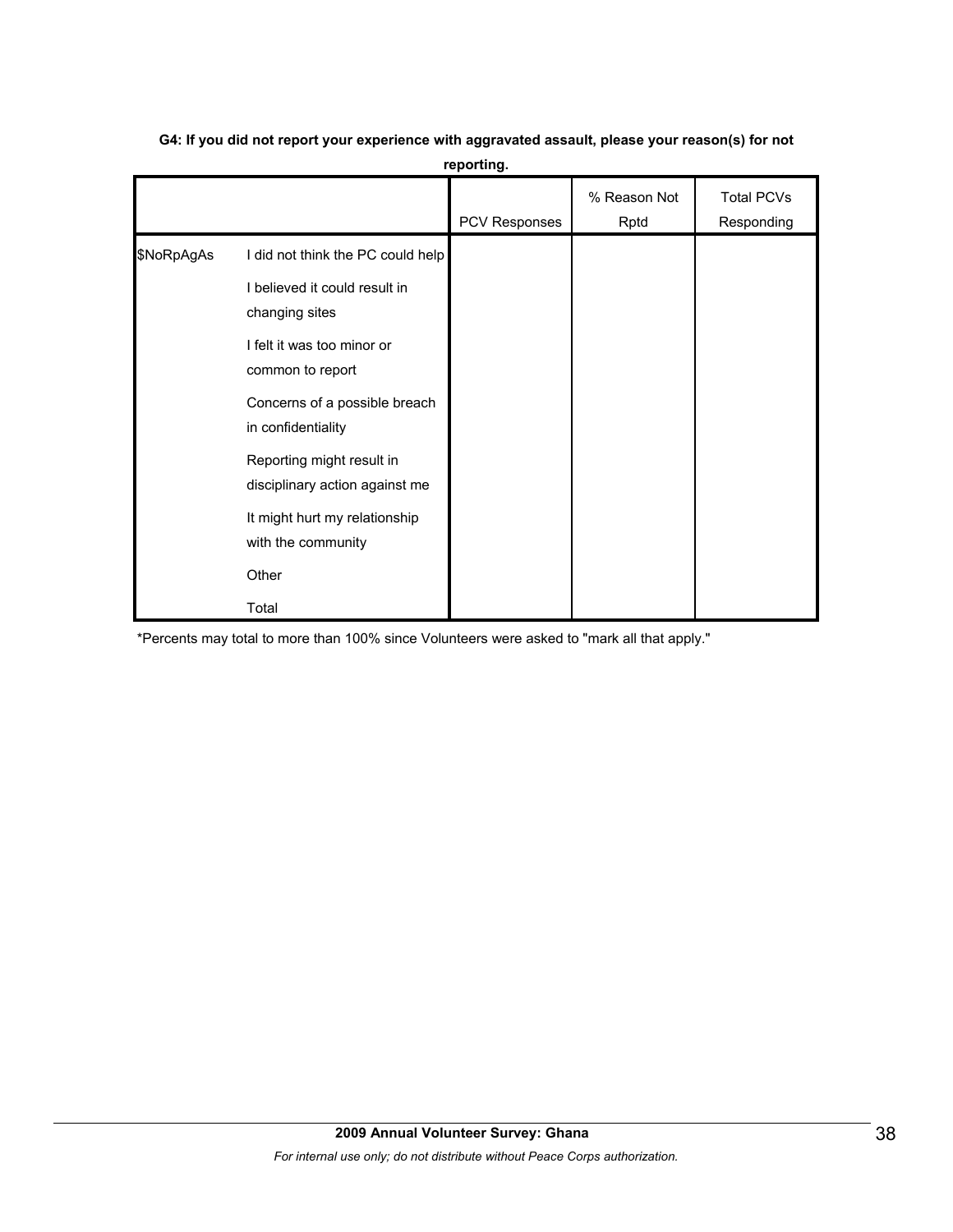|            |                                                             | <b>PCV Responses</b> | % Reason Not<br>Rptd | Total PCVs<br>Responding |
|------------|-------------------------------------------------------------|----------------------|----------------------|--------------------------|
| \$NoRpSxAs | I did not think the PC could help                           |                      | 100%                 |                          |
|            | I believed it could result in<br>changing sites             |                      |                      |                          |
|            | I felt it was too minor or<br>common to report              |                      |                      |                          |
|            | Concerns of a possible breach<br>in confidentiality         |                      |                      |                          |
|            | Reporting might result in<br>disciplinary action against me |                      |                      |                          |
|            | It might hurt my relationship<br>with the community         |                      |                      |                          |
|            | Other                                                       |                      |                      |                          |
|            | Total                                                       |                      |                      |                          |

## **G4e: If you did not report your experience with sexual assault, please your reason(s) for not reporting.**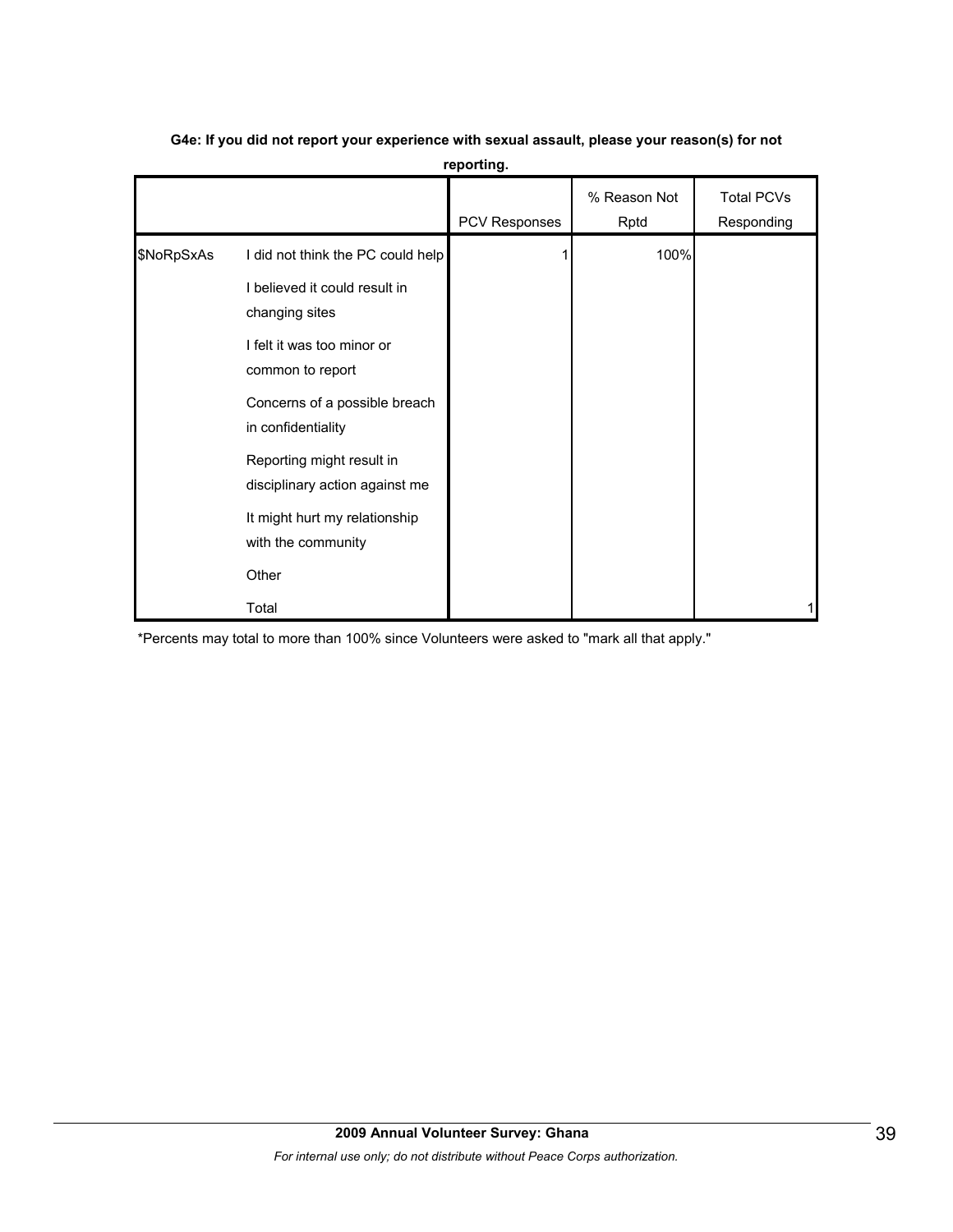|            |                                                                                                                                        | PCV Responses | % Reason Not<br>Rptd | <b>Total PCVs</b><br>Responding |
|------------|----------------------------------------------------------------------------------------------------------------------------------------|---------------|----------------------|---------------------------------|
| \$NoRpRape | I did not think the PC could help<br>I believed it could result in<br>changing sites<br>I felt it was too minor or<br>common to report |               |                      |                                 |
|            | Concerns of a possible breach<br>in confidentiality                                                                                    |               |                      |                                 |
|            | Reporting might result in<br>disciplinary action against me                                                                            |               |                      |                                 |
|            | It might hurt my relationship<br>with the community                                                                                    |               |                      |                                 |
|            | Other                                                                                                                                  |               |                      |                                 |
|            | Total                                                                                                                                  |               |                      |                                 |

#### **G4f: If you did not report your experience with rape, please your reason(s) for not reporting.**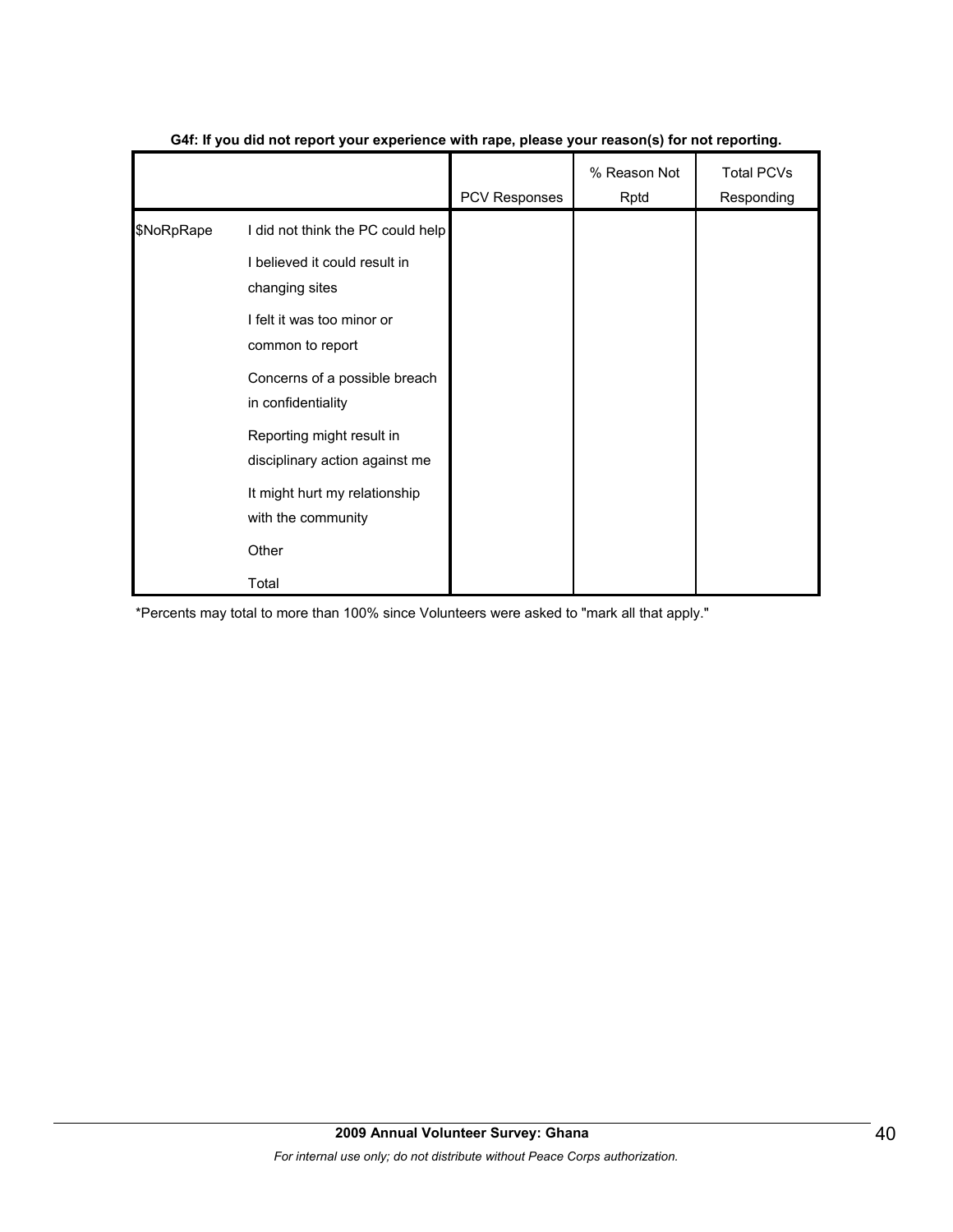# **H. Volunteers Working in HIV/AIDS**

*This section reports Volunteers' involvement in HIV/AIDS and their perceived effectiveness of their HIV/AIDS related activities.* 

| assignment.      | activities.      | work              | related activities | Total |
|------------------|------------------|-------------------|--------------------|-------|
| my primary       | secondary        | primary/secondary | any HIV/AIDS       |       |
| HIV/AIDS work is | part of my       | not               | Not involved in    |       |
|                  | HIV/AIDS work is | HIV/AIDS efforts, |                    |       |
|                  |                  | Involved in       |                    |       |

## **H1: Which of the following best describes your involvement in HIV/AIDS activities?**

#### **H2: How well has PC training prepared you to undertake your HIV/AIDS activities?**

|                | Not at all | Poorly | Adequately | Well | Very well | ΝA | Total |
|----------------|------------|--------|------------|------|-----------|----|-------|
| H <sub>2</sub> | 2%         | 4%     | $7\%$      | 39%  | 37%       |    | 46    |

**H3: In working with HC individuals or groups, how would you rate the effectiveness of your specific HIV/AIDS activities? (Including the "Don't Know" responses)** 

|     |                  | Sometimes |                 | Almost always |            |       |
|-----|------------------|-----------|-----------------|---------------|------------|-------|
|     | Seldom effective | effective | Often effective | effective     | Don't know | Total |
| IH3 | 4%               | 20%       | 36%             | 29%           | 11%        | 45    |

**H3: In working with HC individuals or groups, how would you rate the effectiveness of your specific HIV/AIDS activities? (Excluding the "Don't Know" responses)** 

|     | Seldom effective | Sometimes<br>effective | Often effective | Almost always<br>effective | Total |
|-----|------------------|------------------------|-----------------|----------------------------|-------|
| lН3 | 5%               | 22%                    | 40%             | 32%                        | 40    |

*For internal use only; do not distribute without Peace Corps authorization.*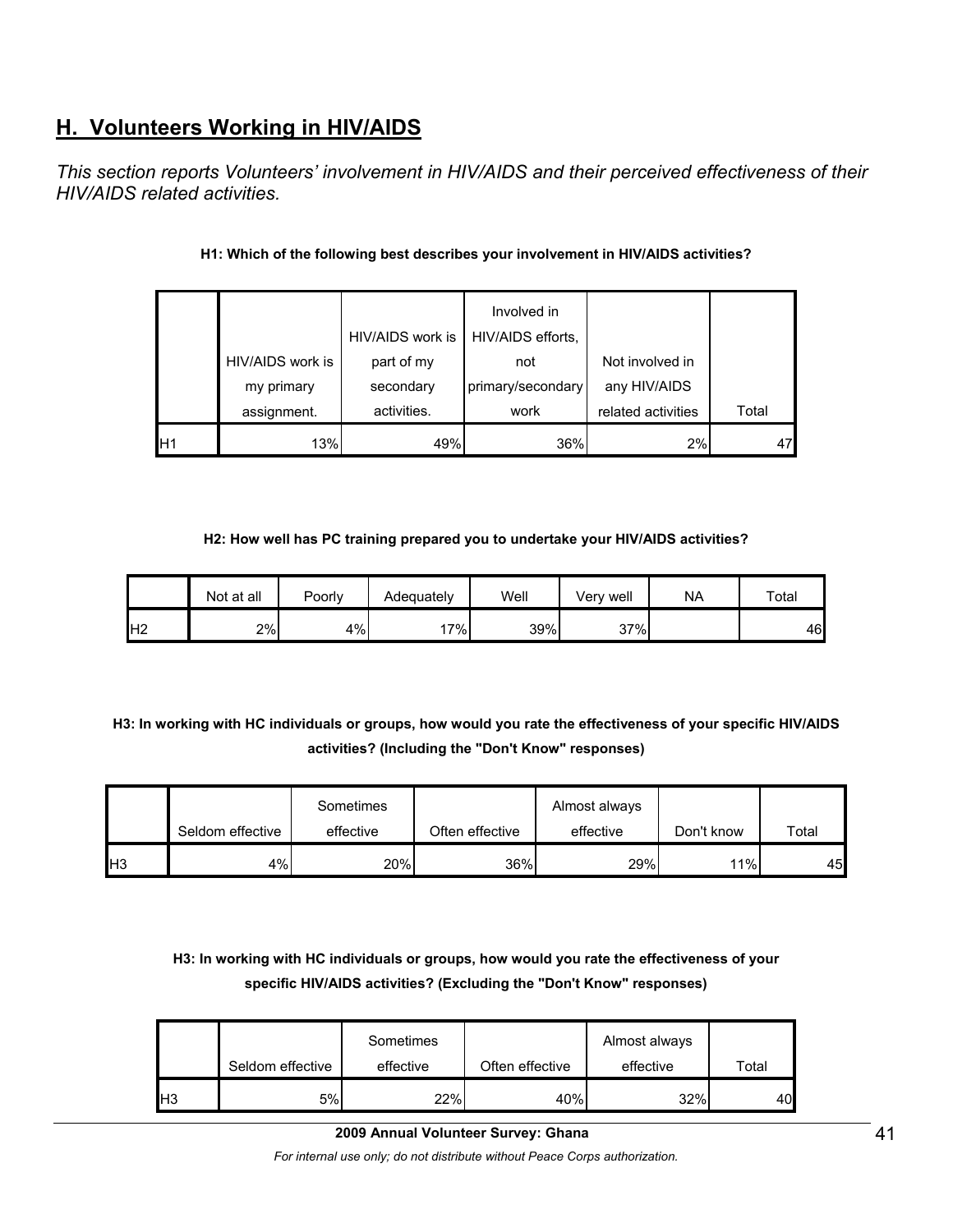# **I. Your Life in the Peace Corps**

*This section reports on Volunteers' descriptions of and adjustments to their living conditions, including stress factors and how Volunteers cope with stress.* 

| $\mathsf{I}$ |                      | 74%                  | 2%             | 23%              | 47    |
|--------------|----------------------|----------------------|----------------|------------------|-------|
|              | individual or family | only                 | during PST).   | my community.    | Total |
|              | host country         | individual or family | community (not | PST and later in |       |
|              | Never lived with a   | host country         | Yes, in my     | Yes, both during |       |
|              |                      | Yes, I lived with a  |                |                  |       |

## **I1: Have you lived with a host country individual or family?**

#### **I2: How often do you interact with HCNs in community/family social events?**

|                 |       | Several times a |        | Several times a |         | Less than once a |       |
|-----------------|-------|-----------------|--------|-----------------|---------|------------------|-------|
|                 | Dailv | week            | Weeklv | month           | Monthly | month            | Total |
| l <sub>12</sub> | 28%   | 19%             | 11%    | 23%             | 13%     | 6%               | 47    |

## **I3: How well can you communicate in the language used by most people in your community?**

|     | Not at all | Poorly | Adequately | Well | Verv well | $\tau$ otal |
|-----|------------|--------|------------|------|-----------|-------------|
| טוי | 2%         | 38%    | 45%        | 6%   | 9%        | 47          |

#### **I4: Do you have the following at your worksite?**

|               | Never | Sometimes or more often | $\tau$ otal |
|---------------|-------|-------------------------|-------------|
| Electricity   | 28%   | 72%                     | 47          |
| Running water | 79%   | 21%                     | 47          |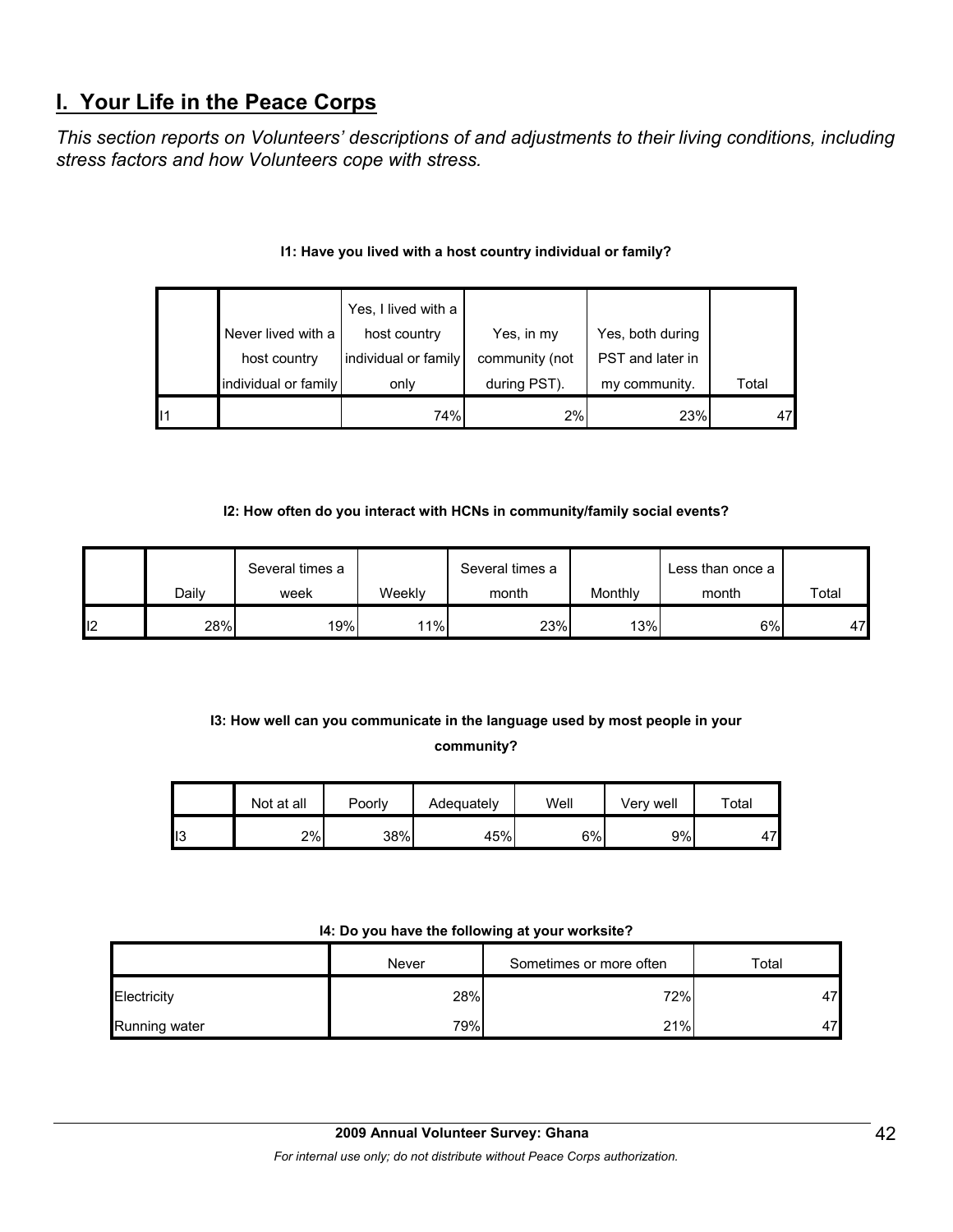#### **I4: Do you have the following at your residence?**

|                      | Never | Sometimes or more often | Total |
|----------------------|-------|-------------------------|-------|
| Electricity          | 19%   | 81%                     | 42    |
| <b>Running water</b> | 65%   | 35%                     | 43    |

#### **I5: How well do your PC experiences match the expectations you had before you became a Volunteer?**

|    | Not at all | Minimally | Moderately | Considerablv | Exceptionally | Total                  |
|----|------------|-----------|------------|--------------|---------------|------------------------|
| 15 | 6%         | 9%        | 43%        | 34%          | 9%            | 17 <sub>h</sub><br>T 1 |

## **I7: To what extent do the following create stress and/or emotional health issues for you?**

|                                                                                                        | Not at all  |     |     |     | Exceptionally |           |       |
|--------------------------------------------------------------------------------------------------------|-------------|-----|-----|-----|---------------|-----------|-------|
|                                                                                                        | stressful 1 | 2   | 3   | 4   | stressful 5   | <b>NA</b> | Total |
| <b>Cultural issues</b>                                                                                 | 13%         | 21% | 36% | 21% | 9%            |           | 47    |
| Dealing with violence in<br>country (e.g., civil unrest,<br>domestic violence, corporal<br>punishment) | 30%         | 38% | 11% | 13% | 4%            | 4%        | 47    |
| Health/medical problems                                                                                | 9%          | 43% | 30% | 15% | 4%            |           | 47    |
| Issues including family,<br>friends, loved ones in U.S.                                                | 17%         | 36% | 23% | 15% | 9%            |           | 47    |
| Isolation/loneliness                                                                                   | 17%         | 32% | 21% | 28% | 2%            |           | 47    |
| Local language                                                                                         | 9%          | 34% | 32% | 17% | 9%            |           | 47    |
| Primary assignment                                                                                     | 13%         | 26% | 19% | 32% | 11%           |           | 47    |
| Romantic relationships in-<br>country                                                                  | 30%         | 17% | 15% | 11% | 2%            | 24%       | 46    |
| Interactions with other<br><b>Volunteers</b>                                                           | 51%         | 36% | 11% |     |               | 2%        | 47    |
| Interactions with PC Staff                                                                             | 30%         | 32% | 26% | 6%  | 6%            |           | 47    |
| Safety and security                                                                                    | 19%         | 60% | 15% | 4%  | 2%            |           | 47    |
| Other: Please specify below                                                                            |             |     |     | 14% | 29%           | 57%       |       |

**2009 Annual Volunteer Survey: Ghana** 

*For internal use only; do not distribute without Peace Corps authorization.*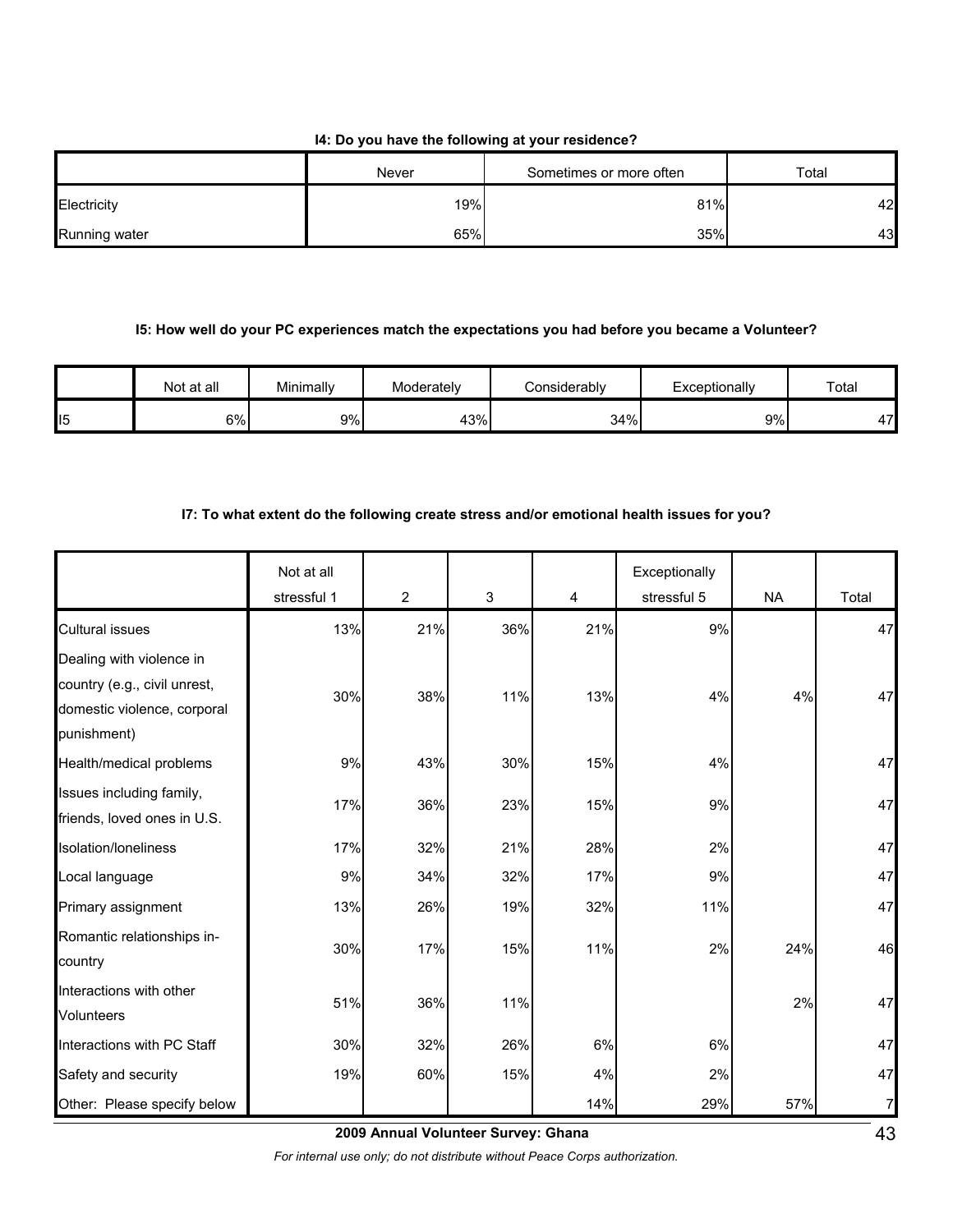|                | . .                                           |               |                                |                                 |
|----------------|-----------------------------------------------|---------------|--------------------------------|---------------------------------|
|                |                                               | PCV Responses | % Using This Stress<br>Reducer | <b>Total PCVs</b><br>Responding |
| \$18LessStress | Talk with PCVs outside my community           | 43            | 91%                            |                                 |
|                | Pursue personal hobbies                       | 41            | 87%                            |                                 |
|                | Talk with friends and family in US            | 38            | 81%                            |                                 |
|                | Leave the community for a time                | 32            | 68%                            |                                 |
|                | Get involved in other projects                | 30            | 64%                            |                                 |
|                | Do sports                                     | 29            | 62%                            |                                 |
|                | Talk with co-workers or friends (not<br>PCVs) | 28            | 60%                            |                                 |
|                | Meditate                                      | 18            | 38%                            |                                 |
|                | Pray                                          | 13            | 28%                            |                                 |
|                | Talk with PCVs in my community                | 11            | 23%                            |                                 |
|                | Do other activity (specify)                   | 6             | 13%                            |                                 |
|                | Talk with PC in-country staff                 | 5             | 11%                            |                                 |
|                | Talk with my host family                      | 5             | 11%                            |                                 |
|                | Talk with Office of Special Services<br>staff |               |                                |                                 |
|                | Total                                         |               |                                | 47                              |

### **I8: Please mark all of the typical ways in which you cope with stress.**

\*Percents total to more than 100% since Volunteers were asked to "mark all that apply."

|                      | 10. Others I tain with to require stress       |         |        |
|----------------------|------------------------------------------------|---------|--------|
|                      |                                                | Percent | Number |
| <b>I8.OTHRS.TEXT</b> | Open-ended results. Not responsive to request. |         |        |
|                      |                                                |         |        |
|                      |                                                |         |        |
|                      |                                                |         |        |
|                      |                                                |         |        |
|                      |                                                |         |        |
|                      |                                                |         |        |
|                      | Total                                          | 100%    |        |
|                      |                                                |         | 47     |

#### **I8: Others I talk with to reduce stress**

**2009 Annual Volunteer Survey: Ghana** 

*For internal use only; do not distribute without Peace Corps authorization.*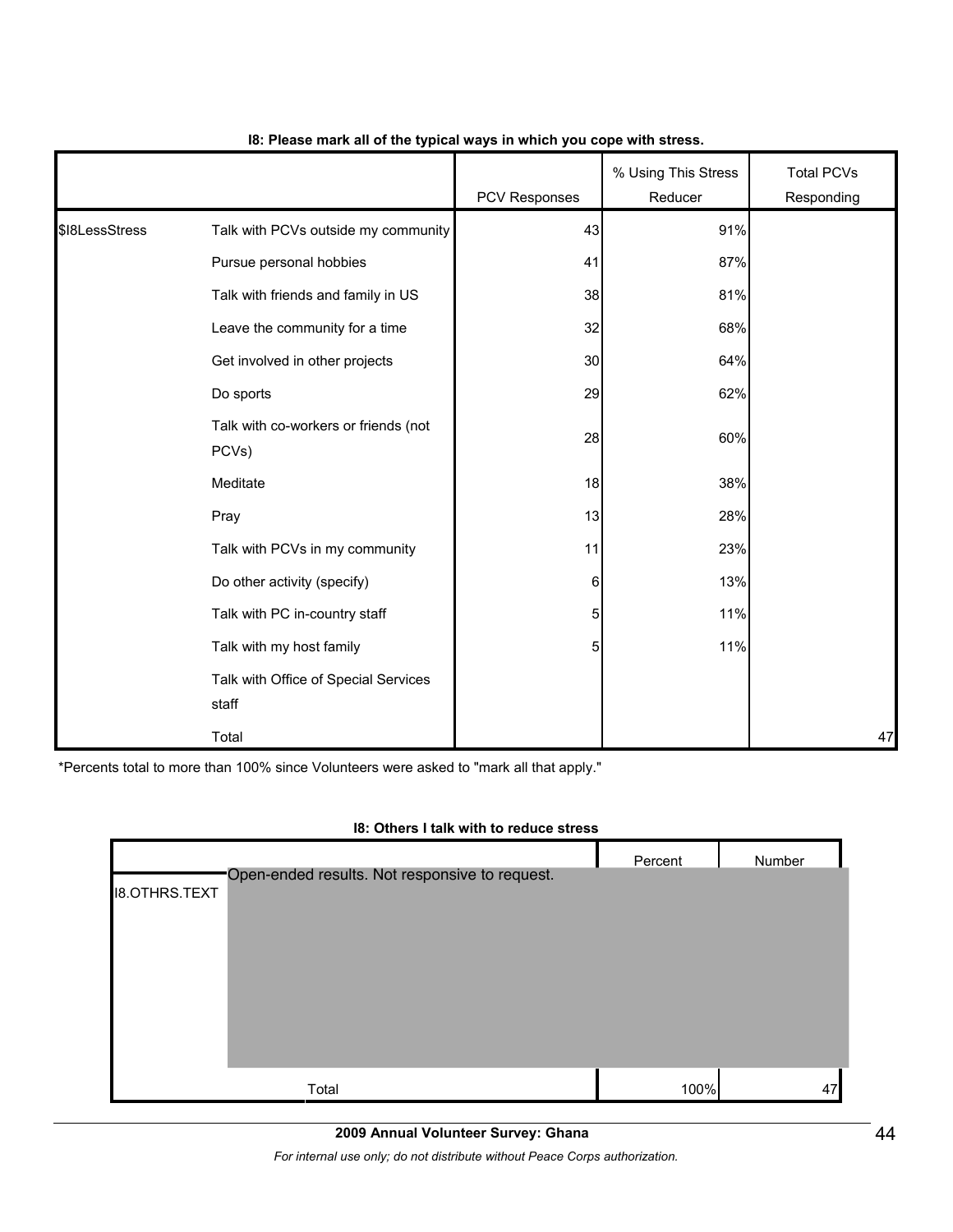# **I8: Other activities to reduce stress** Percent | Number I8.OTHRACT.TEXT2 Open-ended results. Not responsive to request.

| Total<br>'lai | ົງ% |  |
|---------------|-----|--|
|               |     |  |

## **I8: When asked about ways of coping with stress, Volunteers who answered "No stress"**

|                    | No   | Yes, I have no<br>stress | Total |
|--------------------|------|--------------------------|-------|
| <b>I8.NOSTRESS</b> | 100% |                          |       |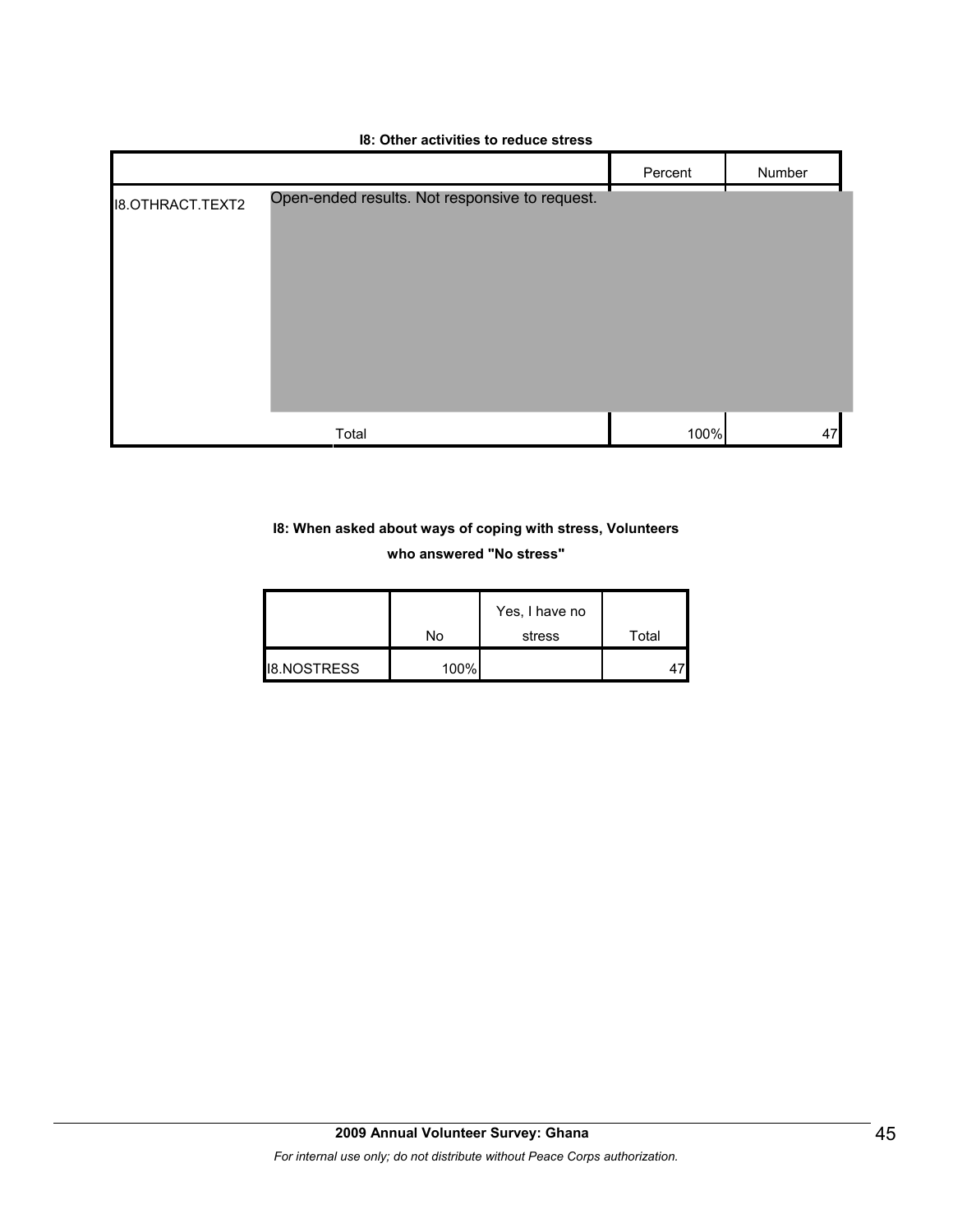# **J. Overall Assessment of Peace Corps Service**

*This section reports Volunteers' level of satisfaction with their Peace Corps service and their expectations about completing their service.* 

|     | J1a: How personally rewarding do you find your overall Peace Corps service? |           |            |              |               |       |  |  |  |  |  |
|-----|-----------------------------------------------------------------------------|-----------|------------|--------------|---------------|-------|--|--|--|--|--|
|     | Not at all                                                                  | Minimally | Moderately | Considerably | Exceptionally | Total |  |  |  |  |  |
| J1A |                                                                             |           | 20%        | 41%          | 39%           | 46    |  |  |  |  |  |

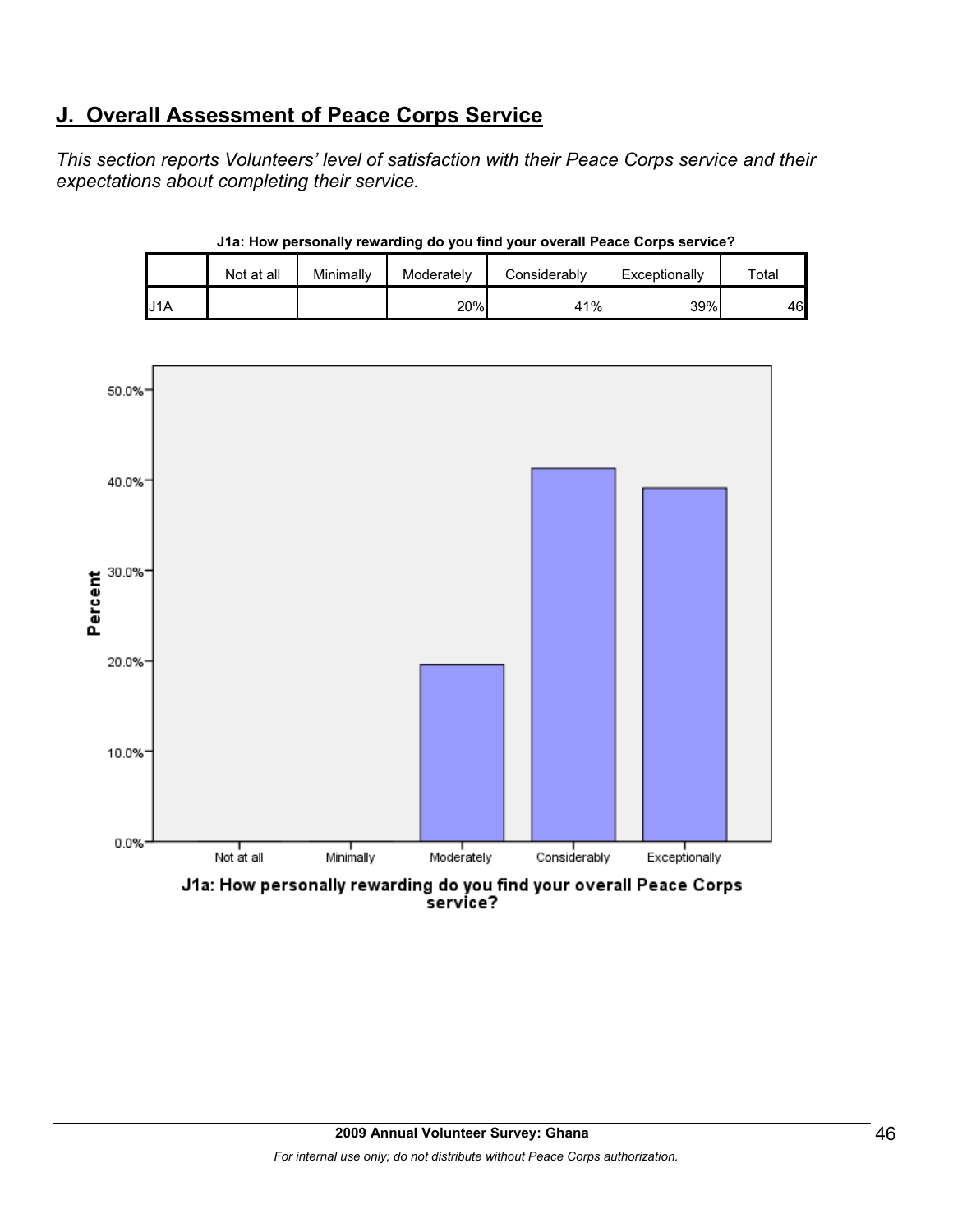|     | Not at all | Minimally | Moderately | Considerablv | Exceptionally | $\tau$ otal |
|-----|------------|-----------|------------|--------------|---------------|-------------|
| J1B |            | 9%        | 30%        | 36%          | 26%           | A7          |

**J1b: How personally rewarding do you find your community involvement?**



J1b: How personally rewarding do you find your community involvement?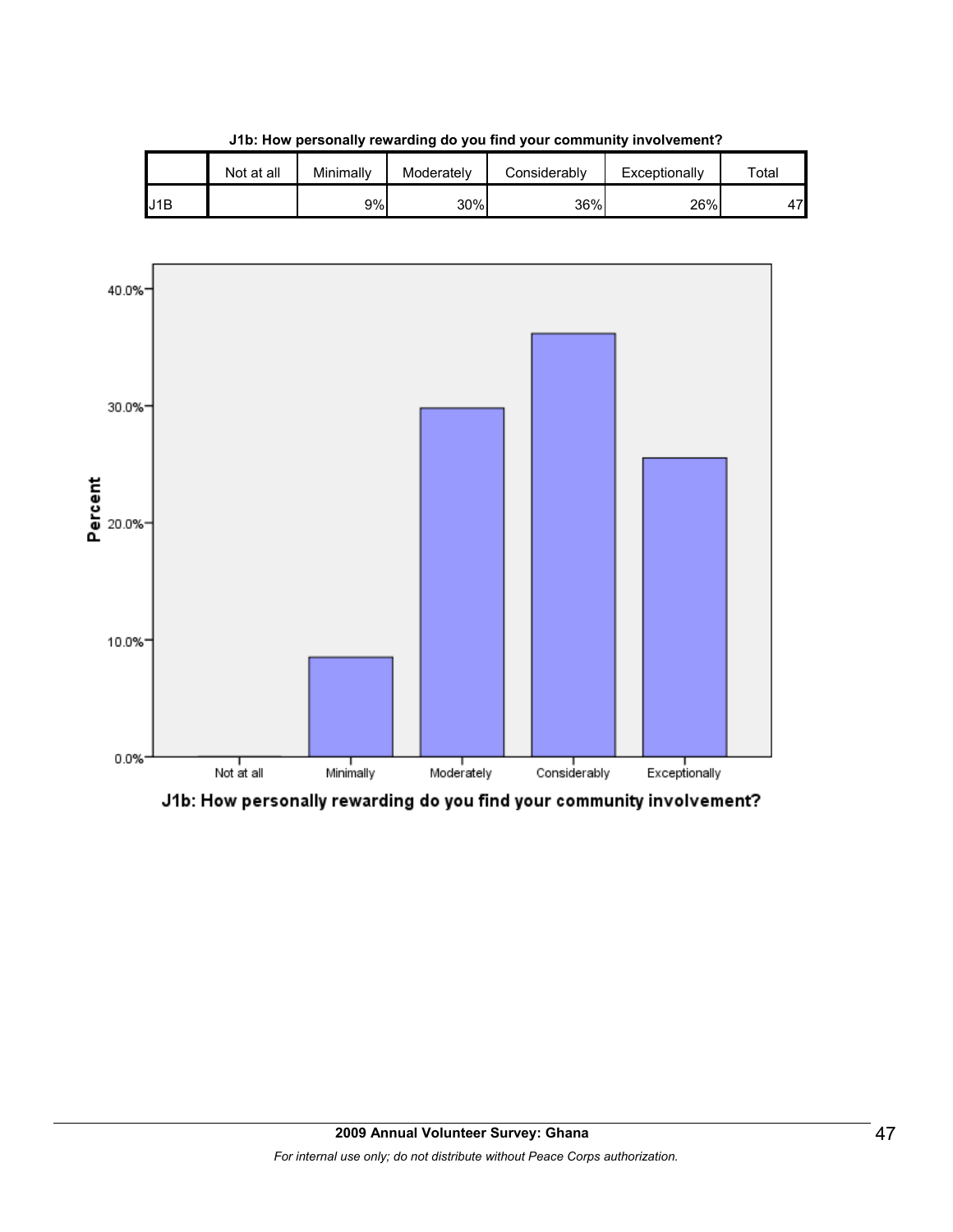|     | Not at all | Minimally | Moderately | Considerablv | Exceptionally | $\tau$ otal |
|-----|------------|-----------|------------|--------------|---------------|-------------|
| J1C |            | 4%        | 30%        | 32%          | 34%           | A7          |

**J1c: How personally rewarding do you find your experience with other Volunteers?**



J1c: How personally rewarding do you find your experience with other<br>Volunteers?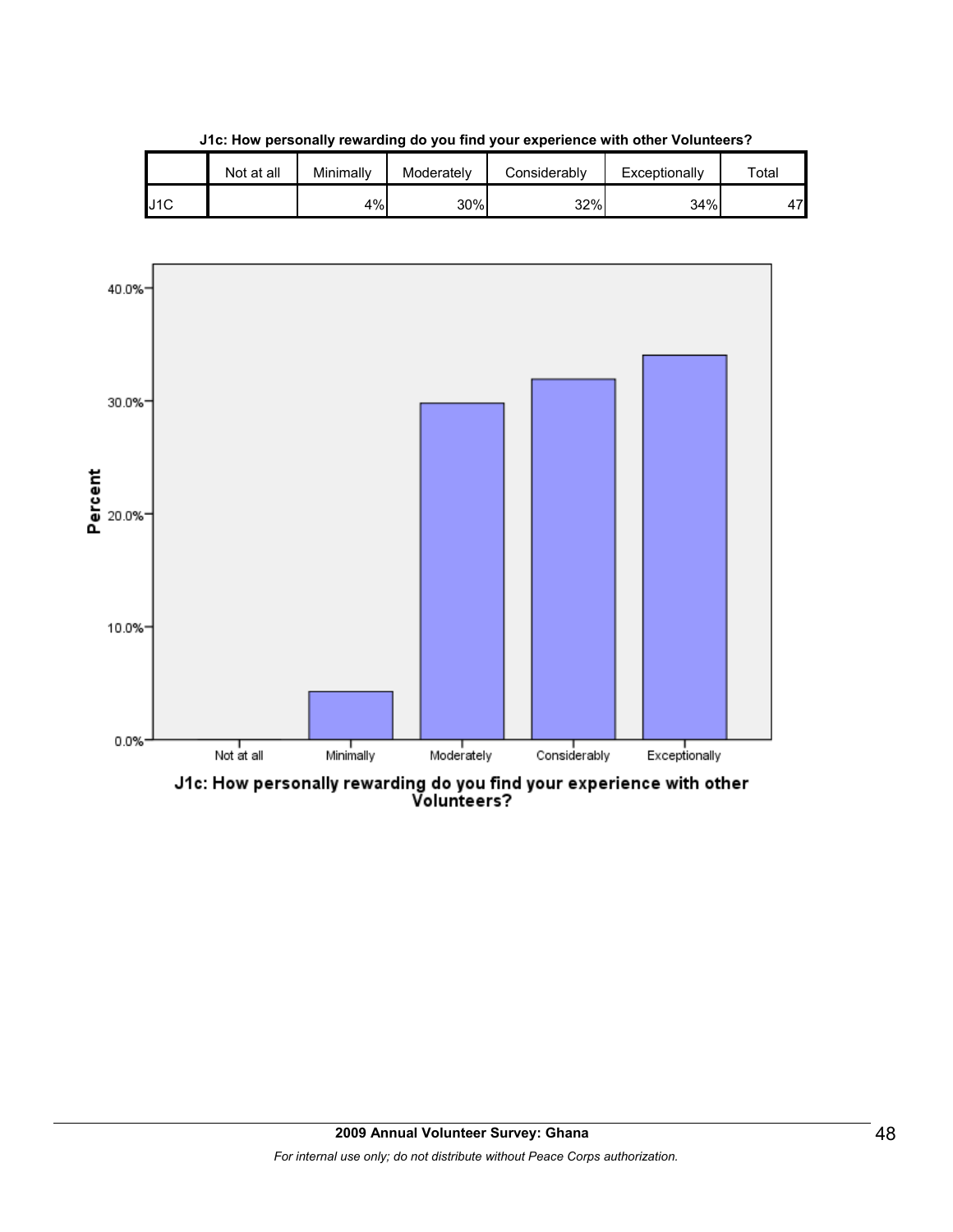**J1d: How personally rewarding do you find your work with counterparts/community partners?**

|     | Not at all | Minimally | Moderately | Considerably | Exceptionally | $\tau$ otal |
|-----|------------|-----------|------------|--------------|---------------|-------------|
| J1D | 4%         | 13%       | 21%        | 36%          | 26%           | 47'         |

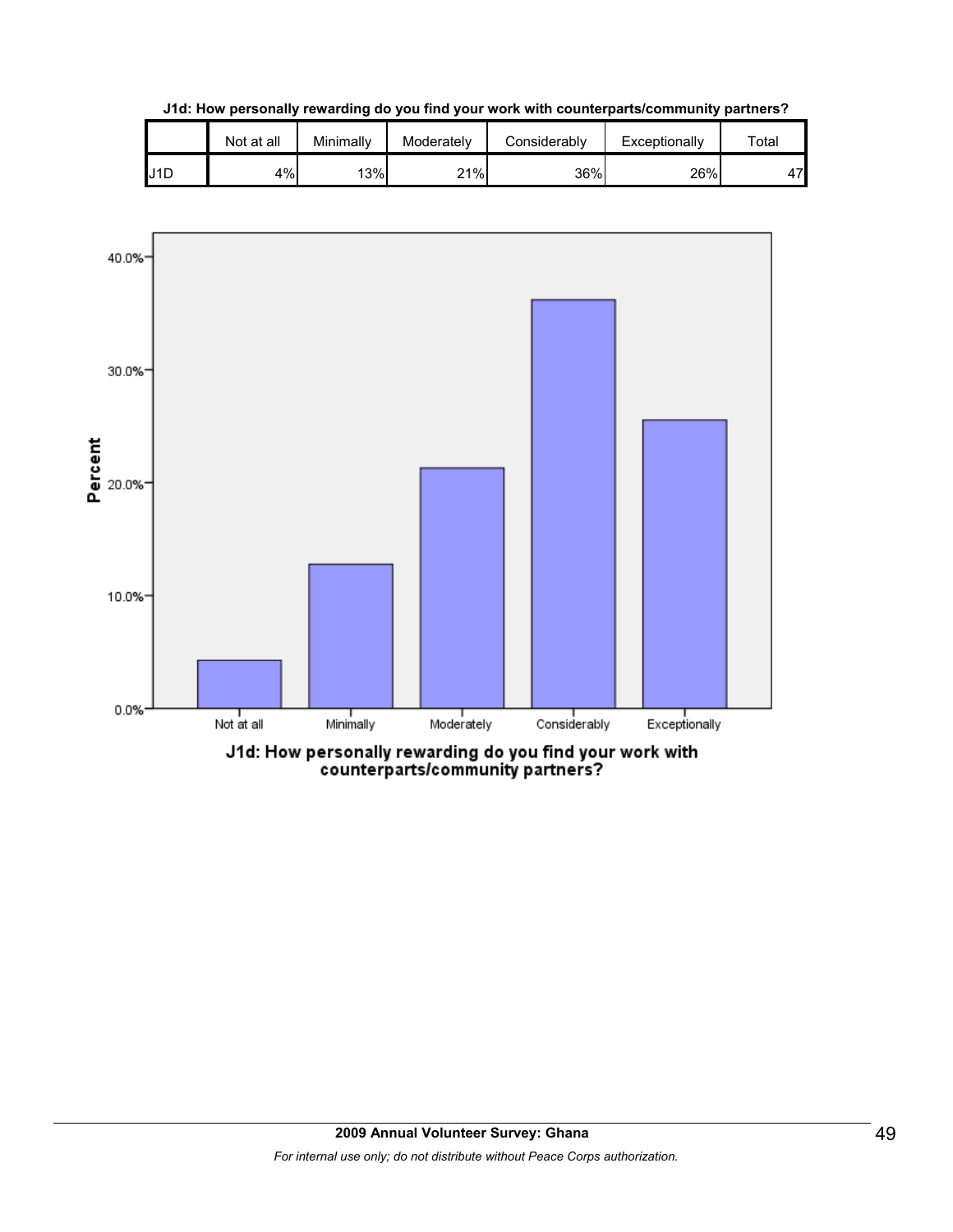

**J1e: How personally rewarding do you find your experience with other HCNs?**



J1e: How personally rewarding do you find your experience with other<br>HCNs?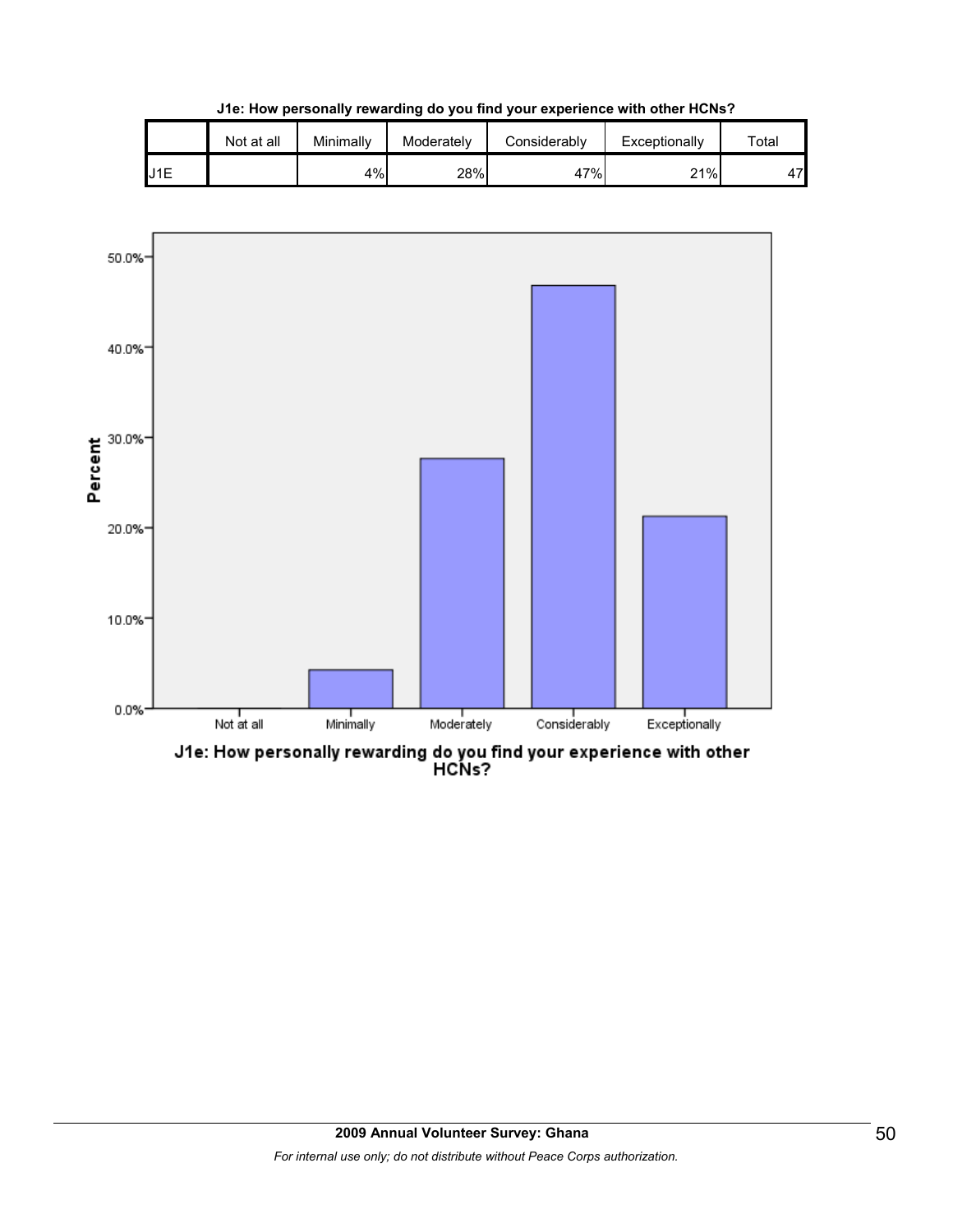|                  | Not at all | Minimally | Moderately | Considerablv | Exceptionally    | Total |
|------------------|------------|-----------|------------|--------------|------------------|-------|
| J <sub>2</sub> A |            | 11%       | 32%        | 42%          | 16% <sub>1</sub> | 38    |

**J2a (PCVs at post 9 months+ months): Please rate how well you think you achieved Goal 1.**

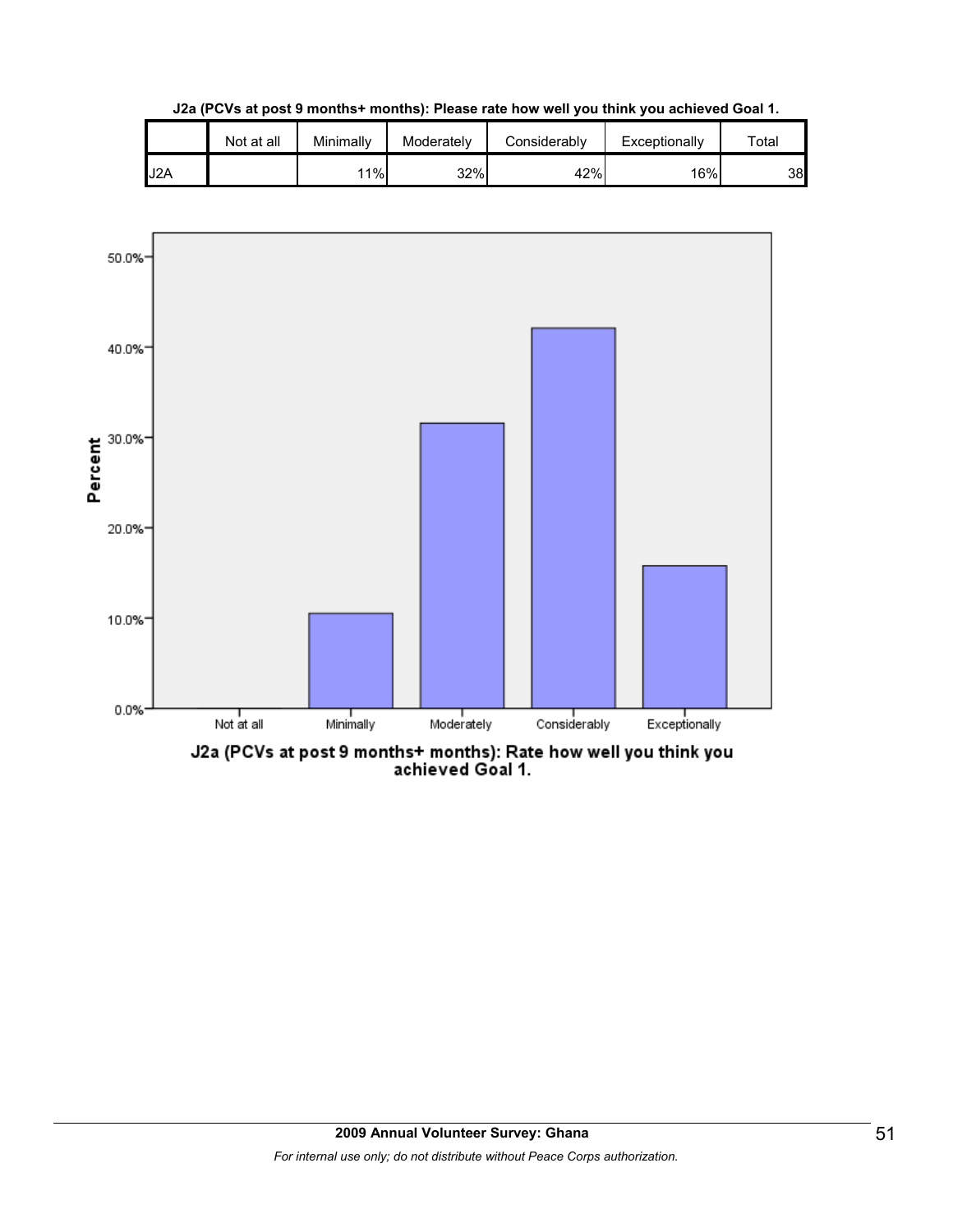|     | Not at all | Minimally | Moderately | Considerablv | Exceptionally | $\tau$ otal |
|-----|------------|-----------|------------|--------------|---------------|-------------|
| J2B |            |           | 24%        | 47%          | 29%           | 38          |

**J2b: (PCVs at post 9 months+ months): Please rate how well you think you achieved Goal 2.**

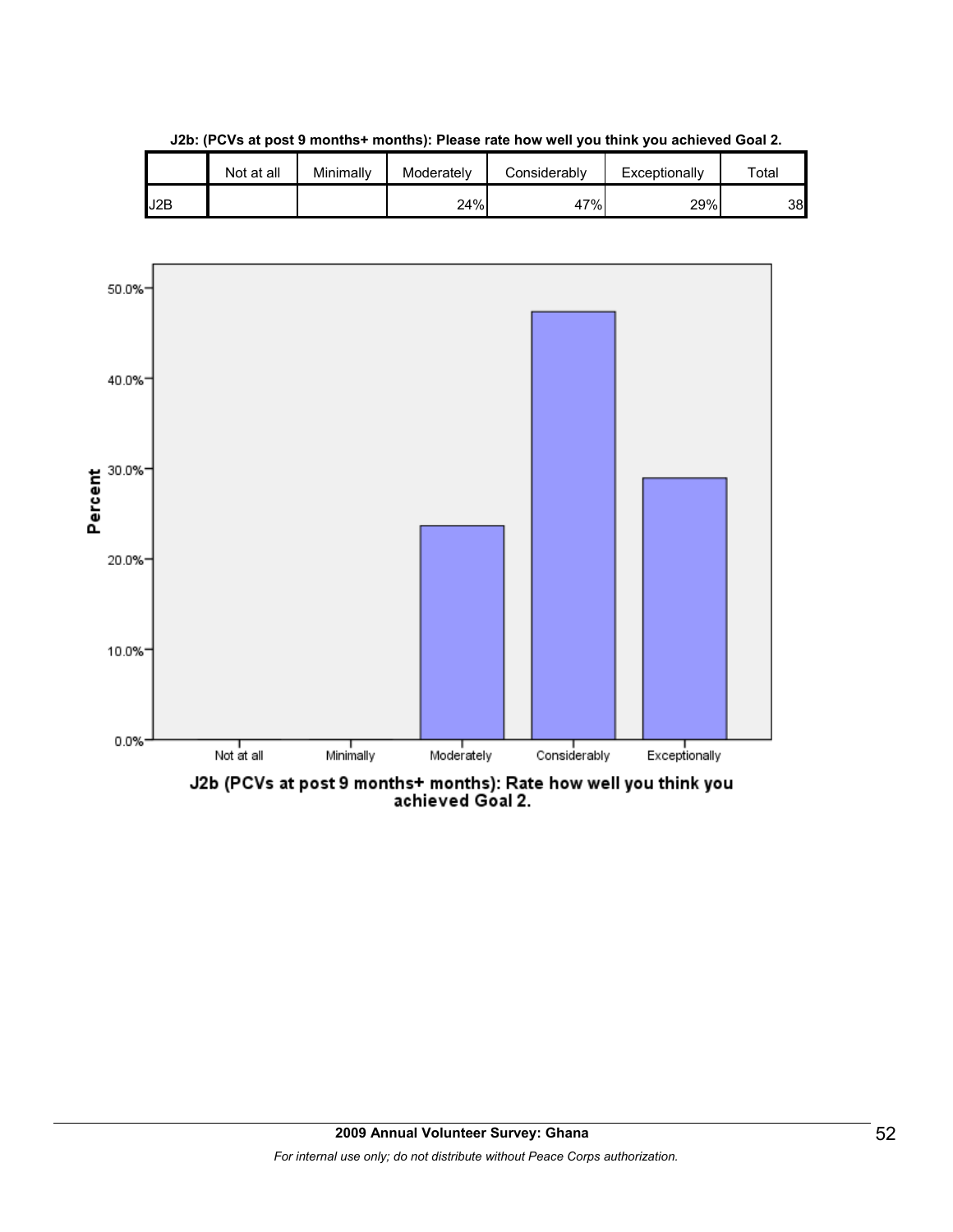

**J2c (PCVs at post 9 months+ months): Please rate how well you think you achieved Goal 3.**



J2c (PCVs at post 9 months+ months): Please rate how well you think you<br>achieved Goal 3.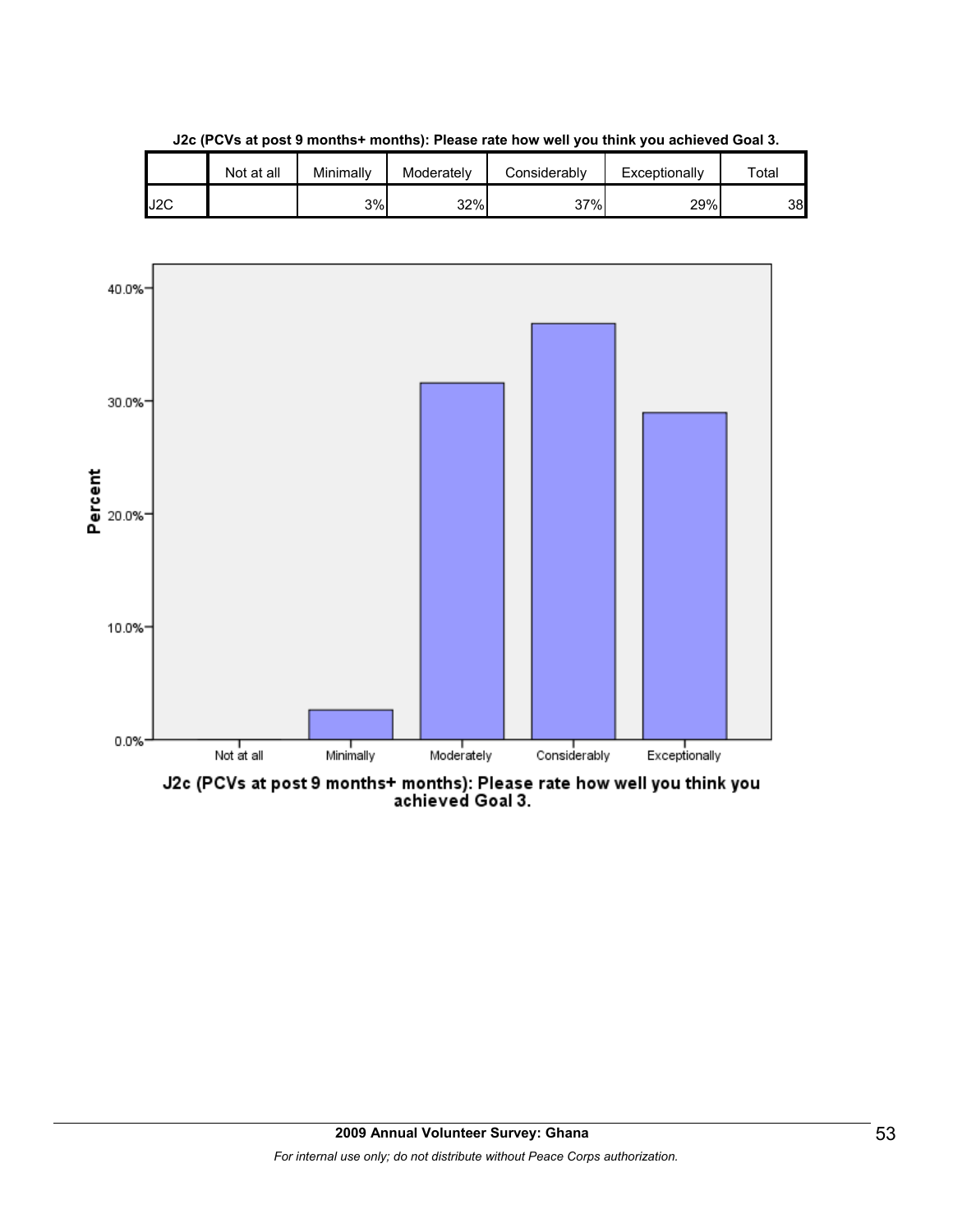**J3: Today, would you make the same decision to join the Peace Corps?**

|     | No | Not likely | Possibly | Probably | Definitely | Total |
|-----|----|------------|----------|----------|------------|-------|
| IJ3 | 2% |            | 9%       | 26%      | 64%        | 47    |

**J4: Would you recommend Peace Corps service to others you think are qualified?**

|     | No | Not likely | Possibly | Probably | Definitely | Total |
|-----|----|------------|----------|----------|------------|-------|
| IJ4 |    |            | 6%       | 19%      | 74%        | ι7    |

**J5: Do you intend to complete your Peace Corps service?**

|                | No | Not sure | Yes | Might extend | Total   |
|----------------|----|----------|-----|--------------|---------|
| J <sub>5</sub> | 2% |          | 87% | 11%          | -<br>д. |

**J6: Would your host country benefit most if the Peace Corps program was---?**

|    |              |         | Refocused/redesig |                  |          |             |
|----|--------------|---------|-------------------|------------------|----------|-------------|
|    | Discontinued | Reduced | ned               | Maintained as is | Expanded | $\tau$ otal |
| J6 | 2%           | 15%     | 41%               | 26%              | 15%      | 46          |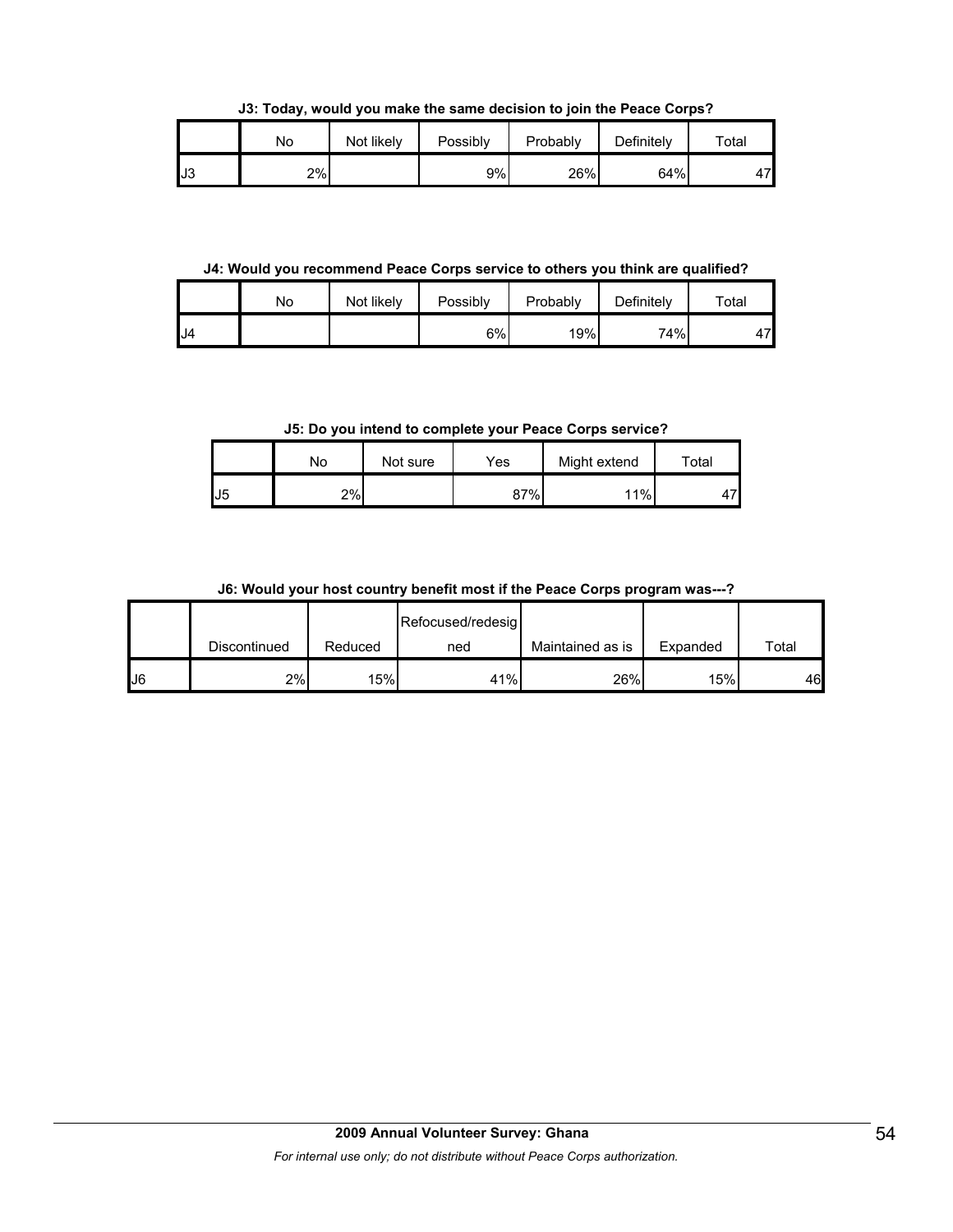# **K. Activities After Peace Corps Service**

*This section reports on Volunteers' plans for after they have completed their Peace Corps Service.* 

| Government    |                         |                    |  |  |
|---------------|-------------------------|--------------------|--|--|
| In the $U.S.$ | In your host<br>country | In another country |  |  |
| 100%          | 0%                      | 20%                |  |  |

## **K1a: What are your plans after your Peace Corps service? Work in government.**

\* Percent of cases was used. Percentages will be greater than 100 since

Volunteers were asked to select all that applied.

### **K1b: What are your plans after your Peace Corps service? Work in the private sector.**

| <b>Private Sector</b> |                         |                    |  |  |
|-----------------------|-------------------------|--------------------|--|--|
| In the $U.S.$         | In your host<br>country | In another country |  |  |
| 100%                  | 20%                     | 20%                |  |  |

\* Percent of cases was used. Percentages will be greater than 100 since

Volunteers were asked to select all that applied.

### **K1c: What are your plans after your Peace Corps service? Work for an NGO.**

| <b>NGO</b>  |              |                    |  |  |
|-------------|--------------|--------------------|--|--|
|             | In your host |                    |  |  |
| In the U.S. | country      | In another country |  |  |
| 100%        | 25%          | 75%                |  |  |

\* Percent of cases was used. Percentages will be greater than 100 since

Volunteers were asked to select all that applied.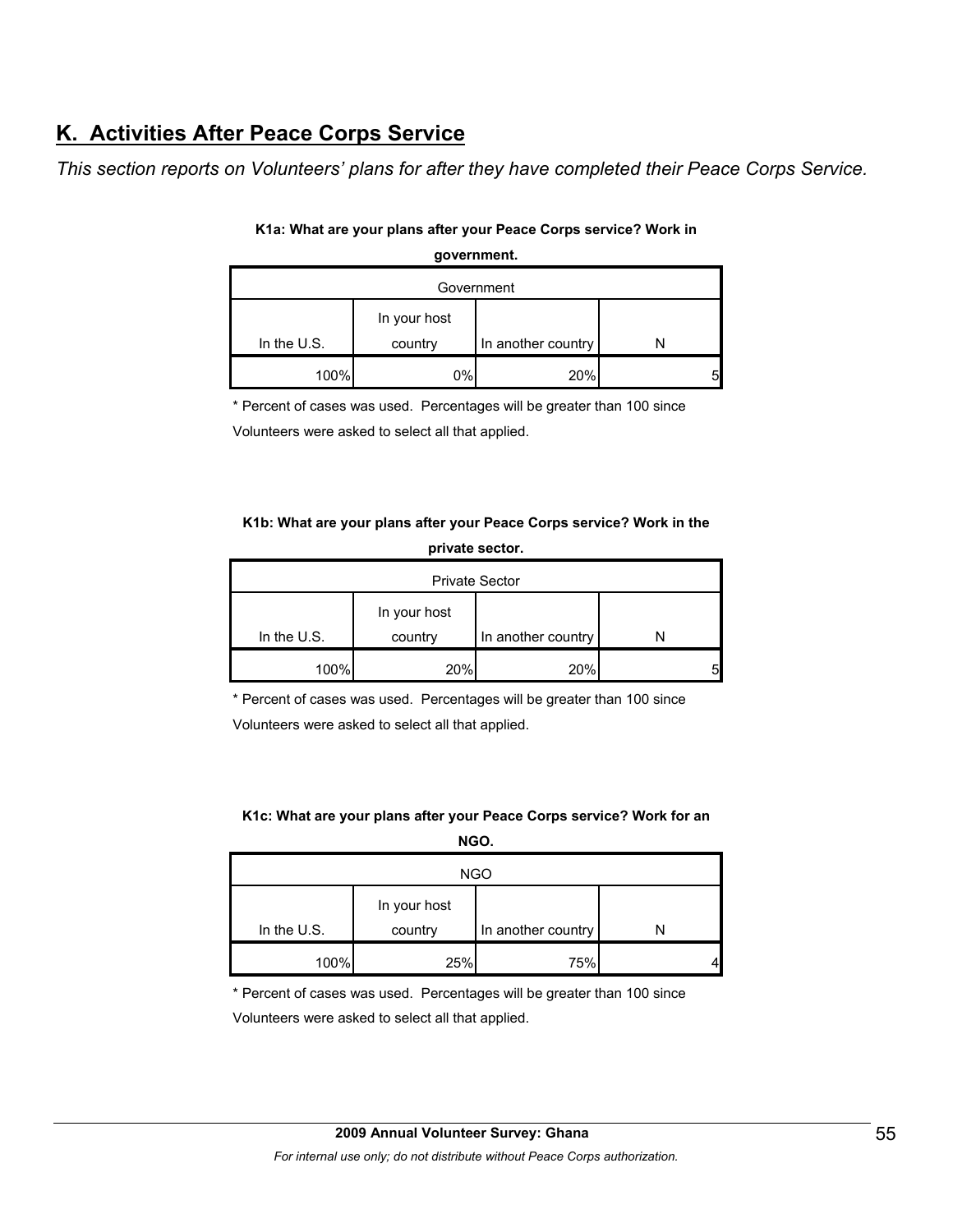#### **K1d: What are your plans after your Peace Corps service? Work for PC Response.**

| Peace Corps Response |                      |                    |              |  |
|----------------------|----------------------|--------------------|--------------|--|
| In the $U.S.$        | In your host country | In another country |              |  |
| $0\%$                | 50%                  | 50%                | $\mathbf{2}$ |  |

\* Percent of cases was used. Percentages will be greater than 100 since Volunteers were asked to select all that applied.

#### **K1e: What are your plans after your Peace Corps service? Continue to participate in volunteer activities.**

| <b>Volunteer Activities</b> |                      |                    |    |  |
|-----------------------------|----------------------|--------------------|----|--|
| In the $U.S.$               | In your host country | In another country |    |  |
| 100%                        | 0%                   | 10%                | 10 |  |

\* Percent of cases was used. Percentages will be greater than 100 since Volunteers were asked to select all that applied.

#### **K1f: What are your plans after your Peace Corps service? Graduate school/academic credentialing.**

| Graduate School |                      |                    |                 |  |  |
|-----------------|----------------------|--------------------|-----------------|--|--|
| In the $U.S.$   | In your host country | In another country | N               |  |  |
| 100%            | 0%                   | 10%                | 10 <sup>1</sup> |  |  |

\* Percent of cases was used. Percentages will be greater than 100 since Volunteers were asked to select all that applied.

#### **K1g: What are your plans after your Peace Corps service? Travel.**

| Travel        |                      |                    |    |  |
|---------------|----------------------|--------------------|----|--|
| In the $U.S.$ | In your host country | In another country | N  |  |
| 40%           | 20%                  | 70%                | 10 |  |

\* Percent of cases was used. Percentages will be greater than 100 since Volunteers were asked to select all that applied.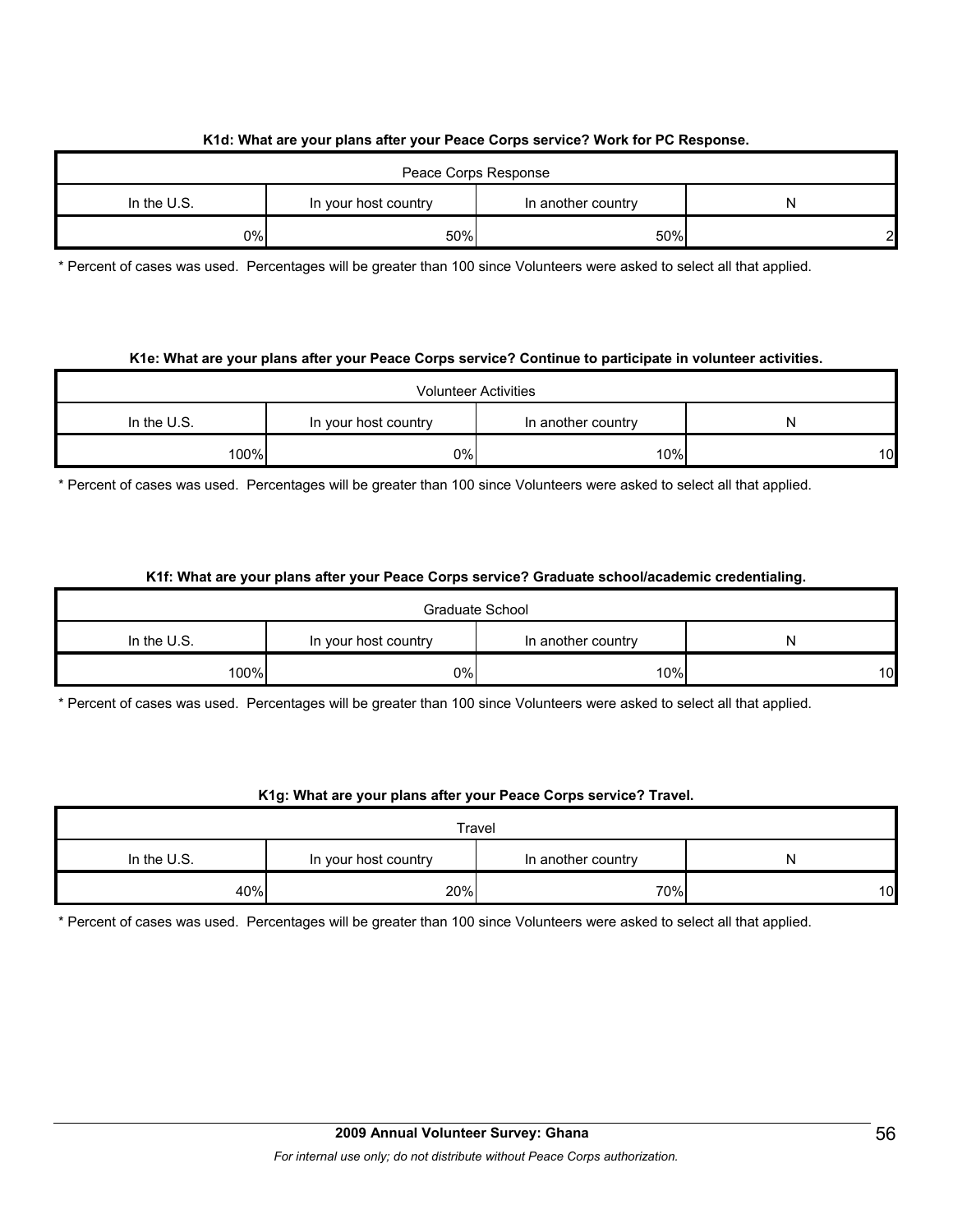### **K1h: What are your plans after your Peace Corps service? Other.**

| Other         |                      |                    |    |  |  |
|---------------|----------------------|--------------------|----|--|--|
| In the $U.S.$ | In your host country | In another country | N  |  |  |
| 100%          | 0%                   | 20%                | 51 |  |  |

\* Percent of cases was used. Percentages will be greater than 100 since Volunteers were asked to select all that applied.

## **K2:How prepared do you feel to share your Peace Corps experience and knowledge of your host country with others in the United States when you return?**

|                                        | Not at all | Minimally | Moderately | Considerably | Total |
|----------------------------------------|------------|-----------|------------|--------------|-------|
| How prepared do you feel to share your | 0%         | 0%        | 21%        | 79%          |       |
| Peace Corps experience and             |            |           |            |              |       |
| knowledge of your host country with    |            |           |            |              |       |
| others in the United States when you   |            |           |            |              | 19    |
| return?                                |            |           |            |              |       |

## **K3: How well do you feel Peace Corps has prepared you for life in the U. S. after you return?**

|                                 | Not at all | Minimally | Moderately | Considerably | Exceptionally | Total |
|---------------------------------|------------|-----------|------------|--------------|---------------|-------|
| How well do you feel Peace      | 0%l        | 22%       | 33%        | 33%          | 11%           |       |
| Corps has prepared you for life |            |           |            |              |               |       |
| in the U. S. after your return? |            |           |            |              |               | 18    |

#### **K6: Have your life/career goals changed because of your Peace Corps service?**

|                                                     | No  | Yes | Total |
|-----------------------------------------------------|-----|-----|-------|
| Have your life/career goals changed because of your | 33% | 67% |       |
| Peace Corps service?                                |     |     | 18    |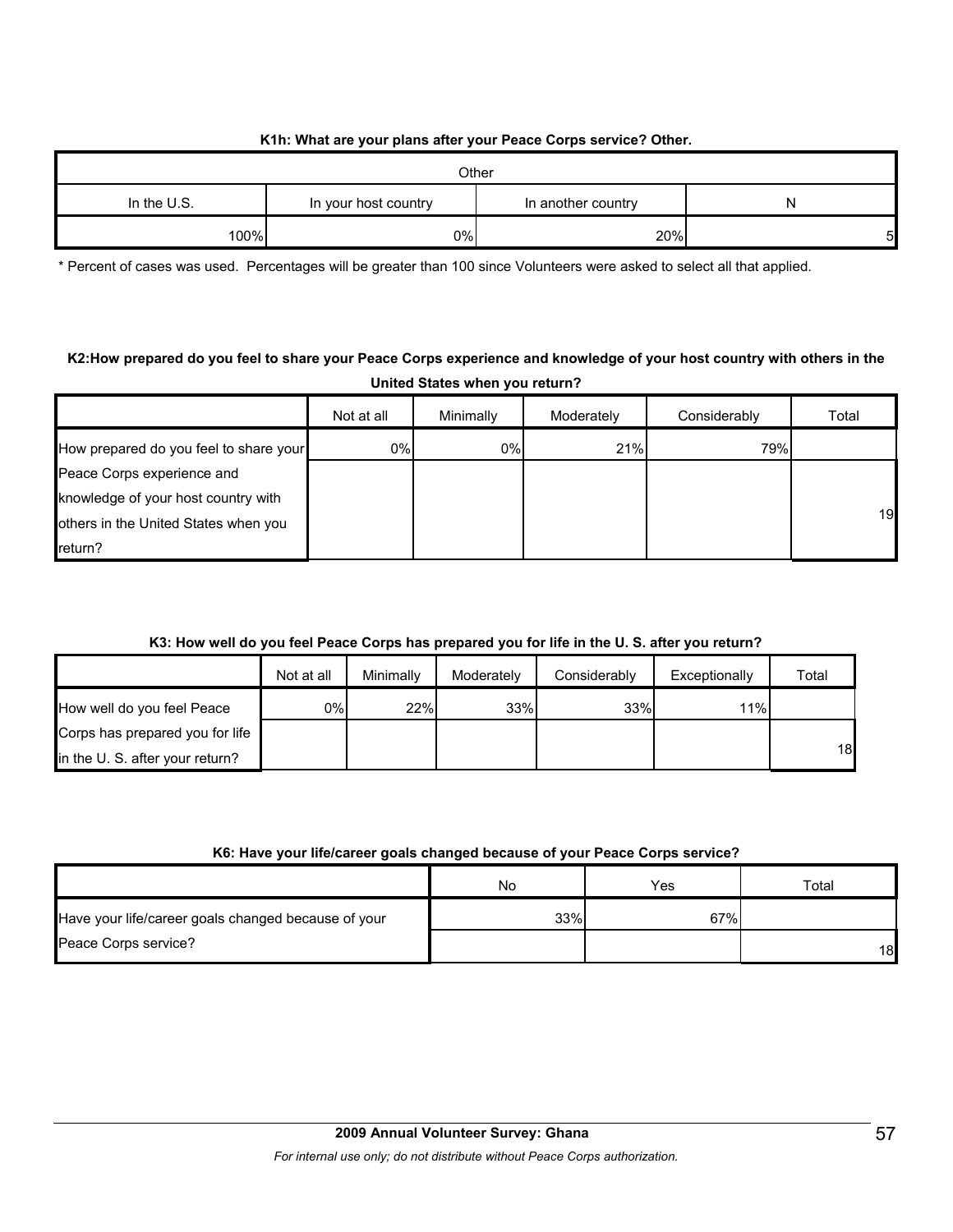|                                                  | Not informed | Somewhat<br>informed | Well informed | N  |
|--------------------------------------------------|--------------|----------------------|---------------|----|
| Peace Corps Response                             | 21%          | 68%                  | 11%           | 19 |
| Peace Corps' Fellows/USA<br>program              | 5%           | 63%                  | 32%           | 19 |
| Noncompetitive eligibility                       | 5%           | 63%                  | 32%           | 19 |
| <b>RPCV Career Center in</b><br>Washington, D.C. | 32%          | 58%                  | 11%           | 19 |
| <b>Returned Volunteer Services</b>               | 32%          | 63%                  | 5%            | 19 |

## **K7: How well informed are you about the following opportunities for returned Volunteers:**

| Learn about Fellows/USA | PC Website                                    | 61% |  |
|-------------------------|-----------------------------------------------|-----|--|
| program                 | Word of mouth                                 | 61% |  |
|                         | From a recruiter                              | 28% |  |
|                         | At COS Conference                             | 28% |  |
|                         | Other                                         | 11% |  |
|                         | At PST                                        | 6%  |  |
|                         | At IST                                        | 6%  |  |
|                         | Mid-service mailing from PC                   | 6%  |  |
|                         | At post's information resource<br>center      | 6%  |  |
|                         | From staff in the host country's<br>PC office | 6%  |  |
|                         | Hotline                                       | 0%  |  |
|                         | University website                            | 0%  |  |
|                         |                                               |     |  |

#### **K8: How did you first learn about the Fellows/USA program?**

\* Percent of cases was used. Percentages will be greater than 100 since Volunteers were asked to select all that applied.

N 18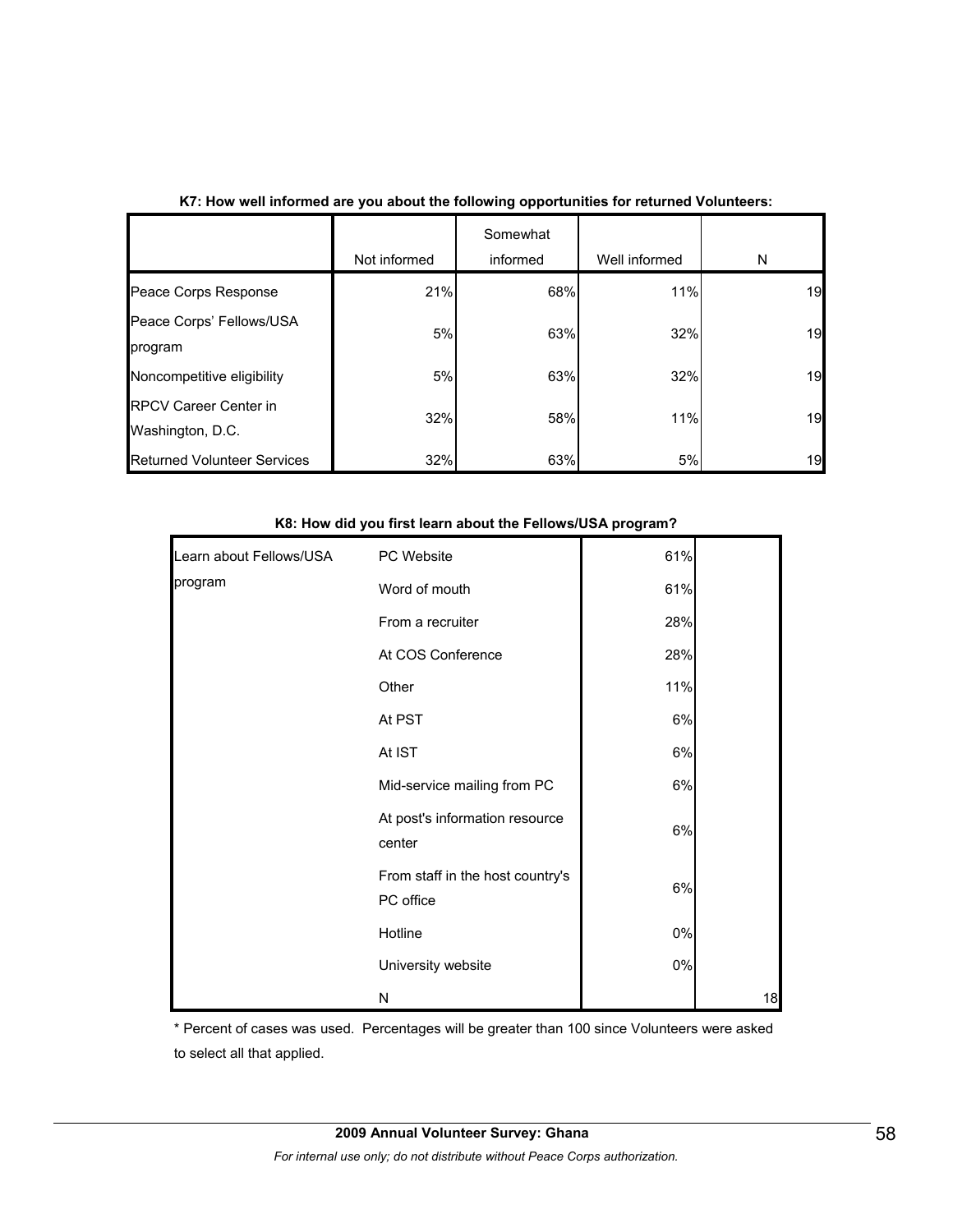| K9 Resources | Career Resource Manual                                                    | 74% |    |
|--------------|---------------------------------------------------------------------------|-----|----|
|              | Electronic newsletter with job<br>postings and career advice              | 63% |    |
|              | <b>RPCV Handbook</b>                                                      | 53% |    |
|              | Access to free job bulletins                                              | 53% |    |
|              | Applying to federal government<br>with RPCV noncompetitive<br>eligibility | 47% |    |
|              | RPCV job search webinars                                                  | 47% |    |
|              | List of RPCVs willing to talk to<br>me about their careers                | 42% |    |
|              | RPCV career conferences                                                   | 37% |    |
|              | <b>Connection with RPCVs</b><br>through a mentoring program               | 26% |    |
|              | Guide to speaking about my PC<br>service to others (third goal)           | 21% |    |
|              | Self-assessment software (SIGI<br>3)                                      | 21% |    |
|              | <b>NOT SURE</b>                                                           | 11% |    |
|              | Other                                                                     | 5%  |    |
|              | N                                                                         |     | 19 |

**K9: Which of the following resources do you think will be helpful as you exit Peace Corps service?**

\* Percent of cases was used. Percentages will be greater than 100 since Volunteers were asked to select all that applied.